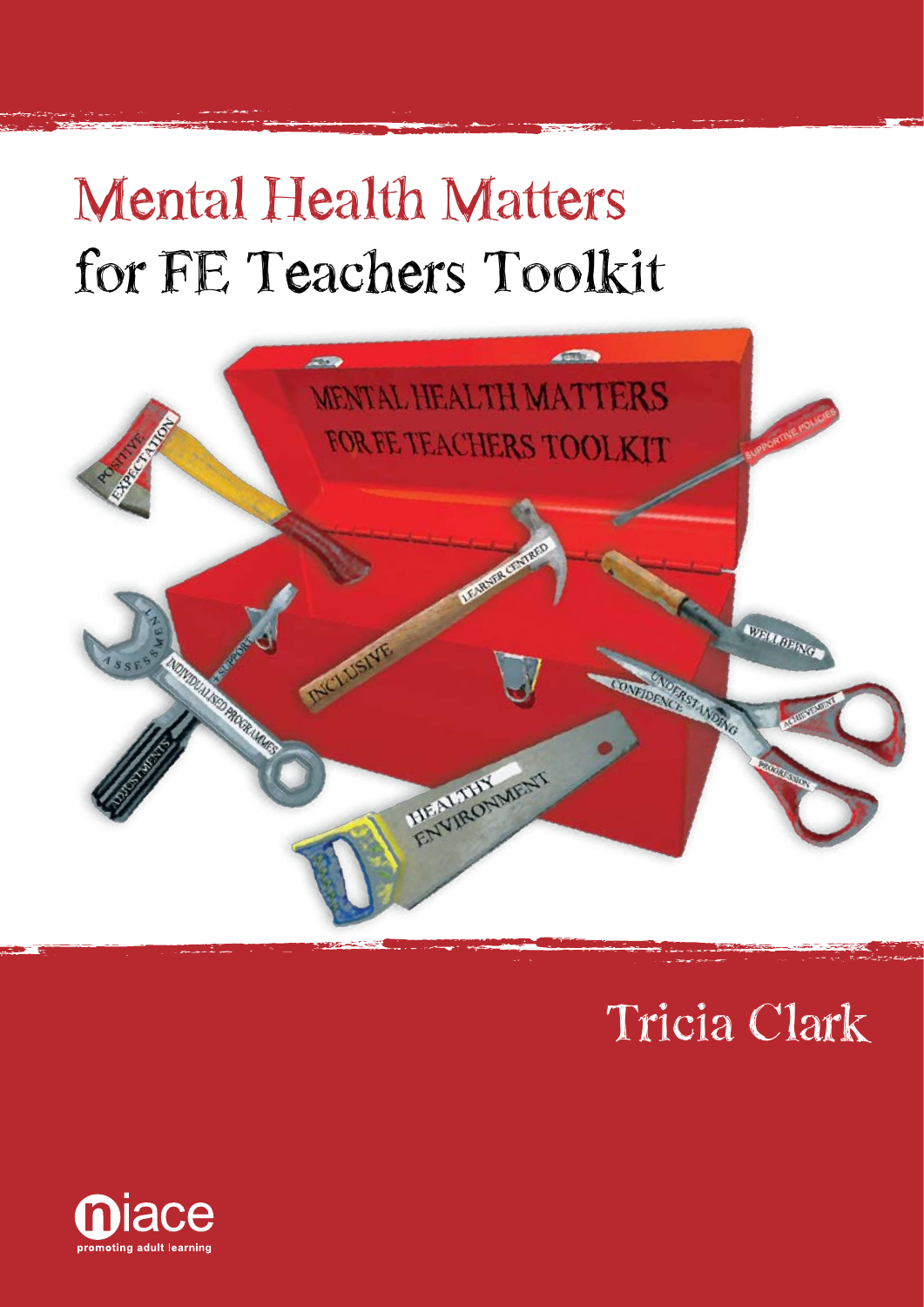## Acknowledgements

I would like to thank those learners who have kindly allowed us to share their stories and experiences and colleagues from the LSC/NIACE/Inclusion Institute Mental Health Partnership Programme networks, in particular members of the Yorkshire and The Humber Regional Network. Particular thanks go to Kate Birch (Chair of the Kirklees Colleges Health and Well-being Task Group), Tukes Project and The Grimsby Institute of Further and Higher Education and the WEA South Yorkshire Community Archaeology Project for providing case studies for inclusion in this toolkit.

Thanks also to colleagues in the Centres for Excellence in Teacher Training for their comments and support for this publication, particularly Denise Robinson, Director of HUDCETT, IFL and LLUK, and the Learning and Skills Council for its support and for funding *Mental Health Matters for FE Teachers*.

Published by the National Institute of Adult Continuing Education (England and Wales) 21 De Montfort Street Leicester LE1 7GE

Company registration no. 2603322 Charity registration no. 1002775

© Crown Copyright 2010

All rights reserved. No reproduction, copy or transmission of this publication may be made without the written permission of the publishers, save in accordance with the provisions of the Copyright, Designs and Patents Act 1988, or under the terms of any licence permitting limited copying issued by the Copyright Licensing Agency.

NIACE, the national organisation for adult learning, has a broad remit to promote lifelong learning opportunities for adults. NIACE works to develop increased participation in education and training, particularly for those who do not have easy access because of barriers of class, gender, age, race, language and culture, learning difficulties and disabilities, or insufficient financial resources. You can find NIACE online at www.niace.org.uk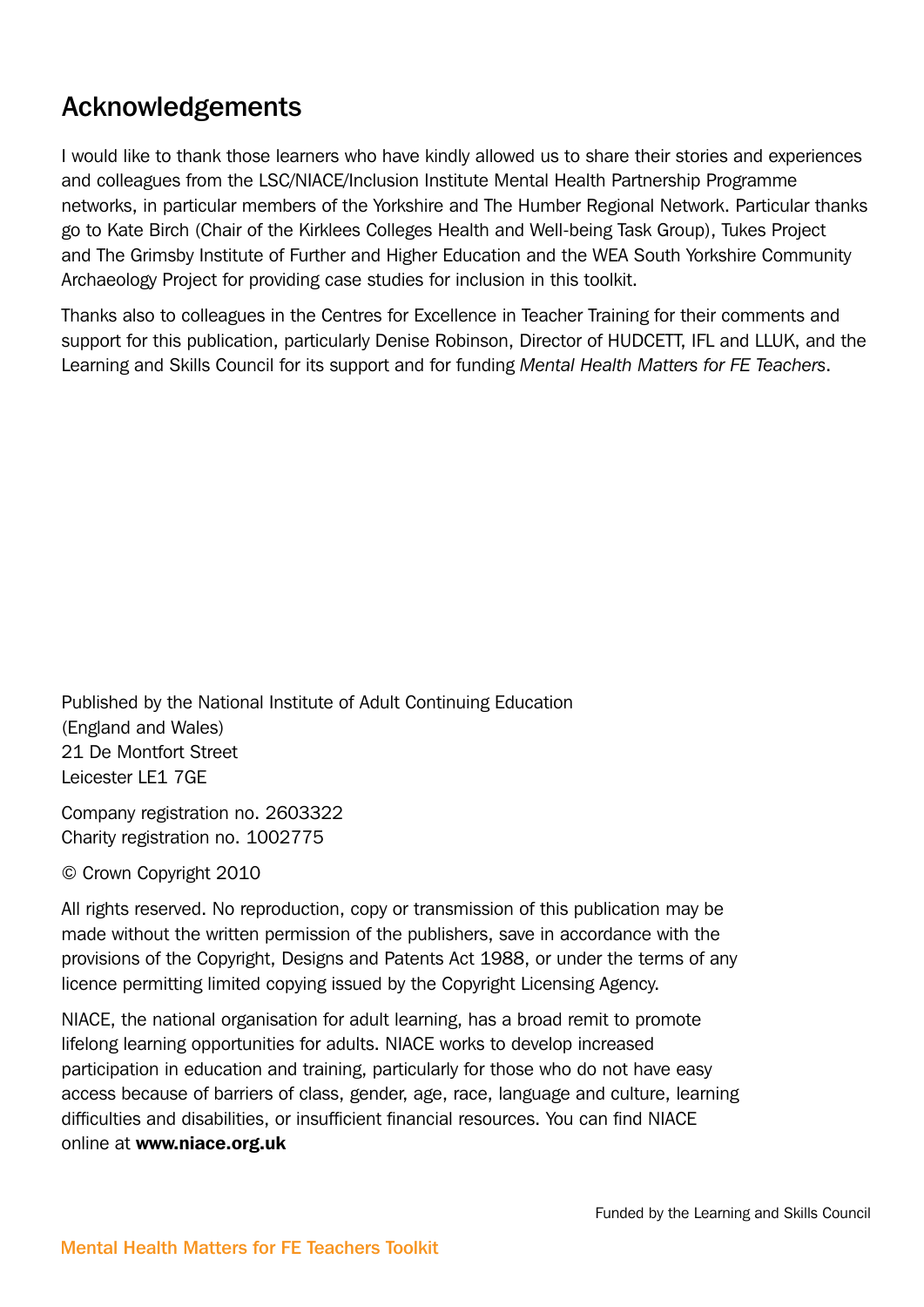## Introduction

Further education (FE) teachers often express concern that they do not have the knowledge or expertise to meet the needs of learners who experience mental health difficulties. This resource, which has been supported and funded by the Learning and Skills Council as part of their commitment to the professional development of the FE workforce, aims to address that concern by providing materials that teacher educators, or those providing staff development opportunities, can use as part of the training of teachers.

The toolkit aims also to support Lifelong Learning UK's (LLUK) Workforce Strategy in terms of the professionalisation of the FE sector workforce as outlined in Priority 3, Themes 7 and 8:

- Theme 7: professionalising the workforce from initial teacher training to continuing professional development
- Theme 8: being responsive by ensuring new workforce skills demands are met

This resource is not about particular mental health conditions or their symptoms and treatments – that is for health professionals. It is about developing awareness and understanding of mental health issues and their impact on learning and achievement and equipping FE teachers with the knowledge and basic skills they need to effectively support learners who experience mental health difficulties. It is based on the belief that mental health matters fundamentally to all FE teachers because our mental health impacts on everything we do, including our ability to learn and work.

The approach taken is based on the belief, informed by twenty years of practical experience working with learners who have mental health difficulties, that FE teachers do not need specialist knowledge or skills to support these learners any more than they do to work with most learners who have other conditions or disabilities. What they do need is an understanding of the issues, some knowledge and information to underpin their teaching skills and inform their practice and the confidence that, if they are good teachers providing empowering and inclusive learning experiences, they are likely also to be meeting the needs of learners who have mental health difficulties.

## Aims of the toolkit

- To support FE teachers to achieve and maintain the professional values and standards outlined by LLUK in the 'new overarching professional standards for teachers, tutors and trainers in the lifelong learning sector' to which the Toolkit has been mapped (see Tables 1 and 2).
- To support and enhance existing initial teacher training (ITT) programmes as well as continuous professional development (CPD) and staff development opportunities for the FE workforce.
- To support and build the capacity of the FE workforce to meet the needs of learners with mental health difficulties by raising awareness and improving understanding of the wider learning needs of those who experience mental health difficulties.
- To provide information, activities and strategies to enable FE teachers to effectively meet the needs of these learners.
- To signpost to other resources and sources of information of value to the FE workforce.

## Who it is for

This resource is aimed primarily at teacher educators delivering initial teacher training programmes and for those offering continuous professional development and staff development opportunities for all teaching staff in the FE sector.

### How the toolkit might be used

The toolkit comprises a set of laminated cards and a CD. There is also an electronic version. The content is organised around twelve 'stand-alone' but inter-connected themes, which have been mapped to the six domains of the professional standards in Table 1 using the following colour-coded system:



In each theme, a topic card outlines key issues and an activities card outlines a range of practical activities. The principal professional standards domain for each theme is indicated by the domain bars at the top of each page. The CD includes additional materials for each theme that can be printed out. The topic cards indicate when it would be useful to conduct activities and where there are links to other themes or resources on the CD. The topic cards can be printed as handouts and used either to introduce the theme or to summarise it at the end of the activities.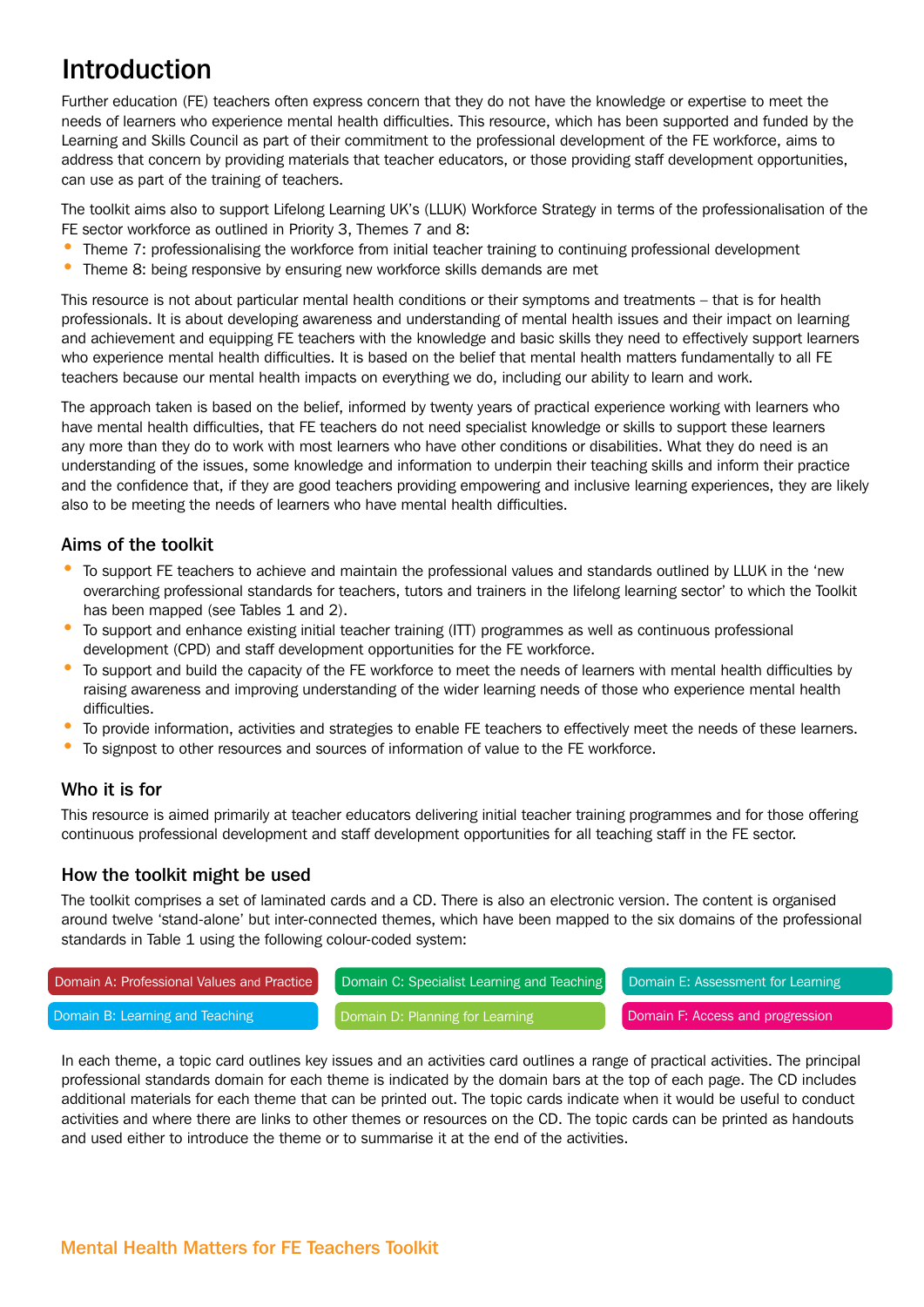The toolkit is just that: a box of tools to be used by practitioners who know their job as teacher educators, know their teachers and their working environment but who may need some particular 'bits of kit' to help them do that job in relation to learners who have mental health conditions. For this reason, there is no prescription for how the toolkit should be used but some guidance is given in the form of 'Notes for teacher educators' (and others delivering the material). The relevant teacher educator notes can be found in each theme folder on the CD. The toolkit is designed to be used flexibly: themes can be worked through chronologically or used as 'stand-alone' units. As well as including a folder of materials for each theme, the CD contains the resources organised in collections or resource banks by type, i.e. case studies, success stories, activities, checklists, fact sheets. These folders bring together, in one place, materials used in the theme folders plus a few additional ones. They are organised in this way to increase the flexibility of the toolkit because some materials, for example the case studies, have relevance to more than one theme and also so that, if only a selection of themes are to be covered, all of the materials contained in the other themes can be easily accessed and used.

It is essential that teacher educators familiarise themselves thoroughly in advance with all the materials in the Toolkit and allow plenty of time to plan and prepare for delivery. Whilst the tools can be used straight from the 'box', it is important that anyone using them makes adaptations to meet the needs of their particular audience.

Teacher educators/teachers may wish to:

- include case study examples from their own practice, the Internet or other research;
- develop their own activities, based on information and materials provided e.g. in the topic cards or fact sheets; and/or
- provide a menu of activities for each theme and invite participants to select those that are most useful for their needs.

#### **Terminology**

The word 'teacher' is used in the toolkit as a generic term for teachers, tutors, trainers, lecturers and instructors in the further education (FE) sector. For the purposes of this resource, the FE sector covers the diverse teaching workforce in FE colleges, FE in higher education establishments, work-based learning, community learning and development, offender learning and also the voluntary sector. Mental health difficulties and mental health conditions are used interchangeably throughout in keeping with government guidelines.

### CD Contents

Activities Bank Case Studies Bank **Checklists** Fact Sheets Success Stories

- Theme 1: Why Mental Health Matters • Theme 2: Stigma and Discrimination
- Theme 3: Enabling Self-Declaration
- Theme 4: Confidentiality and Information Sharing
- Theme 5: Active Learner Involvement
- Theme 6: Teaching, Learning and Achievement
- Theme 7: Supporting Learning and Making Adjustments
- Theme 8: Responding Positively to Challenging Situations
- Theme 9: Roles and Boundaries
- Theme 10: Collaborative Working
- Theme 11: Maintaining and Promoting Mental Health and Well-being
- Theme 12: Embedding Mental Health Awareness into the Curriculum Bibliography

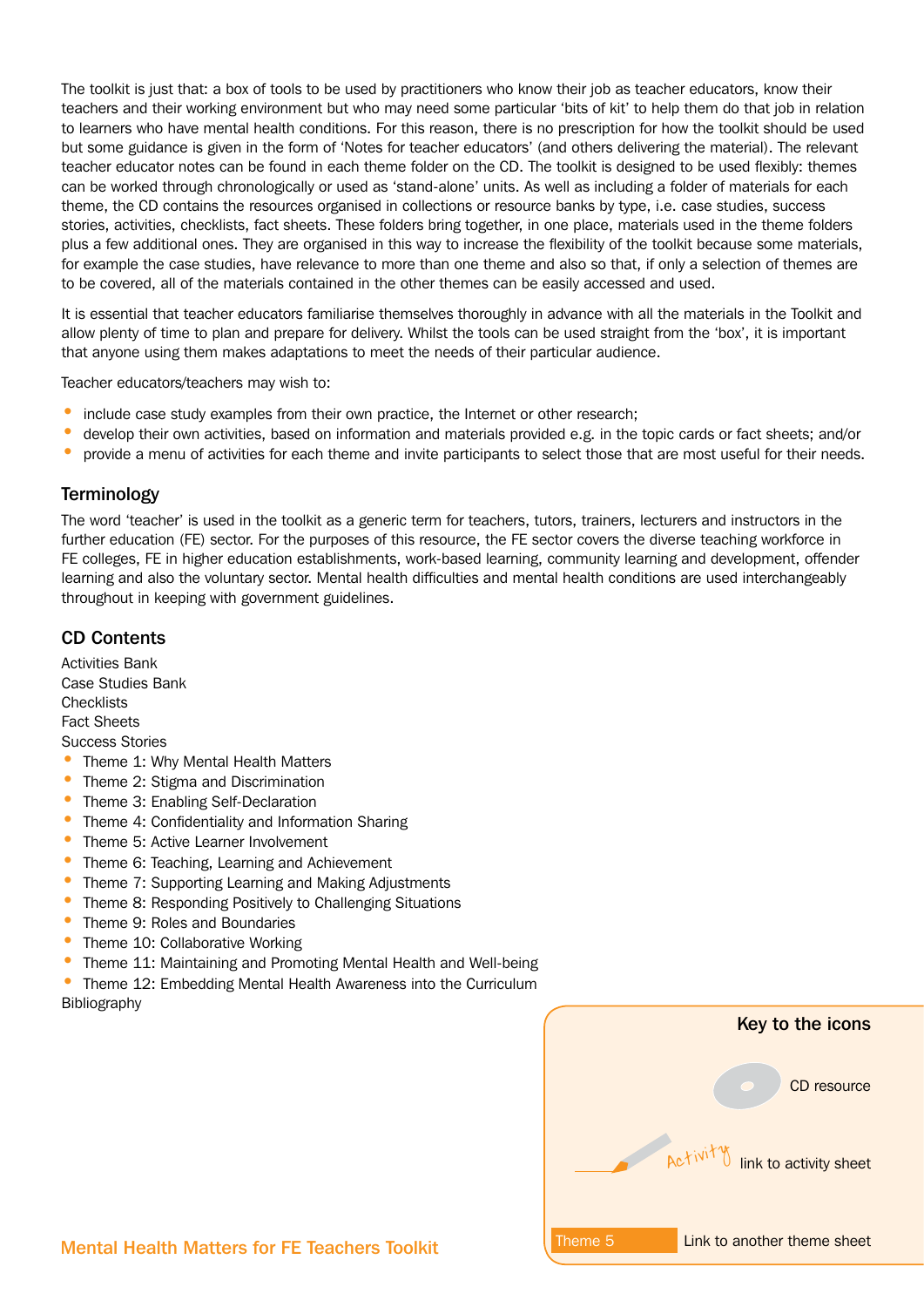## Theme 1: Why Mental Health Matters – Topic

We all know the importance of physical health and its impact on our everyday functioning and sense of well-being. We understand a lot about our body, what supports its health, what has a positive or negative effect on it and what to do if we start to experience difficulties with it. Most importantly, we readily accept that such difficulties are common and that we will all experience physical problems and illnesses at some point.

Generally, we respond to physical health issues with sensitivity, understanding and compassion. What is often significantly different is how we, as individuals and as a society, think about and respond to mental health and those who develop difficulties with it.

CD: Frequently Asked Questions

Activity

CD: Definitions

CD: The Social Context

Mental health, and its impact on us as teachers and learners, will be explored more fully throughout this pack.

#### What is mental health? And does it matter?

There are many definitions of mental health, one of which is:

*'Mental health is defined as a state of well-being in which every individual realises his or her potential, can cope*  with the normal stresses of life, can work productively and fruitfully and is able to make a contribution to his or her *community.' 1*

Mental health is more than the state of our mind; it is about emotional resilience, self-esteem and confidence. It affects our ability to communicate, to build and sustain relationships, to learn and work, and to achieve our potential and aspirations. Clearly, then, it matters to all of us, as individuals and as a society.

#### What are mental health difficulties and who has them?

We all have difficulties with our mental health at times. It is just as natural as difficulties with our physical health. Everyone experiences distress, anxiety, worry and grief. For many, these difficulties are temporary. With understanding, rest and support we recover. Sometimes, if our emotional resilience (our mental immune system) is low, recovery may take longer or require more support. We may need medication, counselling or interventions like cognitive behavioural therapy to help us make a full recovery. Our recovery may also be affected by other personal and social factors like the support available to us, the strength of our relationships, our financial or housing situation, or our physical health.

One in four of us experience powerful changes in the way we think or behave and these difficulties have a significant and sometimes lasting impact on our everyday lives, affecting our ability to learn, work, enjoy relationships, and achieve our potential. We may be more vulnerable to developing mental health difficulties at certain times, such as when moving away from home to study; starting a new job; after bereavement, divorce, redundancy or retirement; or when dealing with prolonged illness or disability. Some people are exposed to even greater risk, especially those who experience poverty, crime or abuse, homelessness, unemployment, racism or other forms of discrimination. Even positive changes, like the birth of a child or promotion at work can make us more vulnerable to mental health difficulties.

CD: Frequently Asked Questions

Just like our experiences with physical illness, our responses to life changes and challenges are completely individual and often unpredictable. Many are surprised to find themselves, or those close to them, developing mental health difficulties despite being ordinary, optimistic, strong and capable individuals. The fact is that none of us is immune; potentially we can all develop mental health difficulties, just as we can all develop difficulties with our physical health.

1 *Promoting Mental Health: Concepts, Emerging Evidence Practice*. World Health Organisation (WHO), 2005.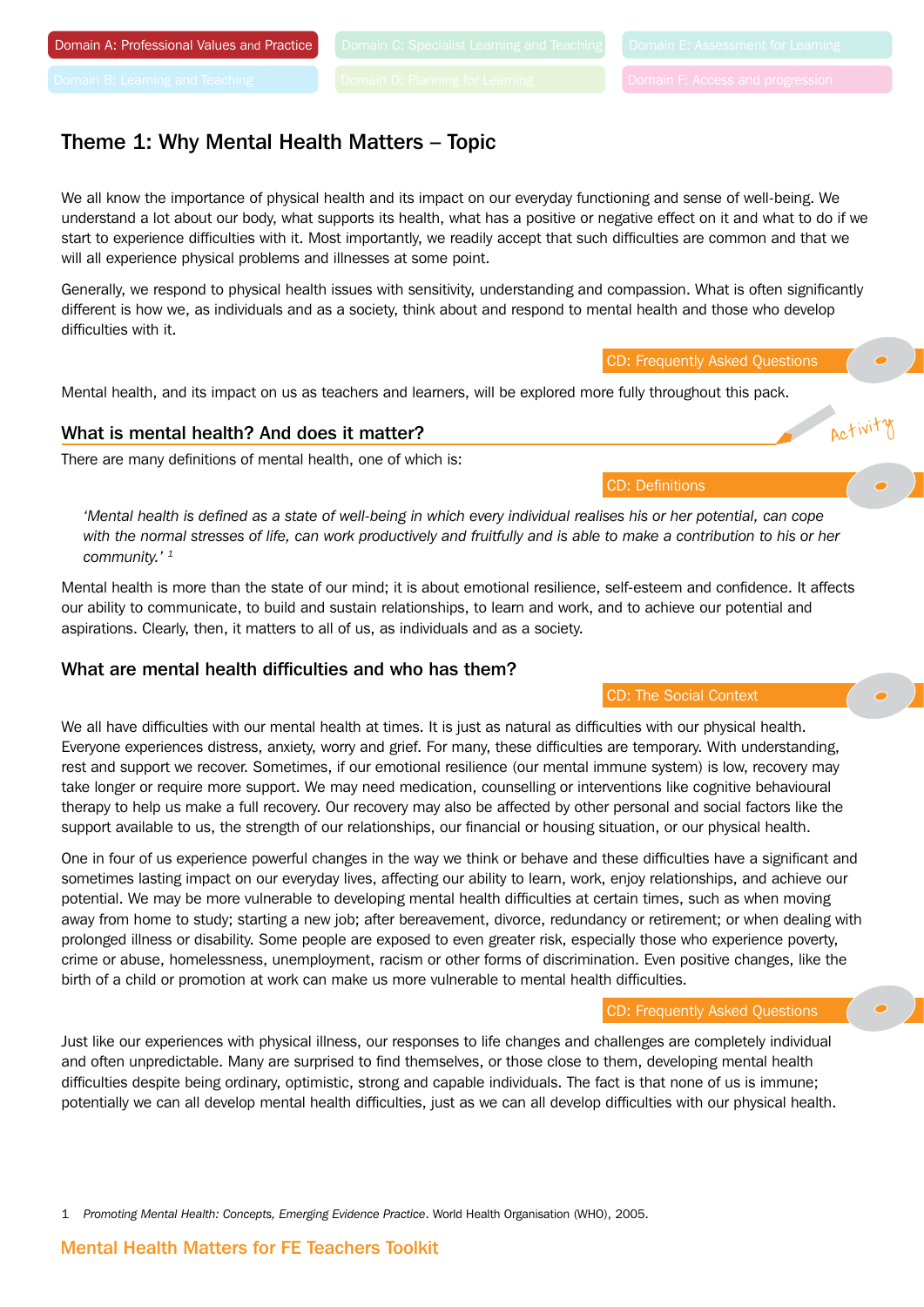#### A continuum of mental health

It is useful to see health, whether physical or mental, as a continuum. At one end is good health, where a person is able to communicate and work effectively, to sustain positive relationships and build good social networks. At the other end is poor health or illness and its negative impact on daily functioning, work, and relationships. And there is a whole range of experience in between. There is, however, a second aspect of the continuum which is to do with our sense of well-being rather than our actual state of health. Activit'

CD: Mental Health Continuum

The key point is that we all move up and down on this continuum of mental and physical health. Many people with mental health difficulties have periods when they are at the 'good health' or 'positive sense of well-being' ends of the continuum. Some people with no diagnosis may experience difficulties with their mental state, like periods of stress, grief or depression from which they recover, or they may have a poor sense of well-being at times. Labels and diagnoses are not necessarily indicative of a person's ability to learn or work effectively and may therefore not be very helpful to us as teachers.

#### Why does mental health matter to FE teachers?

Activity

Mental health matters fundamentally to teachers for the following reasons:

- Most teachers will, at some point, work with learners who experience mental health difficulties that impact their ability to learn, whether they are identified or not.
- Some learners are particularly vulnerable to developing mental health difficulties (e.g. those who also experience another disability, young people, offenders, care leavers and carers, and those who experience poverty, homelessness, unemployment, crime, abuse, racism or other forms of discrimination).
- It is estimated that by 2020 the incidence of depression will be second only to chronic heart disease.
- People with mental health difficulties are the key focus of many government policies and the social inclusion agenda.
- Learners and staff who experience mental health difficulties have rights under the Disability Discrimination Act.
- Engagement in learning is proven to support the recovery process, build confidence and enhance mental well-being.
- Teachers have a crucial role to play in creating positive and healthy learning environments, in challenging the stigma and prejudice that still surrounds mental health, in promoting positive mental health and well-being, and improving employability.
- The mental well-being of staff is fundamentally important and this is acknowledged in the Learning and Skills Council National Mental Health Strategy (2009):

*'It is in an institution's best interest to design services which are widely accessible and appeal to a diverse number of users, including disabled people. It is equally important for institutions to recruit staff and students from a broad pool of talent if they wish to be successful. This will include disabled staff and disabled students.'*

#### Further reading

*Understanding the Disability Discrimination Act: A Guide for Colleges, Universities and Adult Community Learning Providers in Great Britain*. Disability Rights Commission, 2007.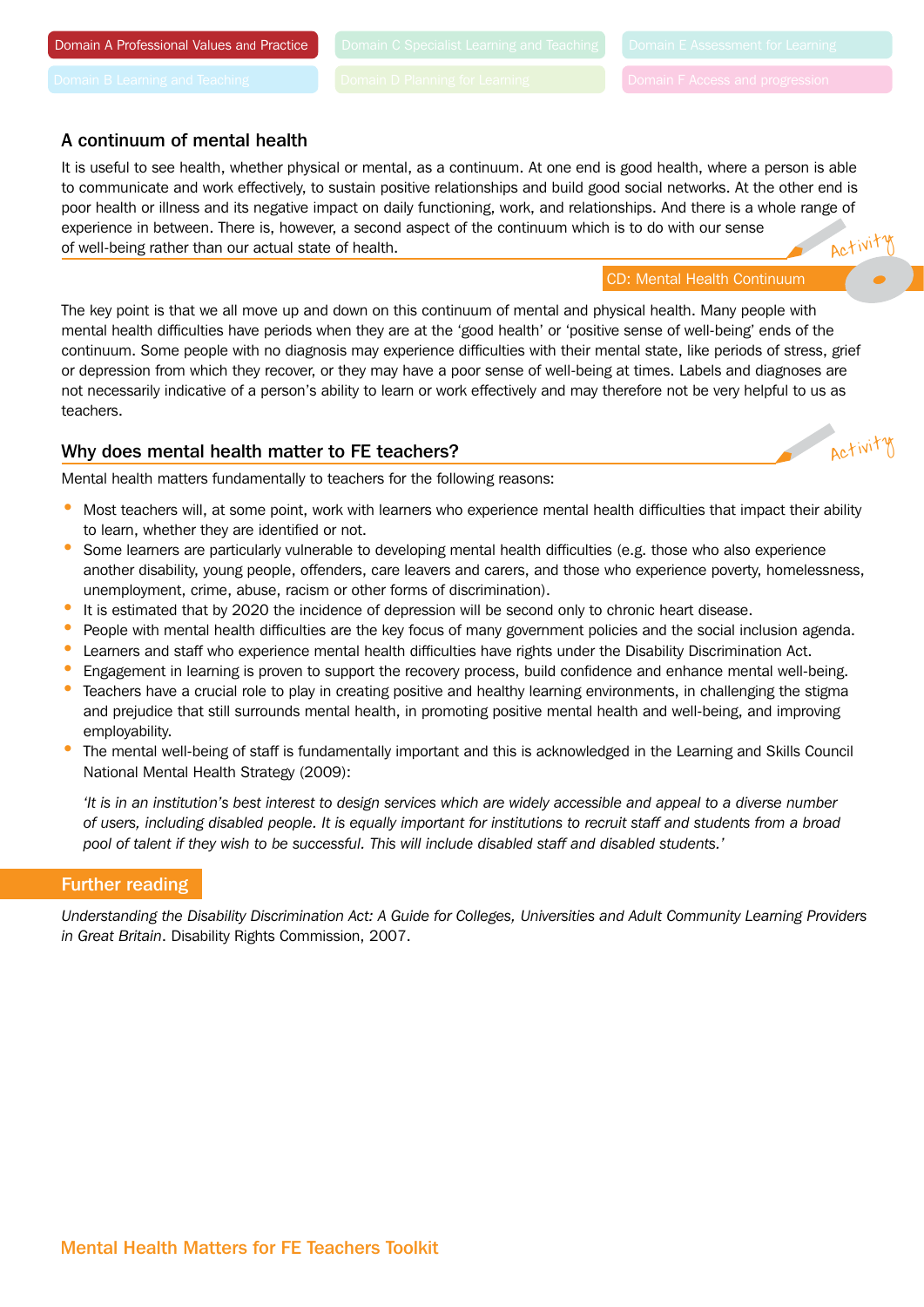## Theme 1: Why Mental Health Matters – Activities

Before beginning activities, refer to the '5 Essential Ground Rules Factsheet' on the CD.

CD: Factsheets and Introduction

#### Activity 1: What is mental health?

- Discuss 'What is mental health?' in pairs or small teams with the aim of arriving at an agreed definition.
- Record the final definition on paper.
- Record the key points of your discussion. What informed your thinking?

#### Activity 2: Attitude check

Consider the following statements and decide how many of them you agree with. Record and keep your personal responses for future reference.

- 1. People with a diagnosed mental illness are not well enough to be in learning or work.
- 2. Mental health difficulties are the same as learning difficulties.
- 3. Mental illness is an illness like any other.
- 4. People with serious mental illness are likely to be aggressive.
- 5. One of the causes of mental illness is a weakness of character or will power.
- 6. Learners with mental health needs are more demanding than other learners.
- 7. If I take on a student or employee who has a mental health issue they are likely to disrupt lessons or the workplace.
- 8. Having students or employees who experience mental health difficulties may bring benefits for other learners and/or employees.
- 9. Having students or colleagues who have a mental health issue will involve a lot of extra work for me.
- 10. I am confident in my ability to respond to someone who has mental health difficulties.

When you have recorded your individual responses, discuss some of them in pairs or small teams.

You may find it useful to repeat this activity at intervals and compare your responses to the ones you have given now.

### Activity 3: Why does the mental health of learners matter to FE teachers?

Consider the question above and list your immediate responses individually, in pairs or in small groups.

You may want to think about:

- relevant legislation;
- issues and policies related to equalities, social justice and social inclusion;
- your individual responsibilities and those of your organisation;
- professional values and practice;
- anticipating needs and planning for learning;
- learning, teaching and support issues;
- assessment of learning; and
- learners' achievement and progression.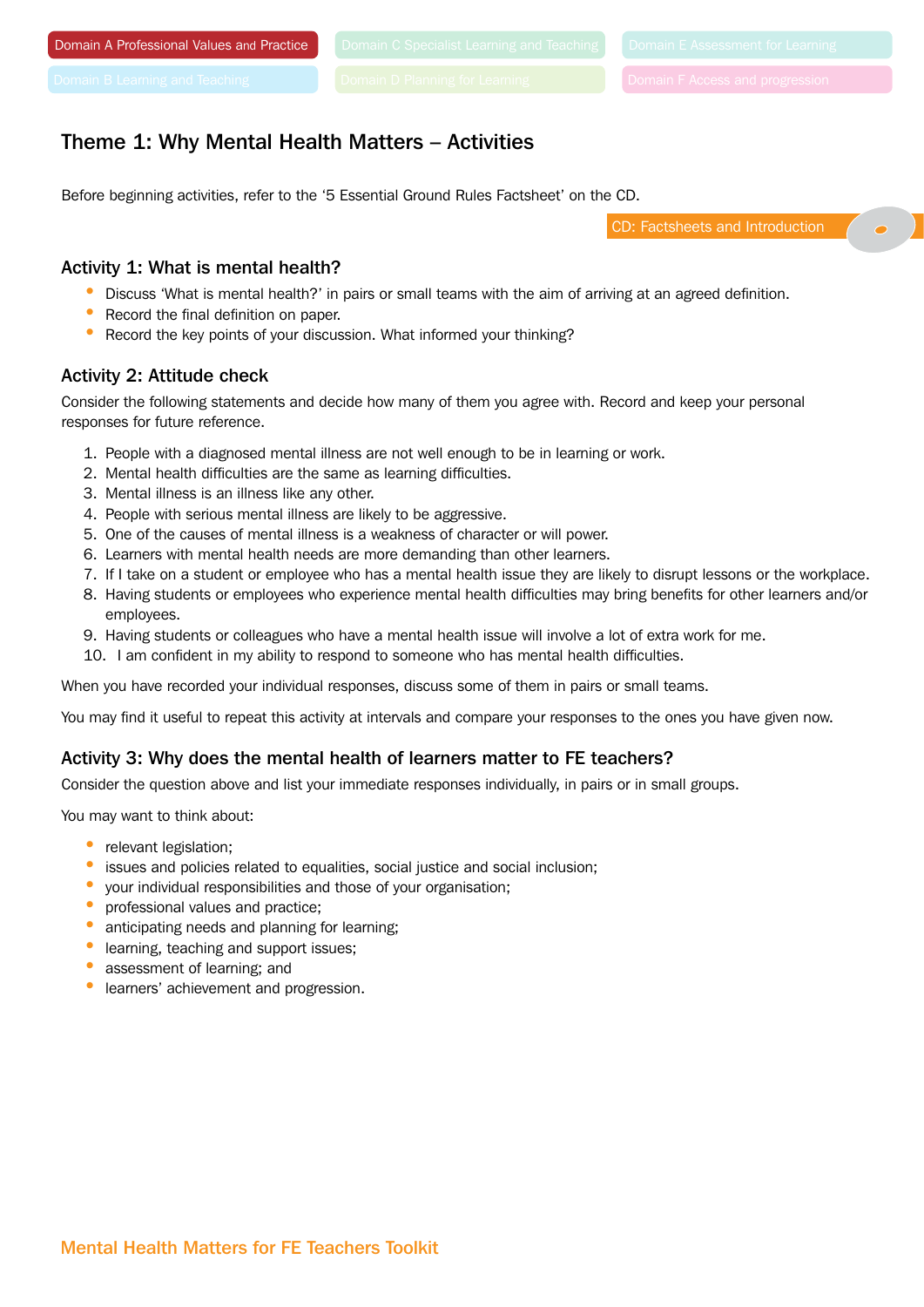#### Activity 4: The mental health continuum

Read the following cases, then discuss the questions that follow:

Jaymain: 'I have been on medication for a year now so my health has improved over that time. Before Christmas I felt out of sorts and at odds with myself and life, probably because of all the pressure to get everything done, all the expense, end of another year, terrible weather, kids under my feet and all that. Since the new year I have felt better though my actual health hasn't changed and I still need the tablets. I feel better in myself though, more comfortable with things, I'm generally more able to just get on with stuff.'

Winston: 'I feel pretty bad at the moment, no particular reason. Can't put my finger on anything specific. I keep myself fit, go to the gym regular and play football. Maybe I just need a change, a holiday or something.'

- Discuss the concept of a continuum of health, both physical and mental.
- Identify personal experiences that help you distinguish between your state of health and your sense of well-being. If you are willing, share these with each other.
- Identify examples that illustrate this distinction for both physical and mental health and well-being.
- Design a visual representation of the continuum that can help others to understand it using these experiences and/or the cases above.

A final question: How do the issues explored in this theme impact on your professional practice?

#### Further reading

- *Attitudes to Mental Illness*. Department of Health, 2009.
- *New Overarching Professional Standards for Teachers, Tutors and Trainers in the Lifelong Learning Sector*. LLUK.
- *Understanding the Disability Discrimination Act: A Guide for Colleges, Universities and Adult Community Learning Providers in Great Britain*. Disability Rights Commission, 2007.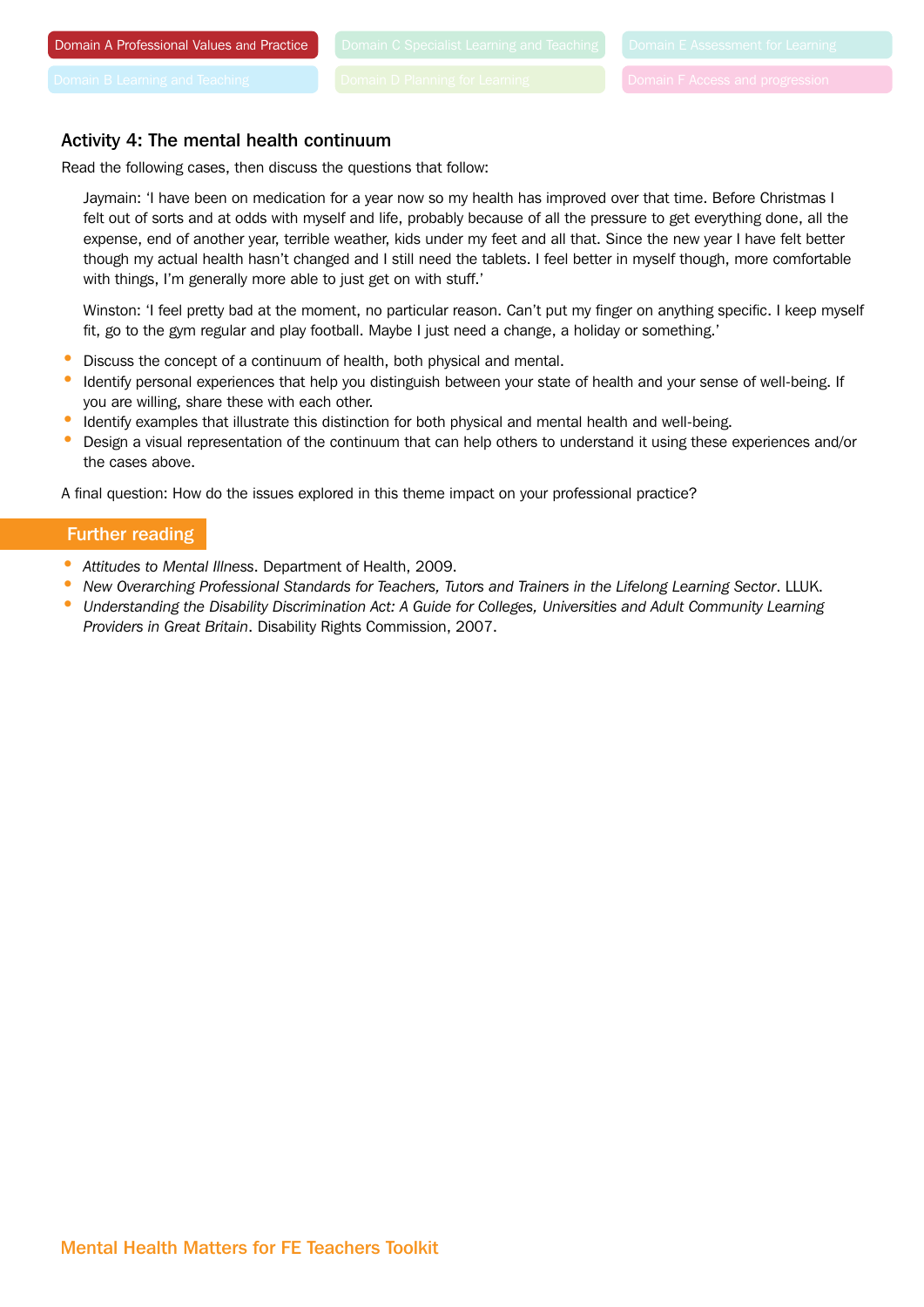## Theme 2: Stigma and Discrimination – Topic

People who experience mental health conditions often say that stigma and the discrimination that results from it are more damaging and difficult to deal with than the actual health issues themselves. For many, their perception of themselves and their mental health difficulties, their self-esteem and confidence can all be damaged by negative attitudes. Their ability to manage their difficulties, to openly discuss their needs or seek support can also be further impaired by the negative perceptions and attitudes that they experience. The effects of stigma and discrimination can be felt by those experiencing mental health difficulties long after the actual symptoms have been managed or resolved.

And yet research consistently indicates that one in four of us experience some kind of mental health difficulty and in a 2009 Department of Health (DH) survey, one in five said that they currently live or had at some time lived with someone with a mental health problem.

*'1 in 5 people have dandruff. 1 in 4 people have mental health problems. I've had both.'*

#### Ruby Wax<sup>1</sup>

#### Language

Language has long been a key indicator of stigma, prejudice and discrimination whether with regard to age, race, gender, sexual orientation or disability. This applies also to mental health. Language is very powerful in conveying messages whether intended or not. We are all aware of and have almost certainly experienced the effect of the negative connotations that words can carry. Words most certainly can and do hurt and damage.

Commonly used terms like 'mentally ill', 'mental illness' and 'mental health problems' can carry negative or unhelpful connotations. They may indicate an inappropriate degree of severity or permanence or may be dismissive or disempowering of people who experience difficulties with their mental health.

It is really important to consider these issues of language, what's appropriate, and when and how we use specific terms. Mental health difficulties or mental health conditions are currently the most commonly accepted terms.

CD: Frequently Asked Questions

Activity

#### Some facts about attitudes

When asked to estimate what proportion of people in the UK might have a mental health problem at some point in their lives, respondents to the 2009 DH survey tended to underestimate – only 13 per cent of respondents correctly stated one in four, whilst the majority, 65 per cent, thought it was one in 10 or even less (24 per cent thought one in 10, with 41 per cent thinking it was less than this).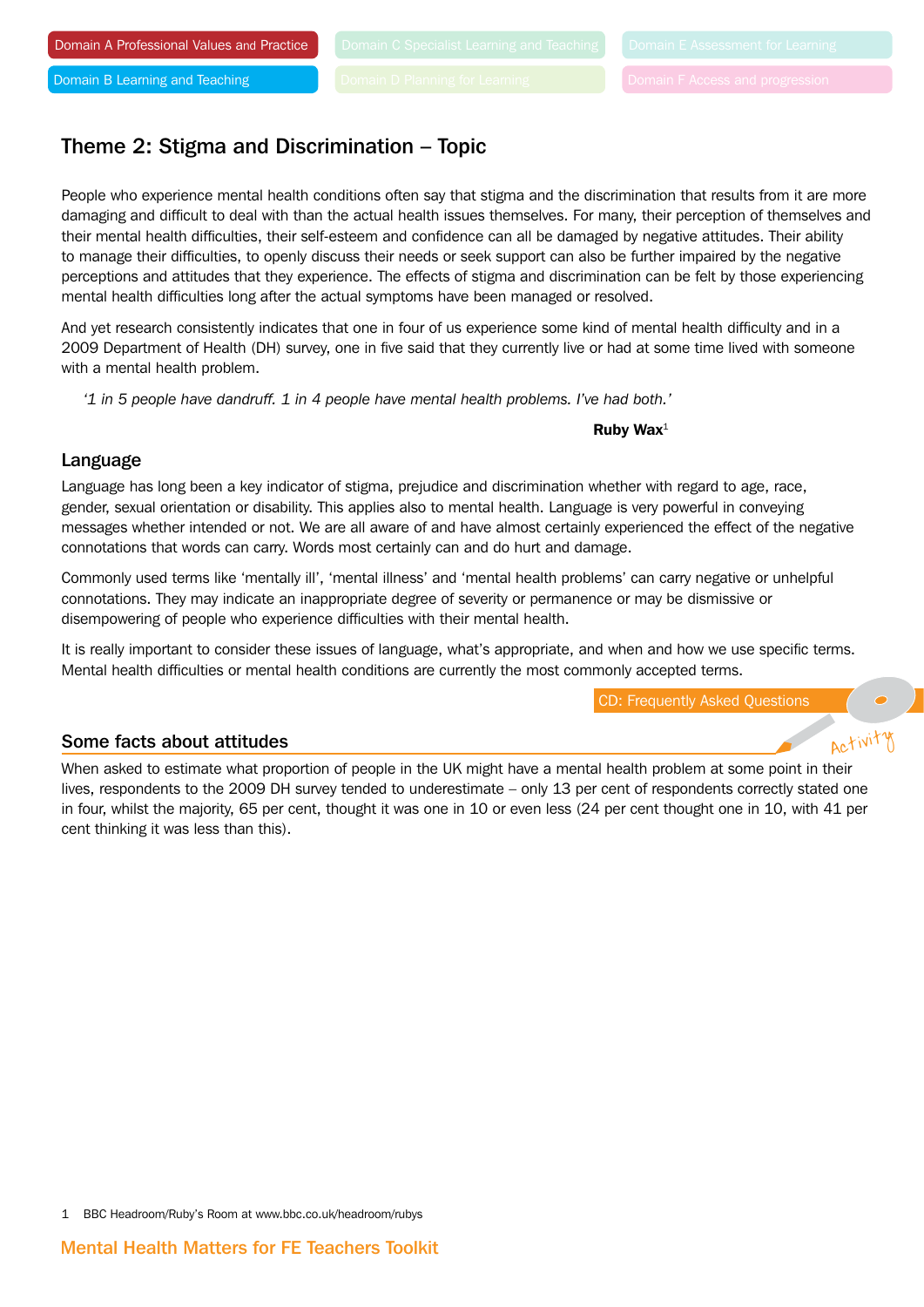Attitudes to mental health have been improving in some respects since 1994 illustrated by the following.

- The belief that virtually anyone can become mentally ill increased from 89 per cent in 2008 to 91 per cent in 2009.
- The belief that people with mental health problems should have the same rights to a job as anyone else increased from 66 per cent in 2008 to 73 per cent in 2009.

However, it is concerning that there have also been notable reverse trends, as follows.

- The belief that one of the main causes of mental illness is a lack of self-discipline and will-power increased from 14 per cent in 2008 to 18 per cent in 2009.
- The belief that there is something about people with mental illness that makes it easy to tell them from normal people increased from 17 per cent in 2008 to 21 per cent in 2009.

Survey respondents were also given a list of descriptions and asked to indicate which they felt usually describes a person who is mentally ill. Overall there were significant increases from 2003 to 2009 in the proportions of people selecting the more severe of these descriptions.

- The description most likely to be selected was 'someone who is suffering from schizophrenia' this increased from 56 per cent in 2003 to 61 per cent in 2009.
- The next most often selected were 'someone who has a split personality' and 'someone who has serious bouts of depression', both of which were selected by 54 per cent of respondents in 2009.
- 'Someone who has to be kept in a psychiatric or mental hospital' increased from 47 per cent in 2003 to 52 per cent in 2009.
- 'Someone prone to violence' increased from 29 per cent in 2003 to 33 per cent in 2009.

So we can perhaps understand why many people who experience difficulties with their mental health object to being labelled as someone who has a mental illness. Even if someone has a long-term condition, their state of mental health will vary over time just as our physical health does.

> CD: Mental Health Continuum CD: Enabling Declaration Checklist

Contrary to popular misconceptions, complex and enduring mental health conditions are usually well managed. Most people who experience them continue to lead active and purposeful lives and many recover completely.

Whilst the DH survey found that levels of understanding and tolerance of people with mental illness seemed generally high, since 1994 the proportion of respondents voicing more tolerant opinions has actually decreased from 92 per cent to 85 per cent.

The survey also notes attitudinal differences by age group, gender and social grade. Consistently throughout the survey, those expressing the most negative attitudes towards mental illness were men rather than women, those in the youngest age group (16–34), those in semi-/unskilled manual occupations and people dependent on state benefits.

These findings are important for those working throughout the FE sector because:

- they help us to understand why so few declare their mental health difficulties or seek support;
- the age and social groups found generally to be the least tolerant are those who are themselves amongst the most vulnerable in terms of mental health and also those often most in need of good learning opportunities; and
- the FE sector can have a major impact not only in providing positive learning experiences but also in being an agent for attitudinal change.

#### Further reading

Education not Discrimination (END) website at: www.time-to-change.org.uk/what-were-doing/education-not-discrimination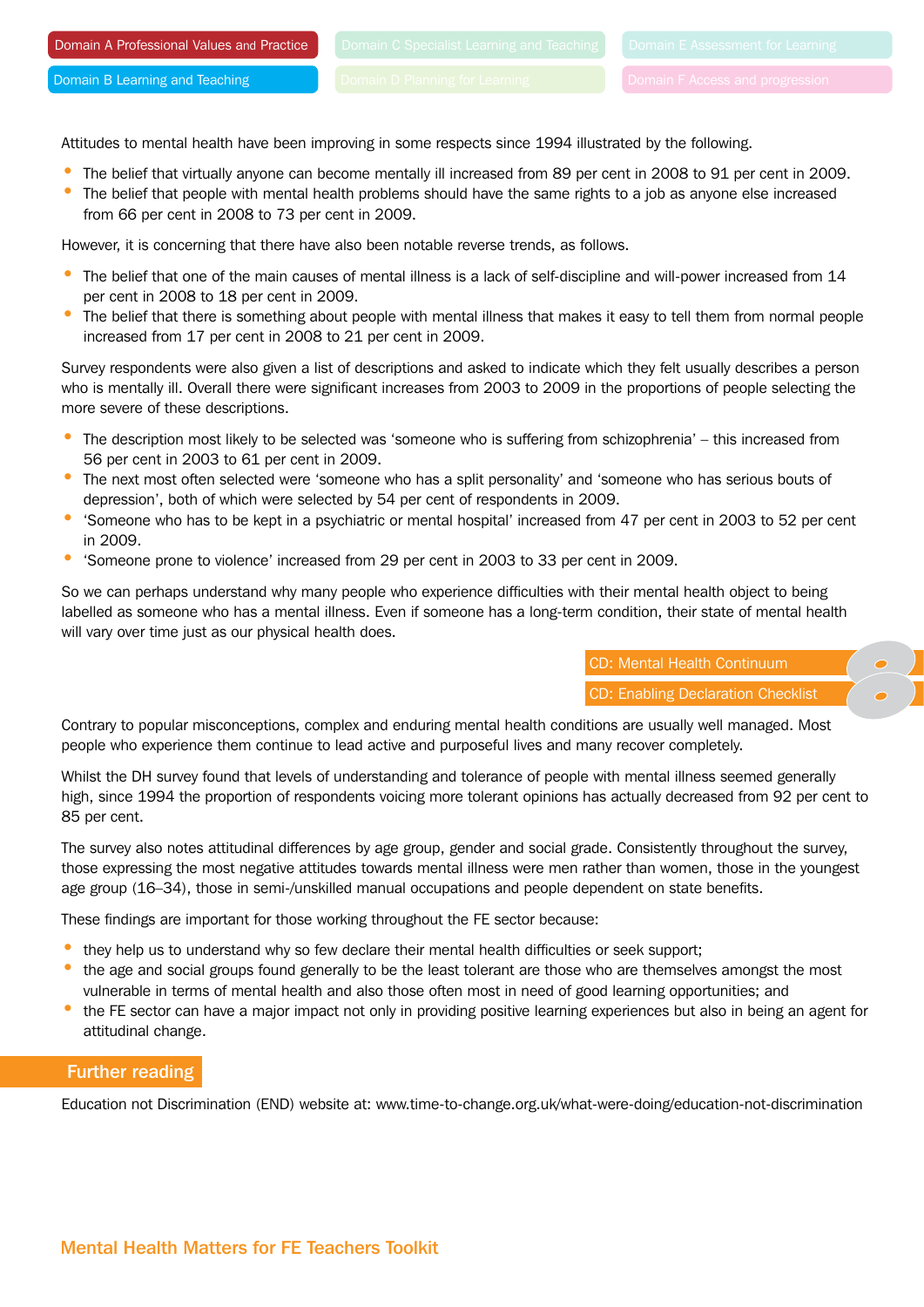## Theme 2: Stigma and Discrimination – Activities

Before beginning the activities, refer to the '5 Essential Ground Rules Factsheet' on the CD.

CD: Factsheets and Introduction

#### Activity 1: Language traffic lights

- Divide into pairs or small groups (no more than four per group).
- Using a set of flash cards plus 'traffic lights' (i.e. green, orange and red sheets of paper or card) discuss and categorise each term, deciding whether each is okay or not okay to use, in speech or written material.
- Each pair/group should try to reach a consensus and assign each word to a specific category:
	-

green = ok  $\bullet$  amber = neutral/ unsure  $\bullet$  red = not ok



- Provide feedback to the whole group on discussions, decisions made and reasons for them.
- Devote some time to discussing any differences in choices.
- Spend time discussing those terms in the 'amber' category and why people could not decide about them.

#### Activity 2: Graffiti wall

- Create a 'graffiti wall' by pinning up flipchart paper.
- Divide the 'wall' into two.
- On the left side write all the negative, critical, and judgemental words or phrases used in association with 'mental health'.
- On the other side record acceptable, neutral or positive words or phrases.
- Compare the lists:
	- Are there far fewer acceptable/positive terms?
	- What effect might this have on how we talk and think about the people who experience mental health issues?
- Consider and discuss why certain words or phrases are particularly negative or positive.
- Consider the language that you hear being used in the environment in which you work and in the context of this theme:
	- Do students or staff use terms which are inappropriate?
	- What are these terms and what impact might they have?
	- What do you think could be done to address this?
- How do these issues impact on your practice?

#### Activity 3: Media review

- Using articles from magazines and newspapers, look at how mental health issues are reported.
- Categorise the coverage into negative, neutral and positive as before.
- Discuss media attitudes to mental health (e.g. in magazines, on television).
- What impact you think media coverage has on attitudes, like those reflected in the Department of Health annual survey?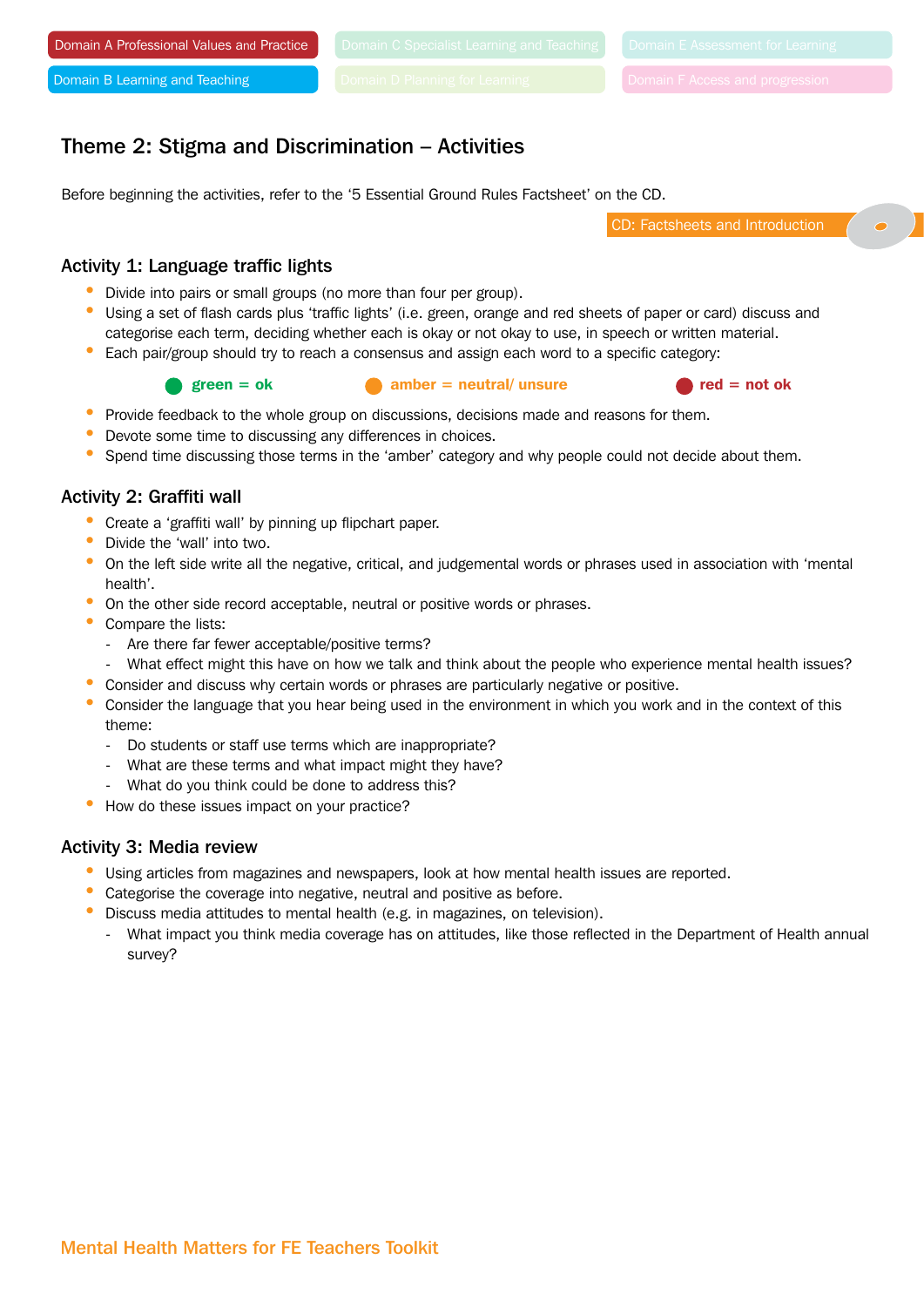#### Activity 4: Wei Liu

Wei Liu has started a child care course at her local college. It took a lot of courage to get over her anxieties about it. She has been honest with the college about her past mental health difficulties and has been well supported so far by her tutors.

She is doing very well with the course and on her first work placement. She was really enjoying it but one of the other people working there overheard a conversation between Wei Liu and her tutor in which her past difficulties were mentioned. Since then she has heard a few of them talking about her and questioning whether she should be working there.

Wei Liu is understandably becoming more and more uncomfortable at her placement and is feeling quite stressed. Her work is beginning to suffer and she is concerned that, although she has been fine for a few years now, her previous difficulties will return.

Consider and discuss the following:

- How far is Wei Liu being disabled by the attitudes around her rather than by any actual difficulties with her health?
- What might have been done to prevent this situation arising?
- To what extent is she possibly being affected by past experiences, a lack of confidence and/or negative selfperception?
- If you were her tutor, how could you support her?
- Would you know where you or she could get further advice or support?
- If you were her employer/placement supervisor how would you approach this issue? What support could you offer?
- What could be the impact of this situation on Wei Liu, in the short and longer term?

#### Further reading

*Attitudes to Mental Illness.* Department of Health, 2009.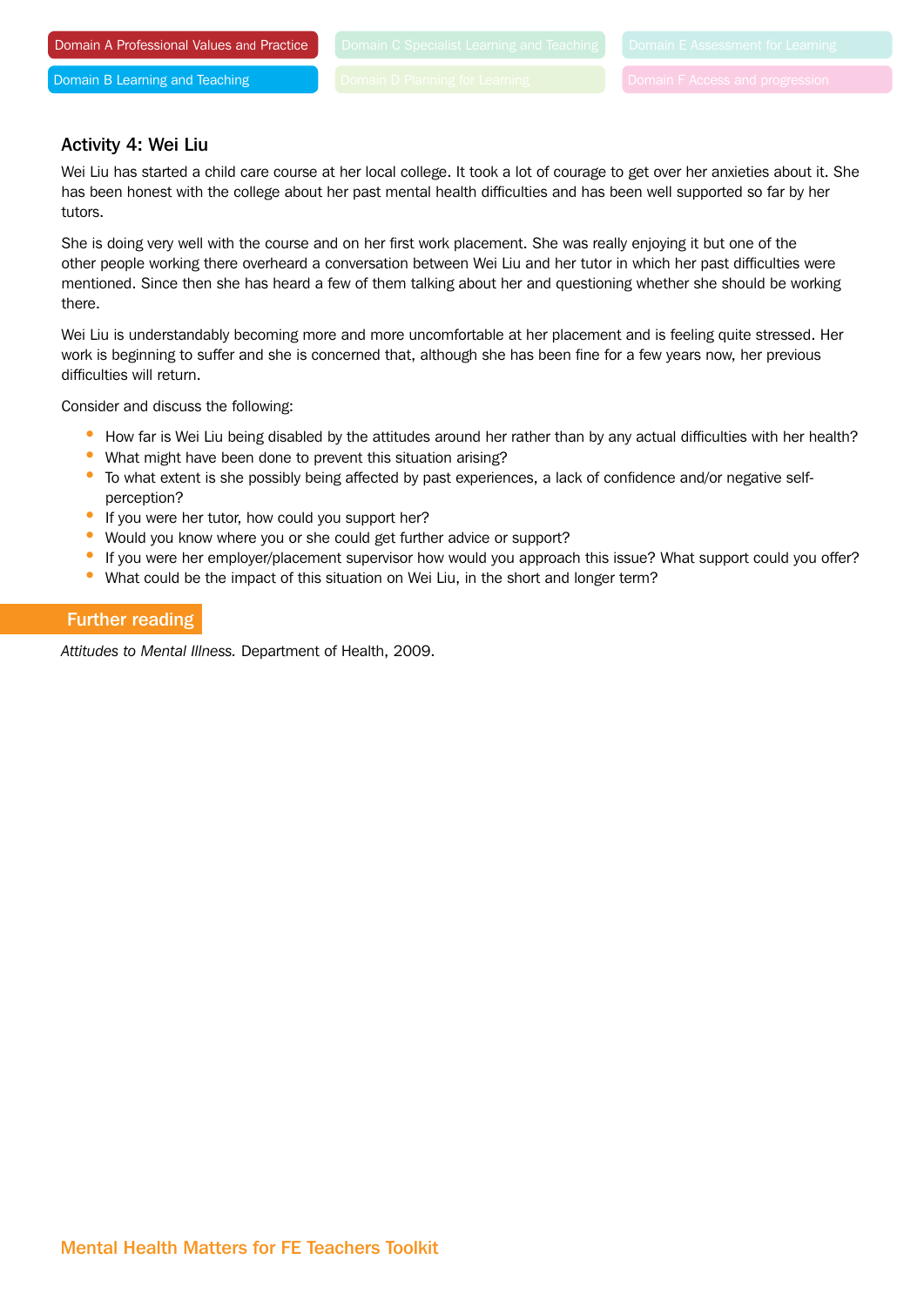## Theme 3: Enabling Self-declaration – Topic

Making the decision to declare mental health difficulties is not an easy one and learners must be supported to make an informed choice about what is best for them. They have the right not to declare, but need to understand the implications of either choice. This important decision can be made much easier if learning organisations and their staff make clear at every opportunity what the benefits and consequences of this decision may be. When learners are able to declare their mental health difficulties, it opens up the opportunity to discuss with them how their particular difficulties might impact on their learning, and how their needs might be met. Many people who have mental health conditions do not declare their needs or difficulties because they do not consider themselves to be disabled, though they may consider that they have particular requirements. Many are understandably concerned about the consequences of doing so, having experienced discrimination and harassment when they have been open about their mental health.

Theme 2: Stigma and Discrimination

Evidence suggests that learners are more likely to be open to discussing their needs and difficulties when they believe they will be treated sensitively with acceptance, understanding and respect. Also, people can develop difficulties with mental health at any time and existing conditions can fluctuate, impacting on functioning to varying degrees. It is important, therefore, to provide many opportunities for declaration and discussion of requirements and not just at application, interview or enrolment.

#### A whole organisation approach to procedures and practice

If teachers are to encourage and respond well to declarations of mental health needs by learners, they need the support of a strong organisational approach to the underpinning issues and values that inform policy, procedures and practice. Ways in which this is being done are varied and include:

• positive whole organisational approaches to the health and well-being of staff, learners and visitors e.g. Healthy FE and Mindful Employer initiatives;

CD: Healthy FE and Mindful Employer

• policies and procedures that give staff clear guidelines on their roles and responsibilities;

Theme 9: Roles and Boundaries

CD: Positive about Disability

- positive attitudes and procedures that support staff in being open about personal experience with mental health difficulties, thus modelling good practice for learners; and
- commitment to relevant and timely training and continuous professional development for all staff, both teaching and non-teaching, with regard to the range of issues explored in this toolkit.

The process of enabling declaration starts even before an application is made because:

- what other learners say about their experience may influence potential learners' views;
- previous personal experiences of learning, both in school and afterwards, will affect an individual's views of the value of learning as well as their confidence in their own abilities;
- an organisation's marketing materials are a key tool not only in supplying information but in conveying attitudes. Often such materials focus on the support available for learners with specific disabilities, medical conditions or learning difficulties, which can perpetuate a narrow view of disability with which many, including those who experience mental health difficulties. This may not identify; and
- for many, the first point of contact is with 'front of house' staff, via the phone, the Internet or face to face (e.g. in reception or at enrolment). Appropriate training and support for these staff is vital, to make them aware of the wider issues that influence declaration and enable them to support those who have mental health difficulties to do so.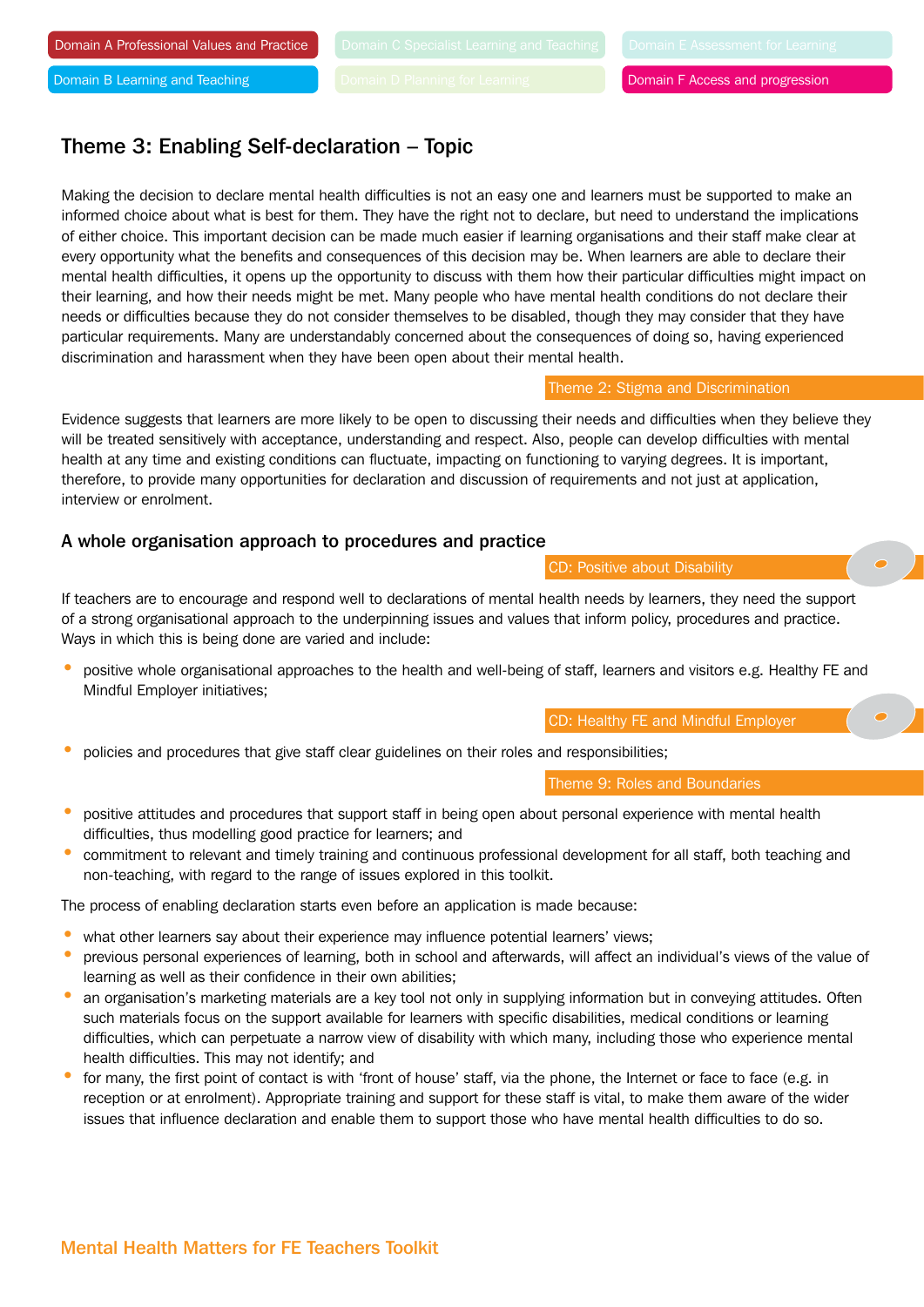Domain F Access and progression

#### What influences declaration?

Learners who experience mental health difficulties are more likely to declare needs in a conversation rather than on a form, but application and enrolment procedures are still heavily reliant on forms.

Activity

Theme 2: Stigma and Discrimination

Learners often don't declare mental health needs at the outset, for a number of reasons such as:

- fear of prejudice and a lack of confidence that they will be treated with respect and dignity;
- their view that their mental health needs are not relevant to their learning;
- previous bad experiences of learning;
- belief in their right to privacy and concerns about confidentiality;
- not being able to express their needs or having opportunity to do so confidentially; or
- they are not experiencing mental health difficulties at that particular time.

It is most common for learners to declare later when:

- they are more aware of the prevailing attitudes within an organisation;
- they have built relationships in which they believe they can trust;
- they have a better understanding of their own learning needs in the context of a specific programme and learning environment; or
- they have better knowledge of the adjustments that could be made or the support that may be available to them.

Theme 7: Supporting Learners Effectively

#### Ongoing opportunities for self-declaration

Because learners will declare needs at different points, numerous and varied opportunities need to be available to them to do so. Evidence suggests that the least common way for learners with mental health needs to declare is on a form. There may be many reasons for this including the format of the questions, the language used and the lack of information about what will be done with the information provided. Learners are more likely to declare in the following situations.

- On course: Learners may declare difficulties if struggling with work, after missing deadlines, not meeting expected or required grades or after a period of absence.
	- What strategies do you have for supporting them or linking them into other sources of support?
	- Can they access missed learning materials online?
	- Is there provision for additional coaching and teaching support or peer support?
- In class: Many learners say that it is a relationship with an individual tutor that encouraged them to declare because they felt confident that they would be properly listened to and have their needs addressed. Learners say that tutors who challenge stigma and discrimination during sessions and demonstrate a positive attitude to the mental health of all their learners create an environment which feels safe and is enabling.
- Examinations/assessments: Some learners have specific needs in relation to exams and assessments so this is a common trigger for declaration. They also bring additional pressures and anxieties which may exacerbate pre-existing difficulties, such as with concentration.
- Field trips and work placements: These take learners out of their usual learning environment and some learners may feel that they need support in these new situations.

#### Further reading

- James, K. *Supporting Learners with Mental Health Difficulties*. Learning and Skills Development Agency, 2006.
- Rose, C. *Do You Have a Disability Yes or No? Or Is There a Better Way of Asking?* Learning and Skills Development Agency, 2006
- *Should I Say?* NIACE, 2009.
- *You Can Do It!* NIACE, 2009.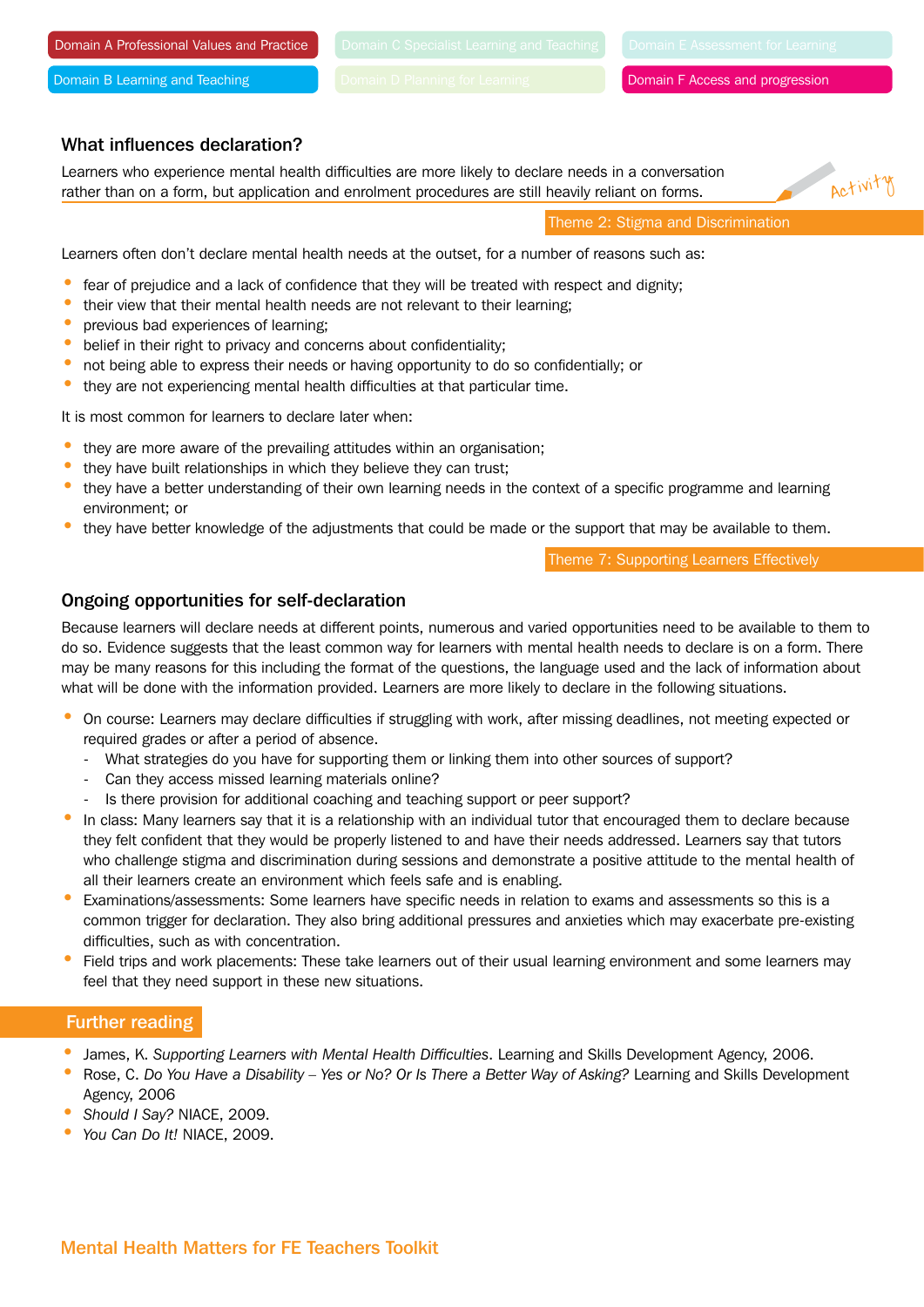## Theme 3: Enabling self-declaration – Activities

Before beginning activities, refer to the '5 Essential Ground Rules Factsheet' on the CD.

CD: Factsheets and Introduction

#### Activity 1: Is there a better way of asking?

In pairs/small groups, consider the following questions or statements and discuss their suitability in encouraging or enabling learners to declare mental health difficulties or mental health support needs:

- Do you have a mental illness?
- Do you have any disabilities?
- Do you have any mental health difficulties?
- Is there anything wrong with you that might affect your ability to study?
- Is there anything that might affect your experience at college?
- Is there anything you would like to talk about that might affect your ability to do well on your course?
- How can we support you to do your best at college?
- Are you on any medication that might affect your performance at college?
- You can come to me to discuss any support needs/worries you have.
- If we can talk about any needs or challenges that might prevent you from getting on, we can work out together what we can do to support you.
- You can tell me anything and I'll sort it out.

When you have decided which are most appropriate, consider how they could be used:

- on application/enrolment forms;
- in interviews; and
- at other times.

How else might you encourage or enable earners to declare their needs?

Why is this important to you as a teacher?

#### Activity 2: Design a question

#### Part 1.

Look at the following example taken from an application form: Are you disabled? Yes No

If yes, please tick the relevant box below to indicate the type of impairment:

| visual impairment             | hearing                    |
|-------------------------------|----------------------------|
| disability affecting mobility | dyslexia                   |
| emotional/behavioural         | medical condition          |
| learning difficulty           | $\sqrt{\ }$ mental illness |
| developmental disability      | other                      |

#### Discuss:

- Why might people not answer this question?
- How can the question be improved?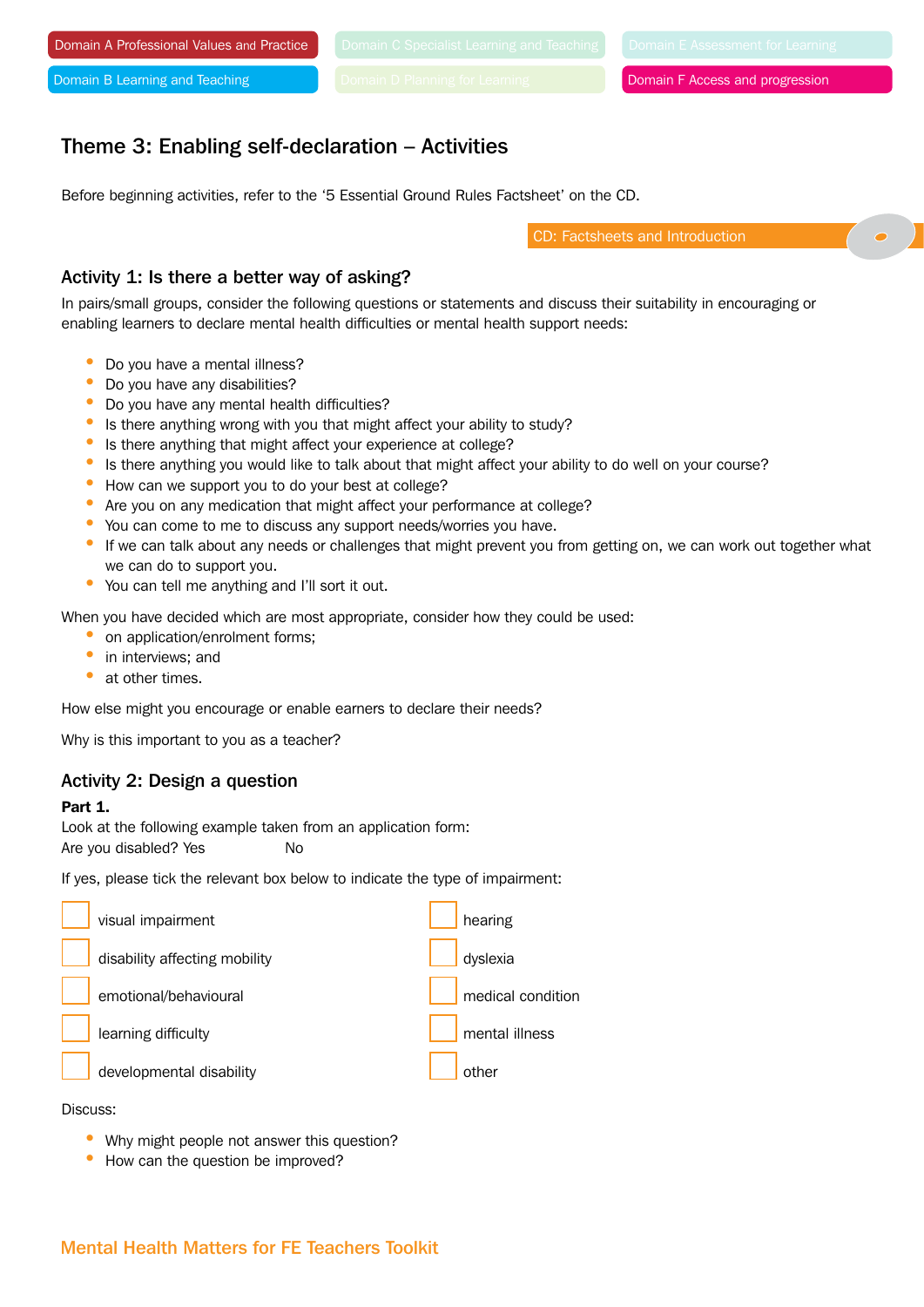#### Part 2.

Design a question for use on your organisation's application form, which would encourage people to declare the mental health difficulties that affect their learning.

Consider:

- Are there words or associations that could distress or offend?
- Is it made clear why you are asking for the information? Is this stated on the form or elsewhere? How would people find this information?
- Are the benefits of declaring difficulties or conditions made clear?
- Is it clear what will happen to the information once it's given?

#### Activity 3: Scenario – Jenny

Jenny enrols on a part-time evening class in pottery. On her enrolment form, she ticks the 'yes' box for the question 'do you have a disability?' and she ticks the box for 'mental ill health'. Information in very small print at the bottom of the form explains that her rights are covered by the Data Protection Act 1998. It also explains that the information she gives will be held on the college database and passed on to the Learning and Skills Council for statistical analysis to monitor the college's performance, improve quality and inform future provision. Jenny is not sure what this means or who the Learning and Skills Council are, but she is happy to sign the form.

She does not want her tutors or students on her course to know about her disability, but does not have an opportunity to tell anyone that she wants this information to remain confidential. No one tells her that college teaching staff will have access to this information.

Several weeks after the course starts, a tutor says, 'I didn't realise that you suffered from a mental illness until I looked at the college database for information on the group. How are you, Jenny?'

- Identify the key things that specifically led to this situation.
- What impact might this have on Jenny in terms of
	- her confidence in the organisation, her tutor, the group, herself?
	- her relationships with the tutor and fellow students?
	- her learning and performance on the course?
- Consider the wording on your organisation's application, enrolment and other relevant forms. Do they need to be changed? How might they be improved? What action can you take to support improvement?
- How do you ensure that students know how the information they disclose will be processed and who will have access to it?

Good practice: Kirklees College's Student Support page explains clearly the support that the college is able to offer to learners who have additional needs of any kind. Visit the website at http://www.huddcoll.ac.uk/sservices.asp.

#### Further reading

- Rose, C. *Do You Have a Disability Yes or No? Or Is There a Better Way of Asking?* Learning and Skills Development Agency, 2006
- *You Can Do It!* NIACE, 2009
- *Should I Say?* NIACE, 2009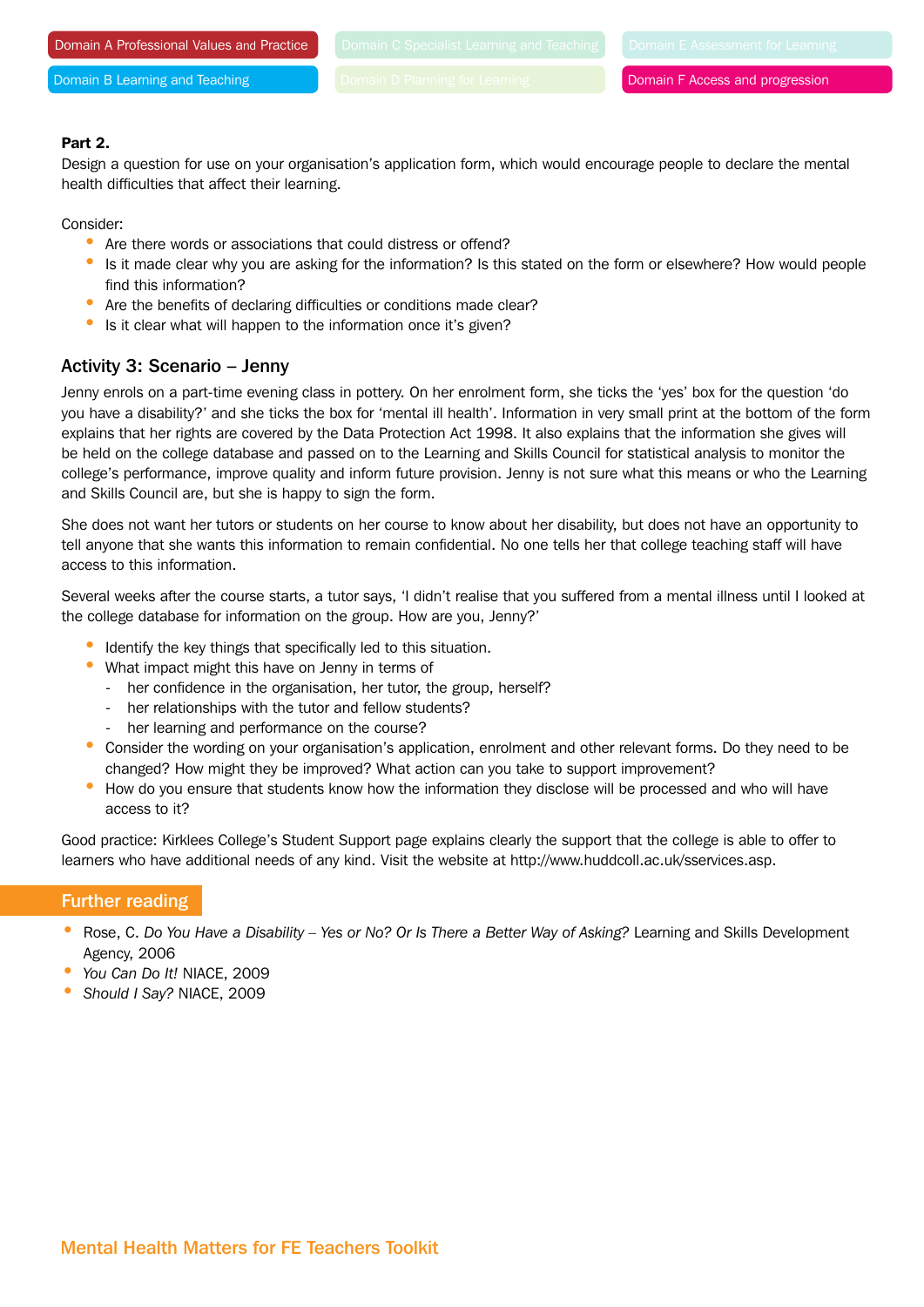```
Domain B Learning and Teaching
```
## Theme 4: Confidentiality and Information Sharing – Topic

Learners are far more likely to be open about their needs and difficulties if they feel that they are in an organisation that:

CD: Positive about disability

- has a positive and supportive atmosphere;
- demonstrates, in a wide variety of ways, an ethos that supports disabled people, including those who experience difficulties with mental health; and
- has a value base that ensures that all personal information will be treated with sensitivity and respect and used only for the benefit of learners.

It is important that learners know that confidentiality will be respected. This is likely to encourage them to be open about their mental health and any relevant difficulties they may experience and to seek support if needed.

Theme 3: Enabling Declaration

Clear and effective policies and practice are essential; under the 1998 Data Protection Act, all data relating to a person's physical or mental health is regarded as sensitive personal data and must be managed accordingly. (For more information, visit www.ico.gov.uk/what\_we\_cover/data\_protection.aspx.)

In practice, this means teachers need to do some or all of the following.

- Explain to learners why specific information about them is obtained and why such information might need to be shared.
- Ensure effective procedures are in place to obtain the informed and meaningful consent of learners to hold and share specific information about them.
- Explain to learners that, even with this consent, information will only be shared on a 'need to know' basis and that the learner will be involved in determining who needs to know what.
- Make sure that if specific need arises to discuss a situation with someone else, without the learner's prior permission, we do so without revealing the identity of the learner.
- Ensure that any written information avoids the use of jargon and labels. Diagnostic labels should generally not be used unless they are based on proper clinical assessment and are necessary in the learning context, and then only with the agreement of the learner.
- Ensure that information about the learner is not left exposed to public view via computer screen, papers on desks etc., or discussed in a manner that can be overheard by others.
- Information about the learner should be shared only from the point of view of supporting the learning, success and achievement of the learner.

#### Exceptional circumstances

Certain rare and exceptional circumstances may allow for the sharing of personal data without prior consent, such as:

- when there is an immediate and serious threat to personal safety or to the safety of others; or
- if there is an overriding legal requirement to disclose information (e.g. related to crime).

#### Some features of best practice

- A proactive, whole organisational approach to the safeguarding and effective management of information.
- Learners are encouraged to recognise the benefits to them of appropriate information sharing.
- The informed consent of the learner, authorising any relevant exchange of information, can be evidenced and is reviewed regularly. It is not assumed that a learner has given general consent by completing or signing a particular form at a specific point in time.
- Recognised levels of information sharing who needs to know what, when and why?
- Learners are encouraged and enabled to discuss and indicate in writing who information can be shared with on a 'need to know' basis (e.g. specific course tutors, support or exams staff).
- Learners are made aware that staff may have legal responsibilities to disclose certain information, e.g. regarding child protection. Absolute confidentiality should not be promised.
- Clear information is given about the additional criteria and confidentiality exceptions that may apply to specific courses

#### Mental Health Matters for FE Teachers Toolkit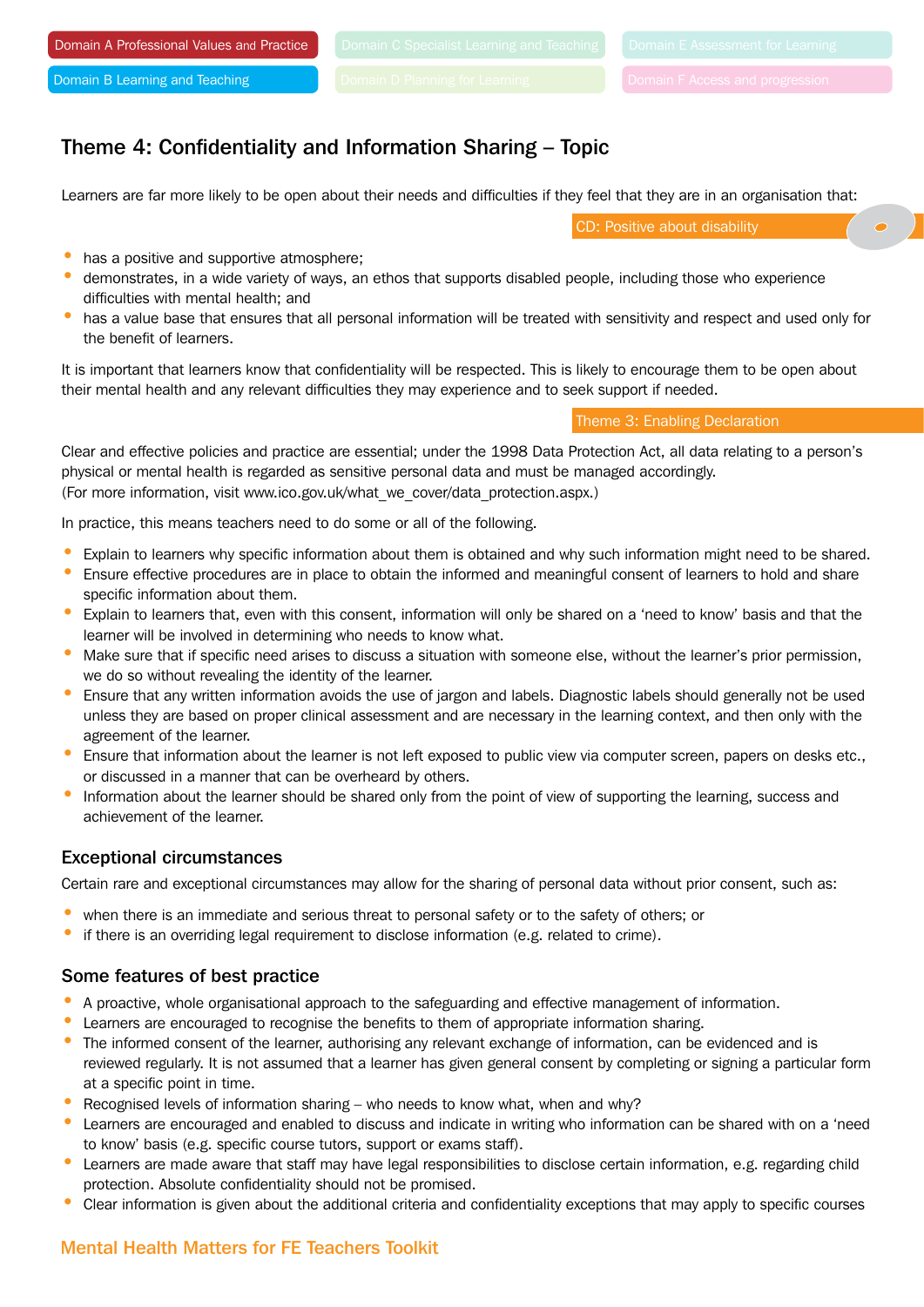$A$ ivity

Domain B Learning and Teaching

involving care for the public (e.g. teaching, nursing, care of children or the elderly).

• Learning adjustments are consistent with any request for the nature or existence of a disability to be kept confidential.

CD: Disability Discrimination Act

*'Once one member of staff knows about a person's impairment or health condition, and explicit consent has*  been obtained to share this information with others, then it is up to the organisation to have effective channels of *communication to pass this information to relevant staff'.*<sup>1</sup>

#### Consent forms

A wide variety of consent forms have been developed by organisations attempting to address these issues. When thinking about the design of a consent form, it is helpful to remember that the ethos underpinning the Data Protection Act is one of openness, honesty and transparency about the information that is held on people and what is done with that information. In a learning context, a consent form should therefore focus on learner needs and the adjustments that the organisation will make to meet these. It should enable the learner to clarify what information is going to be passed on to staff and why, and allow the learner to identify who should have access to what information.

A good consent form will:

- be simple, clear and easy to understand;
- explain what will happen to the information given and what the information will be used for;
- identify those who are permitted to have access to the information;
- ensure staff understand their responsibilities and any restrictions to sharing information; and
- ensure staff understand that by signing the consent form, the learner is consenting to this information being processed and shared only in the ways described.

Some students may need support, even when the wording is clear, to understand fully the implications of giving or not giving consent. Time needs to be spent talking through the issues with the learner.

Email is not secure and may not be an appropriate mechanism to pass on information about a person's mental health. Before information is shared in this way learners should be made aware that this is not a secure medium and asked to give specific consent for email to be used.

Effective and appropriate sharing of information calls for a whole organisational approach to the development and implementation of clear and coherent policies and procedures, and the need to engage learners in establishing these, such as through learner focus groups.

#### Theme 5: Active Learner Involvement

But however good policies and procedures are, they mean nothing if they are not translated into good practice and that requires staff to take individual as well as organisational responsibility. Organisations can only have confidence that practice matches policy and procedure if all staff are aware of their individual responsibilities and if practice and learner experience are systematically monitored and evaluated.

Encouraging disclosure, effective mechanisms to pass on information, and respecting confidentiality are central to ensuring that people who experience mental health difficulties have access to successful learning opportunities.

#### Further reading

- Data Protection Act at www.ico.gov.uk/what we cover/data protection.aspx.
- *Disclosure, Confidentiality and Passing on Information.* Learning and Skills Council, 2003.
- *Understanding the Disability Discrimination Act A Guide for Colleges, Universities and Adult Community Learning Providers in Great Britain.* Disability Rights Commission, 2007.
- Visit www.dcsf.gov.uk/everychildmatters/resources-and-practice/IG00340/ for government information on sharing personal information.
- 1 *Understanding the Disability Discrimination Act: A Guide for Colleges, Universities and Adult Community Learning Providers in Great Britain.* Disability Rights Commission, 2007.

## Mental Health Matters for FE Teachers Toolkit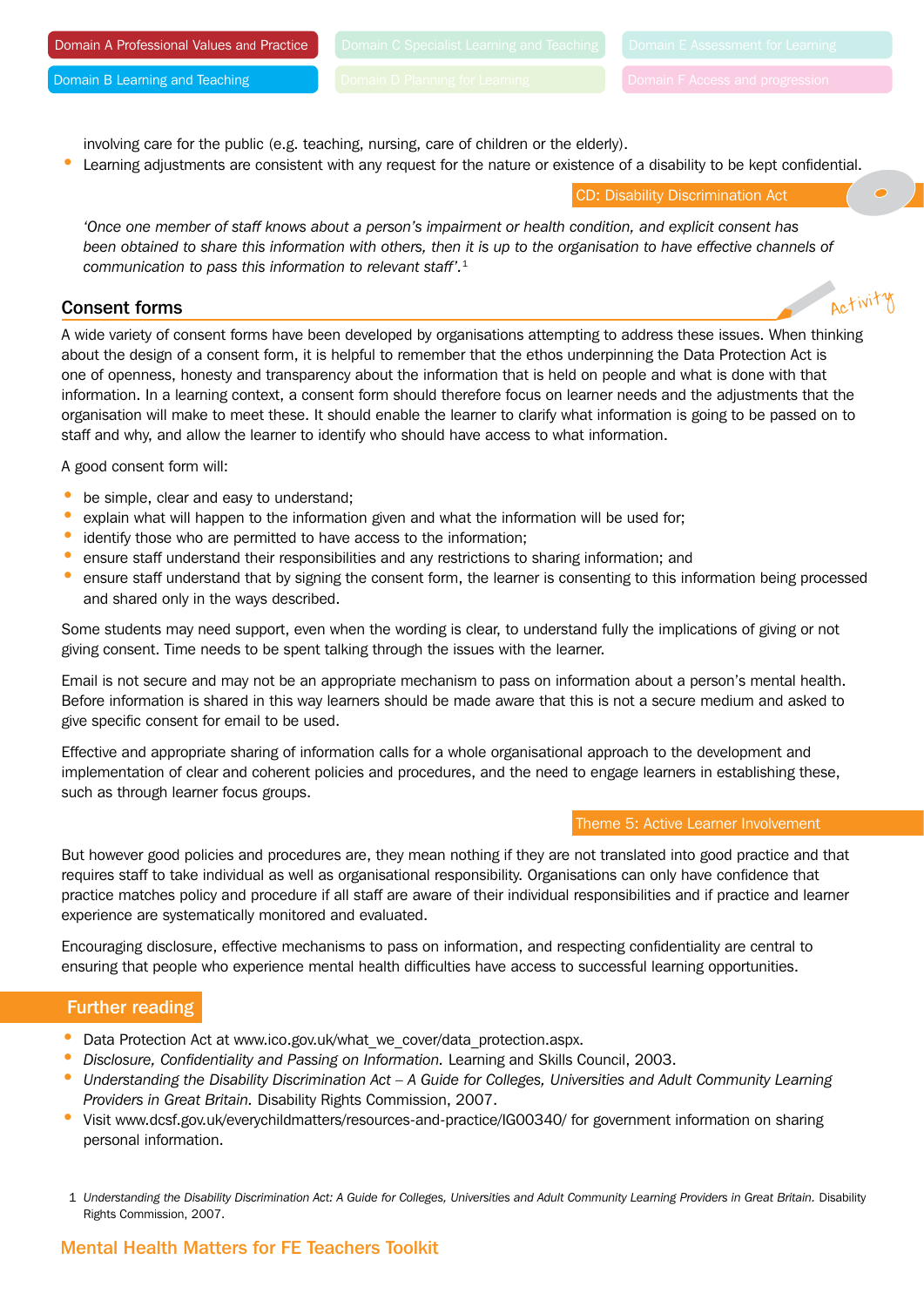## Theme 4: Confidentiality and Information Sharing – Activities

Before beginning activities, refer to the '5 Essential Ground Rules Factsheet' on the CD.

CD: Factsheets and Introduction

#### Activity 1: Sample consent form

In pairs or small groups discuss the sample consent form that you have been given. Consider:

- What, if anything, does the form do well?
- How clear and 'learner friendly' is it?
- What does it not do?
- How clear is it to staff using it what their responsibilities are?
- How useful would such a form be to you? To others in your organisation?
- How would you improve it?
- What else might be needed in conjunction with this form?

#### Activity 2: Design a consent form

In groups, design a form that would enable you to obtain, record and share relevant information about a learner who has mental health difficulties. Consider:

- What would you need to know? Why?
- What might you need to share? With whom? Why? And how?
- How would you negotiate this with the learner?
- How would you support the learner to give their consent?
- What other documents or materials might support you in this?
- Once completed, what would happen to this form?
- Would completion of the form be the end of the process?

#### Activity 3: The envelope activity

- Write down something that you would not want others in the group to know. This could be a middle name or a 'pet' name someone uses for you or anything personal.
- Put the paper into an envelope, seal it and write your first and last names on the front.
- Give the sealed envelope to the group tutor.
- Wait for further instructions.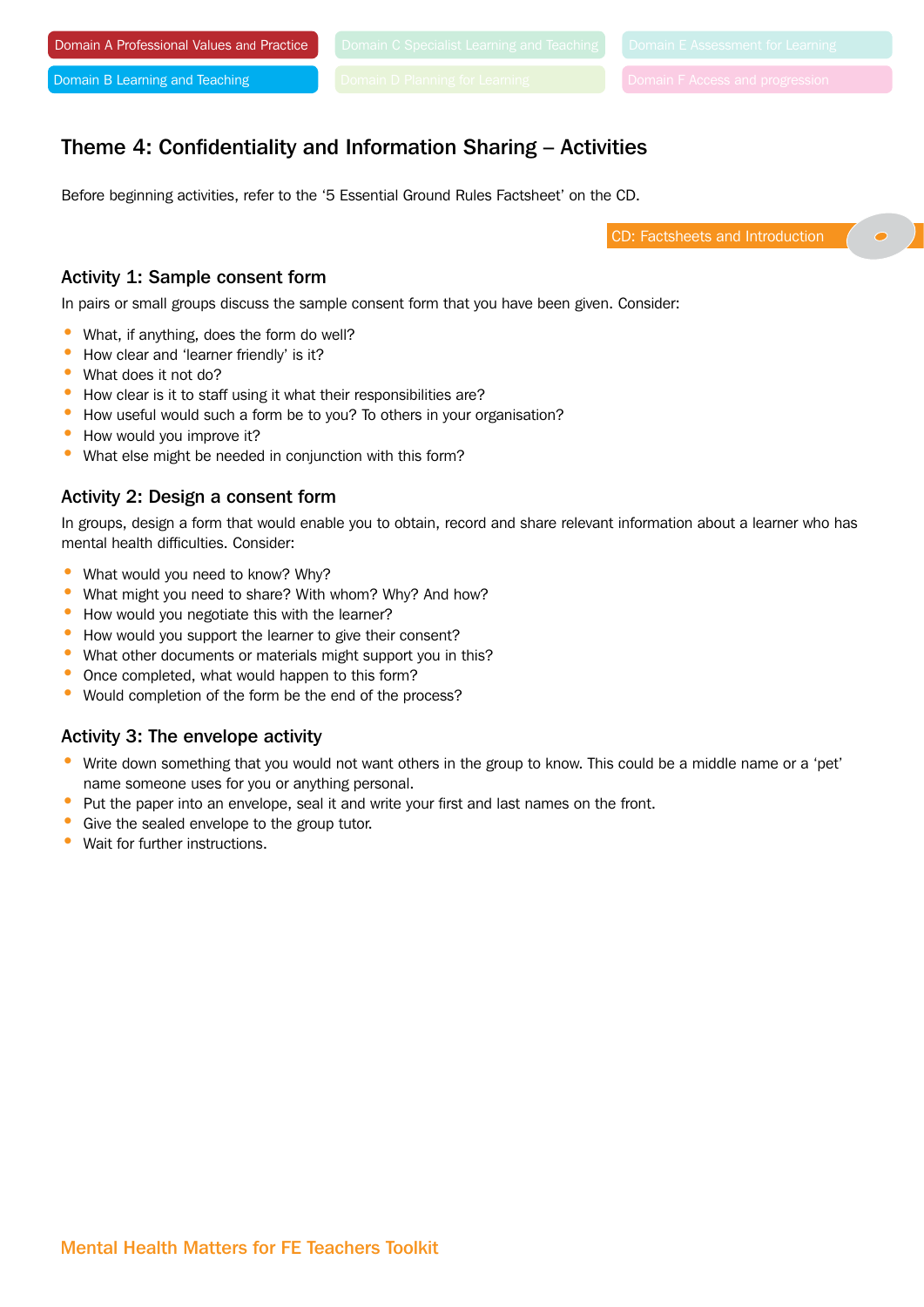#### Activity 4: Scenario – Sergei

(This scenario is based on an actual situation.)

Shortly after applying to study at college, Sergei went to Student Services to find out about financial assistance. After a useful conversation with a member of staff, he was advised that he could apply for financial assistance from the college's Learner Support Fund. The procedure was explained to Sergei by the member of staff who took some personal details.

Sergei has a diagnosis of bipolar disorder. His condition is well managed and he is very well most of the time. Consequently, Sergei made no mention of this condition or of any additional needs when applying to the college. However, when discussing the application for the Learner Support Fund, Sergei did mention his diagnosis to the member of staff in Student Services. He had not heard of bipolar disorder so Sergei explained it used to be referred to as manic depression and that he is fine if he takes his medication regularly.

Shortly after this, the member of staff from Student Services, who had recently received some information and basic training about the Disability Discrimination Act, sent an email to the Additional Learning Support (ALS) Coordinator and the relevant course tutor informing them of Sergei's diagnosis and alerting them that he might need some additional support or adjustments. He also copied the email to the college's Director for Additional Learning Support (ALS)/Learner Services who is his line manager.

The course tutor, who had already scheduled Sergei to attend an interview, contacted the ALS Coordinator to request that she attend the interview as well to discuss Sergei's additional needs and the support that might be available for him. She agreed.

On receiving the original email from Student Services staff, the Director asked his secretary to email the course tutor, the ALS Coordinator, and the Senior Admissions Officer, advising them that if it was considered suitable at the interview, Sergei's offer of a place and enrolment on a course should be subject to a full risk assessment being conducted.

When Sergei arrived for the interview, he was surprised and angry that the ALS Coordinator was also there.

#### Discuss:

- What key issues does this scenario raise?
- What assumptions appear to have been made?
- What misunderstandings have contributed to this situation?
- What responsibilities have been (a) fulfilled (b) neglected?
- In what specific ways could the situation have been better handled? By whom?
- What should now be done to ensure that something like this does not happen again?
- What, if anything, might prevent such a situation arising in your organisation?

#### Reflect and record:

- What are your personal key learning points from this activity?
- How might these impact on your individual practice?
- Do you need any information, clarification or support from your own organisation to support you in meeting your responsibilities?
- How will you get this?

#### Further reading

- Data Protection Act at www.ico.gov.uk/what\_we\_cover/data\_protection.aspx.
- *Disclosure, Confidentiality and Passing on Information.* Learning and Skills Council, 2003.
- *Understanding the Disability Discrimination Act A Guide for Colleges, Universities and Adult Community Learning Providers in Great Britain.* Disability Rights Commission, 2007.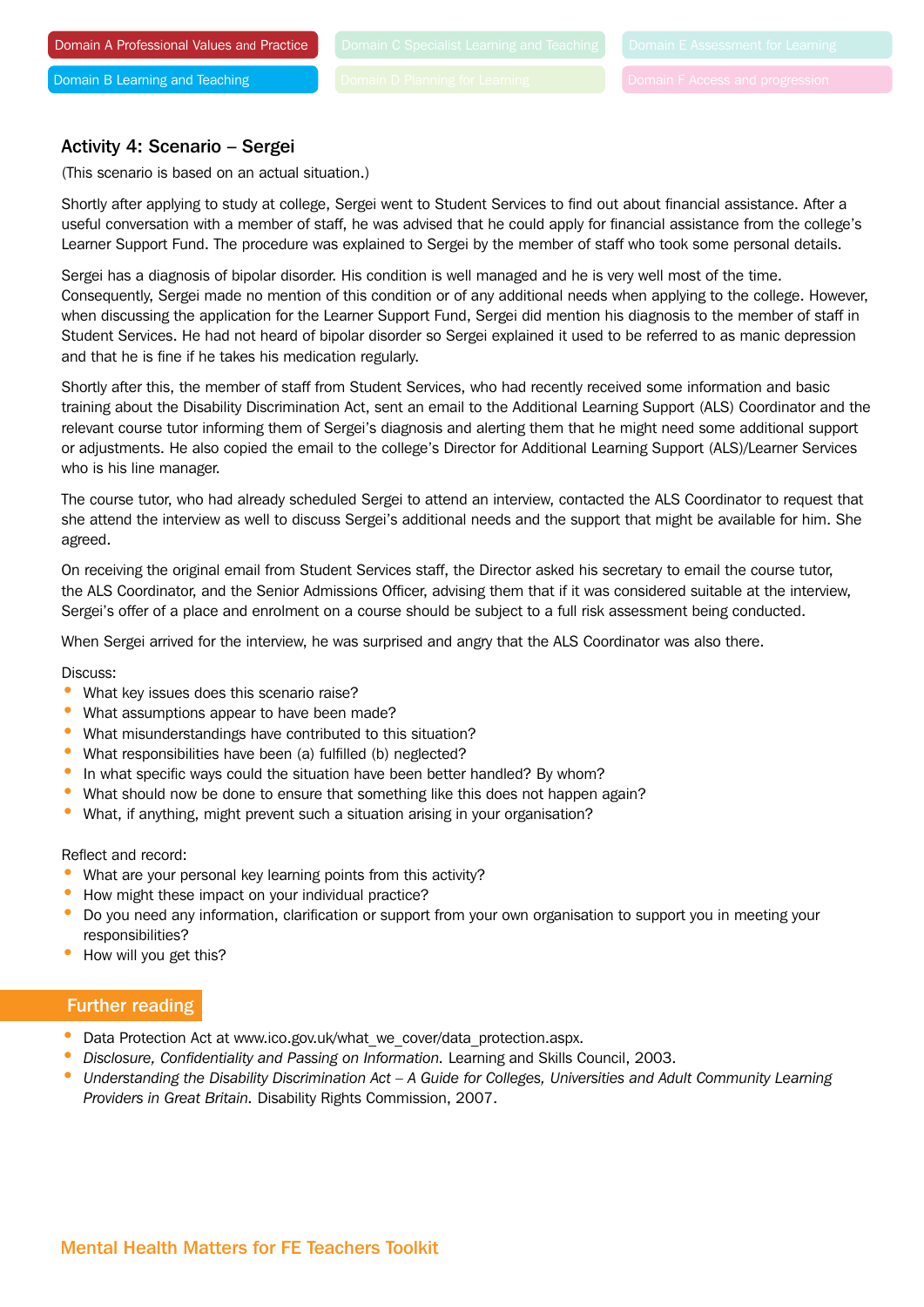Domain D Planning for Learning

## Theme 5: Active Learner Involvement – Topic

*'Views of learners, potential learners and employers are powerful forces that will help us to develop an FE system able to respond to the challenges of the 21st Century.'*<sup>1</sup>

#### Bill Rammell *Former Minister of State: Lifelong Learning, Further & Higher Education, DIUS, 2006*

The government's commitment to active learner involvement, expressed in *Further Education: Raising Skills, Increasing Life Chances* (2006) has given rise to some important developments, not least that all FE providers are expected to have in place a Learner Involvement Strategy (LIS) enabling learners to influence provision. The expectation that learners and staff with diverse experience, needs, difficulties or disabilities can and should be actively involved in their organisations is also a clear requirement of the Disability Equality Duty (2006) which many organisations have now incorporated into their Single Equality Schemes. This has consistently been reinforced throughout LSC strategies<sup>2</sup> and more recently within initiatives like Healthy FE and Mindful Employer, both of which recognise the individual and organisational benefits that may result.

#### CD: Some Core Principles of Active Learner Involvement

The formation of national, regional and local learner panels has been an important development. The National Learner Panel, in operation since 2006, is a rich resource representing much of the diversity of the FE system with learners aged 17–67 coming from colleges, work-based learning and the adult education sector (Learning and Skills Council, 2009). In addition, there has been an increase in the number of student governors on the boards of FE corporations.

But commitment to active learner involvement goes much further than representation on panels – it underpins the wider personalisation agenda which is transforming service delivery in other sectors like Health and Social Care. Many people with mental health difficulties are increasingly used to participating in shaping the services they receive. Similarly, personalisation puts the learner at the heart of shaping their learning experience, learning programmes, training services, and support not just because of the benefits for individuals but in the belief that this will deliver, for more learners and at all levels, skills that are needed to sustain an advanced, competitive economy and promote a fairer society. This is particularly significant for those with mental health difficulties who face significant barriers to learning and employment and who are amongst the most socially excluded.

CD: Themes 1 and 2 and The Social Context of Mental Health

The approach ideally needs to be one of working in partnership with learners, employers, and agencies from other sectors, to tailor and integrate services in ways that best meet the needs of individuals, employers and communities and are therefore more likely to deliver successful outcomes.<sup>3</sup>

*'A fundamental part of this commitment is the development of services which are personalised around the needs of disabled people and which provide seamless support to help people achieve their full potential.*

*This report sets out our shared vision of how the three Departments most closely involved in this area: Education and Skills, Health, and Work and Pensions, will work together to deliver high quality support and incentives for young people and adults with learning difficulties and/or disabilities in further education and training'.4*

#### Theme 10: Collaborative Working

Meaningful involvement of learners is key because it is more likely to:

- increase participation, particularly amongst traditionally underrepresented or excluded groups;
- help identify and remove barriers that may deter people from engaging in learning;
- be a powerful tool in identifying and addressing issues that lead to poor attendance and achievement and high dropout rates and lead to improvements in these areas; and
- lead to more people engaging in learning, obtaining valuable skills, and improving their life chances, employment prospects and economic well-being, all of which support mental well-being.
- 1 *Further Education: Raising Skills, Improving Life Chances* TSO (The Stationery Office). Department for Education and Skills, 2006.
- 2 *LSC Mental Health Strategy The Way Forward*. Learning and Skills Council, 2009.
- 3 *Reaching Out: An Action Plan for Social Inclusion*. HM Government, Cabinet OFfice, 2006.
- 4 *Progression Through Partnership*. DfES, DWP and Department of Health, 2007.

#### Mental Health Matters for FE Teachers Toolkit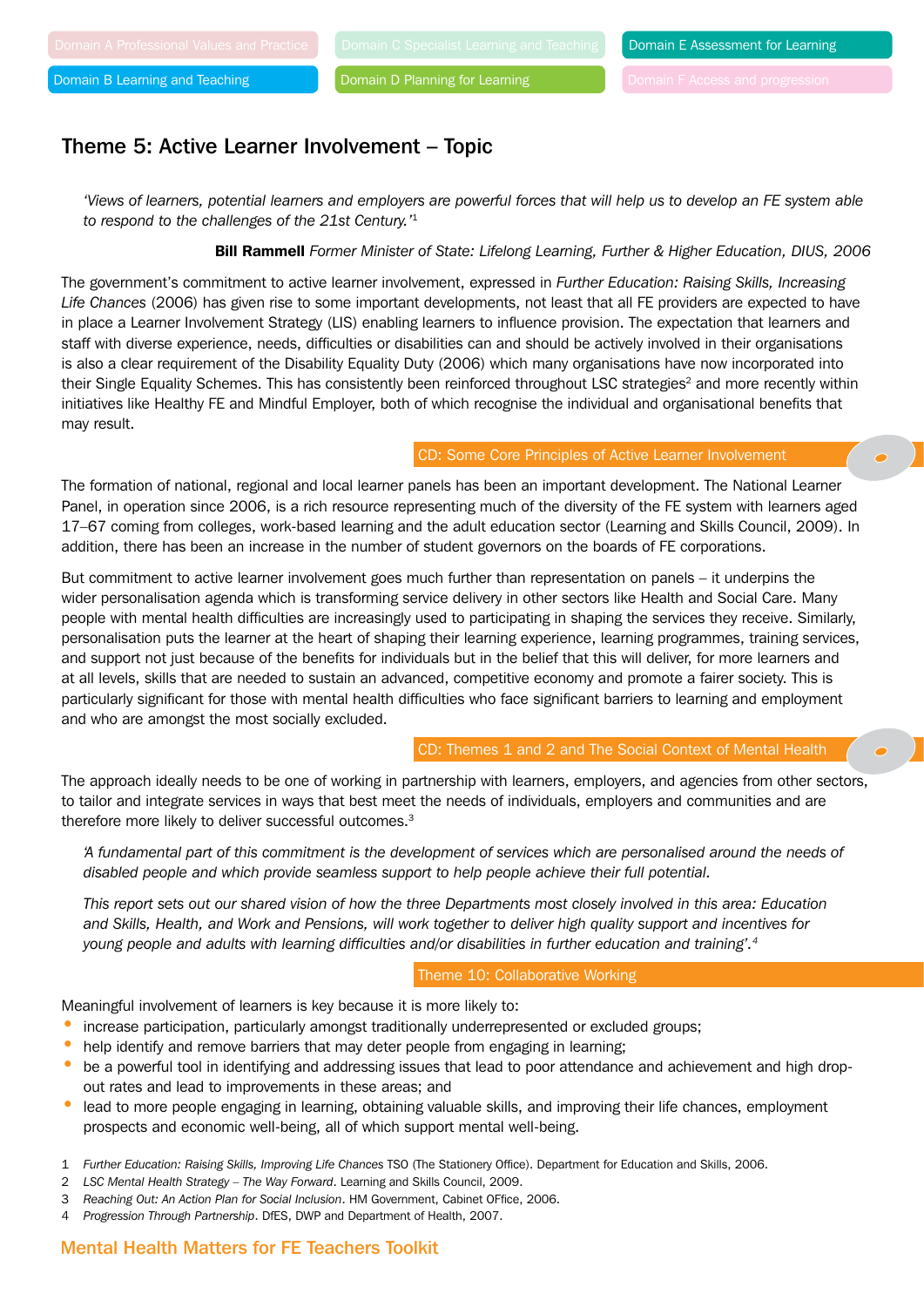Domain E Assessment for Learning

Domain B Learning and Teaching

Domain D Planning for Learning

Whilst important for all learners, the principles underpinning the personalisation agenda are of fundamental significance for learners with mental health difficulties, who are amongst the most disadvantaged and excluded in society. Learners with mental health difficulties are 'experts by experience' who can provide insights that will help learning providers to widen participation and develop inclusive learning opportunities.

CD: Themes 1 and 2 and The Social Context of Mental Health

However, involvement must not be confused with consultation. Involvement requires a much more active approach to encouraging and enabling a diverse range of learners to participate on many levels, including courses and committees, focus groups, forums, surveys, interviews, contributing to open days and induction week activities, conferences, workshops, student union activities and events, staff development sessions and inspection processes, policy development and review.

With proper planning and training for both staff and learners, highly effective mechanisms can be devised to ensure that learners' contributions are widely sought and recognised. This may be particularly important for learners who experience mental health difficulties, around whom a high level of misunderstanding, anxiety and prejudice still exists and who may not readily put themselves forward to be involved.

#### Theme 2: Stigma and Discrimination

The active participation of learners who have mental health difficulties, as part of a diverse range of learners, has the potential to transform negative perceptions, to promote mental health and well-being, to impact positively on the learner experience and to improve retention and achievement, all of which are beneficial not only for individual learners and teachers but for organisations and society.

Learners (and staff) who have experience with mental health difficulties can and already do bring significant benefits to organisations by contributing to the development and review of policy as well as practice. They can be involved in the following to good effect.

• Developing marketing and publicity materials, such as web sites, that are inclusive. Such materials may include personal learning experiences, challenges and achievements. Learner journeys can also be embedded in the curriculum in some subject areas.

#### Theme 12 and CD: Success Stories

- Stimulating demand learners share their positive experiences with learning, internally and with external agencies and service providers to encourage others.
- Quality assurance, validation and inspection processes, Investors in People, Healthy FE and Mindful Employer.
- Policy development, review and implementation (e.g. disability/single equality schemes, confidentiality and data protection, etc.).

#### Theme 4: Confidentiality and Information Sharing

- Peer support activities and volunteering opportunities.
- Developing well-being programmes or groups; Newcastle College Case Study, Healthy FE.
- Contributing to awareness-raising events (e.g. World Mental Health Day). Involvement can be extremely varied and creative (e.g. art work, poetry, dance, drama, etc.).

Whatever form it takes, learner involvement must be meaningful and properly facilitated and the contribution of learners respected and acknowledged. For this to happen, the commitment and support of individual teachers is needed in conjunction with a strong whole organisation approach.

#### Further reading

- Adult and Community Learner Involvement Strategy Learning and Skills Improvement Service (LSIS), 2009.
- *Further Education: Raising Skills, Improving Life Chances*. TSO (The Stationery Office). Department for Education and Skills, 2006.
- Jacobsen, J. *The Learner Voice*. NIACE in partnership with Learning and Skills Council, 2009.
- *LSC Mental Health Strategy The Way Forward.* Learning and Skills Council, 2009.
- *Progression through Partnership.* DfES, DWP and Department of Health, 2007.
- *Reaching Out: An Action Plan for Social Inclusion.* HM Government, 2006.

#### Mental Health Matters for FE Teachers Toolkit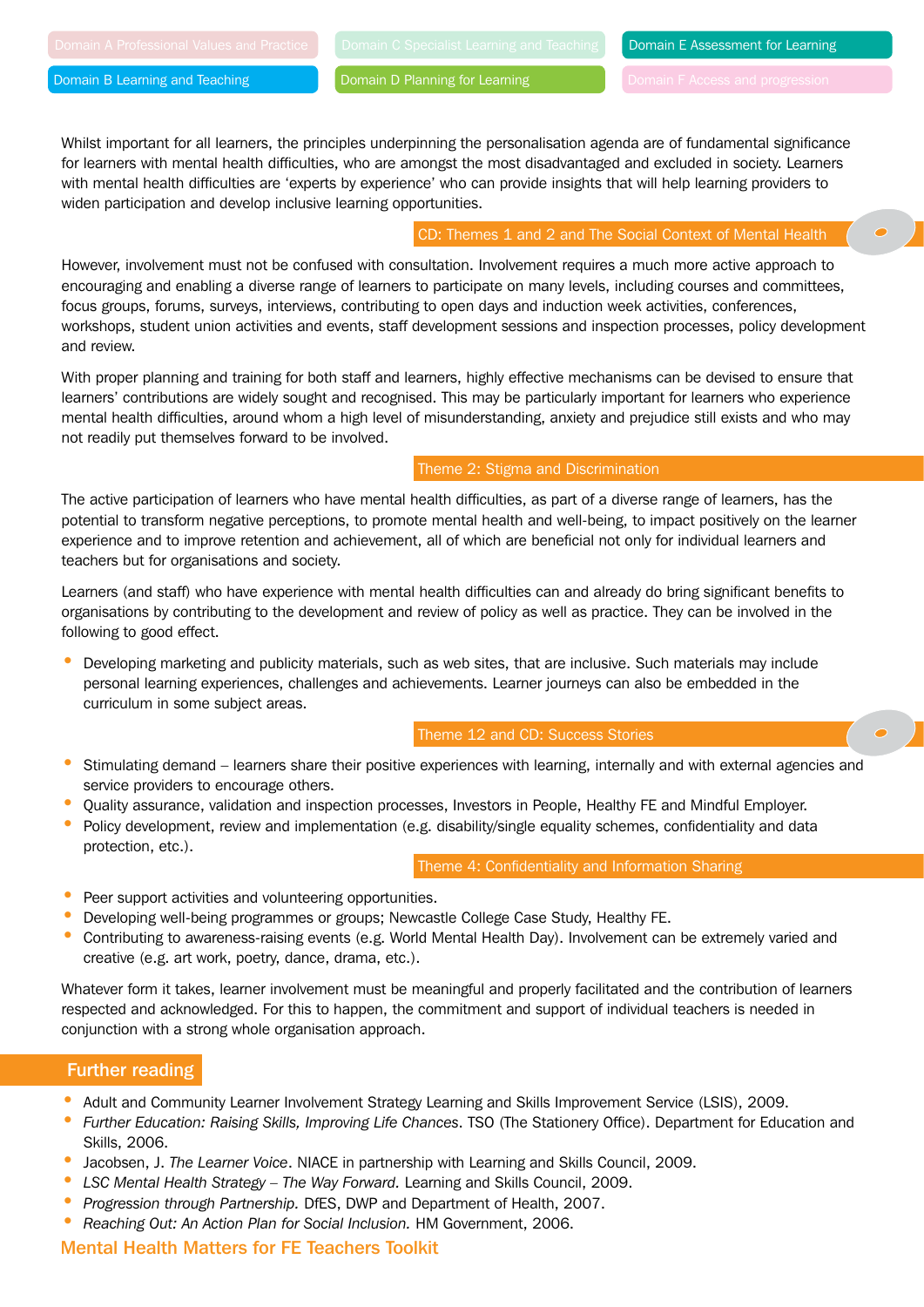Domain E Assessment for Learning

Domain D Planning for Learning

## Theme 5: Active Learner Involvement – Activities

It is important to establish some key 'ground rules' that will support openness and participation in activities. Please refer to the Ground Rules Factsheet on the CD.

CD: Factsheets Ground Rules

#### Activity 1: Learner voices

Read what Hannah, Helen and Nicola have said about their different experiences of active learner involvement.

In each case, discuss and record how their active participation benefited:

- the learners;
- other learners;
- the professionals involved; and
- their organisations and/or communities.

#### Activity 2: Examples of good practice

One organisation regularly uses a variety of student forums to obtain feedback. However, they recognised that such forums can be intimidating. They involved staff from a local branch of MIND (the National Association of Mental Health) to empower students with mental health difficulties to have a voice in such forums. After the training, some of the students volunteered to work as advocates for other students with mental health difficulties.

A director at one college convened a group of disabled students to help inform plans to improve accessibility. This was an informal group that was given high status with the use of the boardroom and notices around the college. Students were provided with a buffet lunch and a choice of gift vouchers or phone credits to help recompense attendance. The group has become a valuable advisory group to the college. Students meet regularly to provide advice and are informed of the changes that have taken place as a result of their input. This helps to acknowledge their time and expertise.

Discuss:

- Why might collaborating with external organisations help learners with mental health difficulties participate more actively?
- Why might learners need training? To take part in what kinds of activities? How might this training be provided?
- What are the benefits of having a director involved?
- Why do you think the director thought it important to use a boardroom for meetings? And provide a buffet lunch, vouchers, etc.?
- Are there positive examples in your own organisations of actively involving learners?
- How would you build on these?

#### Activity 3: Case study – Newcastle College Well-Being Group

A learner-led self-help support group called the Well-Being Group was set up at Newcastle College and already the benefits to all are obvious.

Using the advice of a mental health service user group in the community on how to get such groups up and running, the learner group at Newcastle College had its inaugural meeting in March 2008. The learners established a set of ground rules, agreed how they wanted to develop the group and arranged a regular time to meet.

The learners worked with the mental health support team and the Student Union to secure resources and publicise the group to learners across the college. The Student Union also organised a welfare week at the college and the Well-Being Group was part of that event. The college marketing team also helped out by creating an iconic image for the group, which was designed to be recognisable to learners with literacy needs and to those speaking English as a second language.

A second meeting was held to look at substance misuse and was very well attended with positive outcomes, such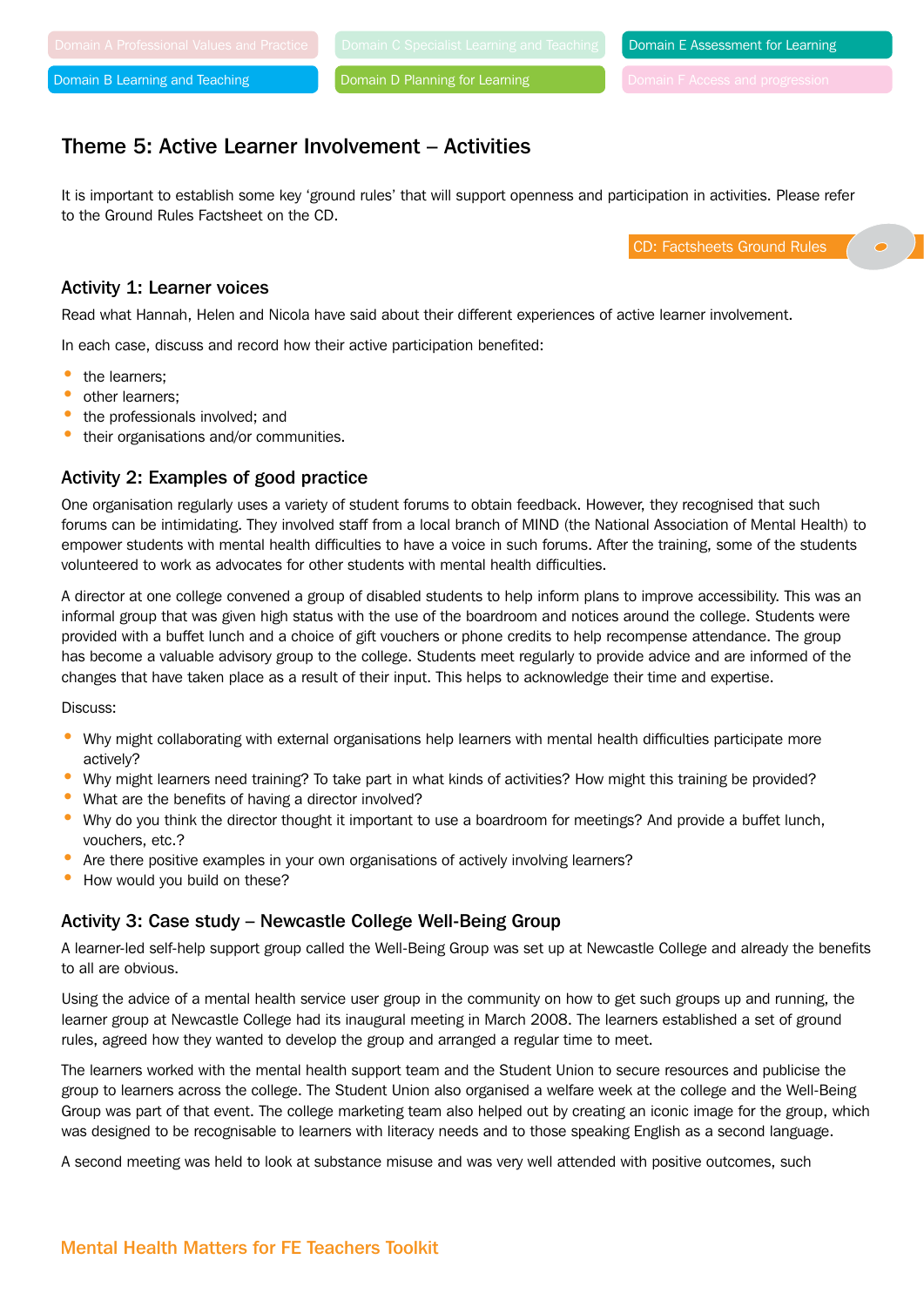Domain D Planning for Learning

as students who don't normally mix coming together to learn and talk about an issue that they felt affected them all. Since then, the Well-Being Group has gone from strength to strength and now meets fortnightly for a full programme of activities. Other benefits include learners increasing their social networks and learners independently looking at issues of well-being and other subjects that interest them.

The benefits are felt by others as well. On realising the importance of well-being at work, the Vice Principal signed the college up to become a Mindful Employer, the first to do so in the North East. The human resources team has used the template for learner involvement to set up something similar for staff. Overall there is a move to make the college a mental-health-friendly place and to tackle the stigma associated with poor mental health.

Referral agencies working with people with mental health problems have heard about the positive work going on and have been more ready to refer people to learning at Newcastle College. A local occupational therapy team also meets with the college to set up protocols for getting people with complex needs into college. The manager for mental health at Newcastle College said:

*'This isn't just about promoting well-being because it is a good thing to do, it's also good business sense. It helps with the recruitment and retention of learners who experience mental health difficulties. Awareness has been raised and*  some young people have sought help for worries before they have problems. It's also bringing about a change in the *culture of the college.'*

- What contributes to the success of this group?
- What are the benefits for learners and the organisation?
- What elements of this example could you introduce into your own practice?
- How will you do that? Make a list of specific actions you will take (e.g. finding out more about Mindful Employer and Healthy FE, introducing discussion of well-being issues at team meetings, etc.)
- What support, if any, will you need from learners, colleagues and your organisation?

#### Further reading

- Adult and Community Learner Involvement Strategy. Learning and Skills Improvement Service (LSIS), 2009
- *Further Education: Raising Skills, Improving Life Chances.* Department for Education and Skills, 2006.
- *LSC Mental Health Strategy The Way Forward.* Learning and Skills Council, 2009.
- Jacobsen, J. *The Learner Voic*e. NIACE in partnership with Learning and Skills Council, 2009.
- *Reaching Out: An Action Plan for Social Inclusion.* HM Government, 2006.
- *Progression through Partnership*. DfES, DWP and Department of Health, 2007.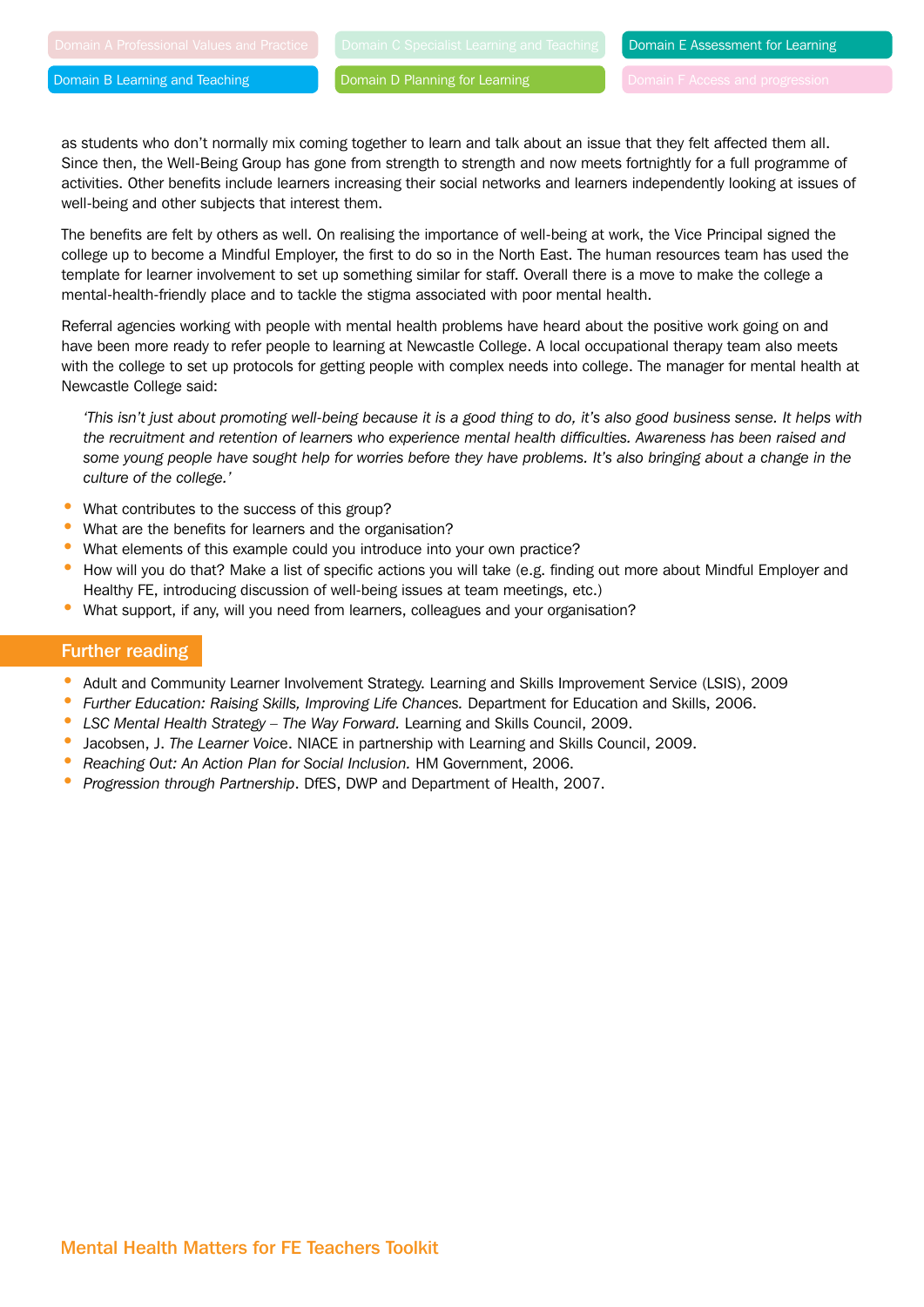## Theme 6: Teaching, Learning and Achievement – Topic

Good teaching and learning for people with mental health difficulties hinges on and reflects the themes of this toolkit. Teachers are more likely to be able to co-create, with learners, positive learning experiences for those who experience or develop mental health difficulties if we understand:

- why mental health matters so fundamentally (Theme  $1$ );
- the impact of stigma, prejudice and discrimination for these learners in particular (Theme 2):
- how to enable self-declaration of mental health difficulties at all levels (Theme 3);
- the importance of confidentiality, how to safeguard and share information (Theme 4);
- the importance of active learner involvement and how to support it at all levels (Theme 5);
- how to create a culture that supports learning and achievement (**Theme 6**);
- how to support learners effectively by being responsive to individual needs and making or accommodating adjustments to meet those needs (Theme 7);
- how to respond to challenges if they should occur (Theme 8);
- our different roles, their boundaries and when and how to signpost or refer learners to other services or professionals (Theme 9);
- the benefits of effective collaborative working, for individual learners and teachers and for organisations and services (Theme 10);
- the importance of working in ways that support, maintain and promote the mental health and well-being of learners and staff (Theme 11); and
- the benefits of embedding mental health awareness and understanding into the curriculum, the policies, systems and procedures and the culture of our organisations (Theme 12 and throughout the pack).

The government firmly advocates that a personalised learning approach is central to good teaching and learning.

*'........we are facing a critical challenge in education: how do we achieve both excellence and equity? The solution is to build on what the most successful teachers do best, to create an education system with personalised learning at its heart.'1*

Personalised learning puts the individual learner at the heart of shaping their learning experience, learning programmes, training services, and support not just because of the benefits for individuals but in the belief that this will deliver, for more learners and at all levels, skills which are needed to sustain an advanced, competitive economy and promote a fairer society. This is of particular significance for those who experience mental health difficulties, who face greater social exclusion and barriers to gaining employment than any other group of people with disabilities.<sup>2</sup>

#### Theme 2 and The Social Context of Mental Health

Personalisation permeates everything a good teacher does. Often it is not what is done but the way in which it is done that achieves personalisation. For this reason, personalisation may not show up on a lesson plan or in the scheme of work, though it may well be evident in individual learning plans. Personalisation is actually not new – good teachers have always done it. However, it does chime with new agendas and developing concepts of the teacher's role. Once, teachers taught courses, subjects and classes; now we teach individuals. This is good news for many learners and especially for those who experience mental health difficulties or develop them whilst in learning.

#### CD: Factsheets

A personalised approach to learning recognises that there is no such thing as a typical learner. And there is no such thing as a typical learner with mental health difficulties. Some are very able and may have previously achieved high level qualifications; others may need to develop literacy, numeracy and ICT skills. Some will have already held professional positions; others may have never had paid work. Even those with the same diagnosis will experience it differently. Like physical health, mental health also fluctuates, having a greater or lesser impact on functioning at various times. The key, therefore, is to find out about the individual learner; their abilities, difficulties, needs and aspirations, their previous learning experiences, their mental health condition and if it impacts on their ability to learn, how it does that, what specific requirements the learner may have and how those can be met. This process may be quite difficult for some, particularly those adult learners whose previous experiences of education may cause them to hold outdated or stereotypical views of

1 '*Personalised Learning: Building a New Relationship with Schools*' speech by David Miliband, Minister of State for Schools Standards. DfES, 2004.

2 *Work, Recovery and Inclusion*. HM Government, 2009.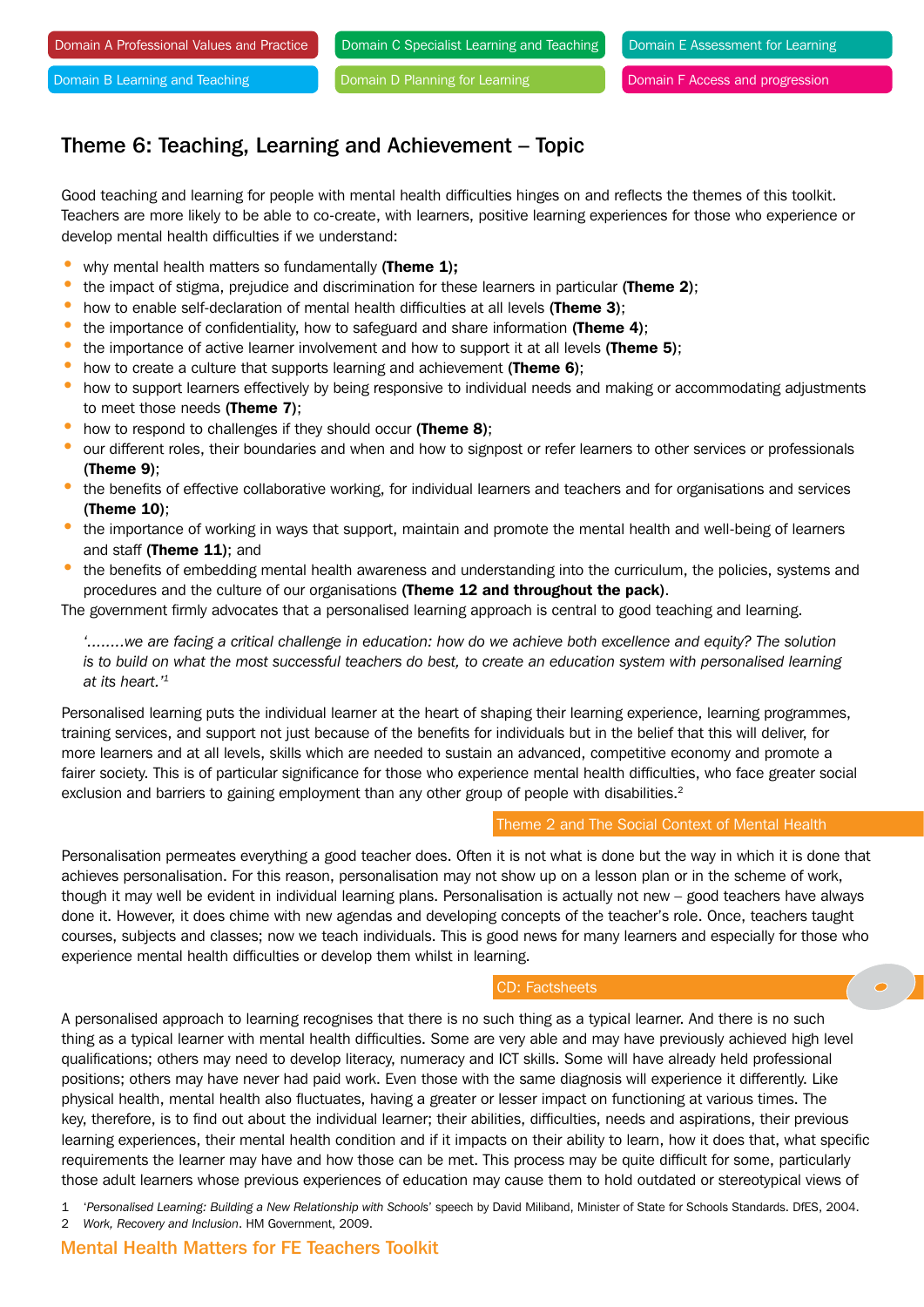Domain E Assessment for Learning

Domain B Learning and Teaching

Domain D Planning for Learning

Domain F Access and progression

teaching and teachers as 'experts who impart knowledge' rather than as facilitators of learning who want to know about learners as people in order to better support their learning.

Good personalised teaching and learning is therefore, by its nature, good for all learners no matter how diverse. It also supports good mental health and well-being for all. However, because of the additional barriers faced by learners who have mental health difficulties, creating positive and successful learning experiences for them may involve providing something more, better or different in key areas. Activity

CD: Factsheets More, Better, Different Diagram

The key components of each of these areas of focus are identified in more detail on the Good Teaching and Learning Flowchart.

CD: Factsheets: Good Teaching and Learning

The ability to create relationships based on respect and trust, with and between learners; to obtain relevant information; to use it appropriately to enhance the learning experience and to support the learner to achieve their potential are fundamental to good teaching for all.

*'Most people do not listen with the intent to understand, they listen with the intent to reply.'3*

Good teachers listen with the intent to understand – and to use that understanding to inform their practice. This forms the basis of sound assessment for learning.

Theme 7: Supporting Learning

CD: Factsheets: Assessment for Learning

Good teaching and learning is therefore based in ongoing dialogue with individual learners and active listening on the part of teachers. This dialogue is likely to focus, at different times, on the key elements identified in the diagrams indicated above.

So what, if anything, do learners who experience mental health difficulties actually need to succeed, apart from a personalised approach to learning; a positive and enabling environment, understanding and support when appropriate; positive relationships with staff and other learners based on mutual respect and trust; and responsive programmes and flexible methods of assessment?

Probably nothing.

*'The LSC believes that what makes good-quality learning for most learners who experience mental health difficulties is not different or specialist learning opportunities, but access to good-quality, mainstream learning opportunities alongside their peers without identified mental health needs.'4*

#### Further reading

- *LSC Mental Health Strategy The Way Forward* Learning and Skills Council, 2009.
- Miliband, D., MP. 'Personalised Learning: Building a New Relationship with Schools' speech. Department for Education and Skills, 2004.
- *Progression through Partnership.* DfES, DWP & Department of Health, 2007.
- William, D. *Assessment for Learning: Why it Matters for all Students*. NIACE, 2008.

- 3 Covey, Stephen R. *The 7 Habits of Highly Effective People*. Simon & Schuster Ltd, 2004.
- 4 *LSC Mental Health Strategy The Way Forward*. Learning and Skills Council, 2009.

#### Mental Health Matters for FE Teachers Toolkit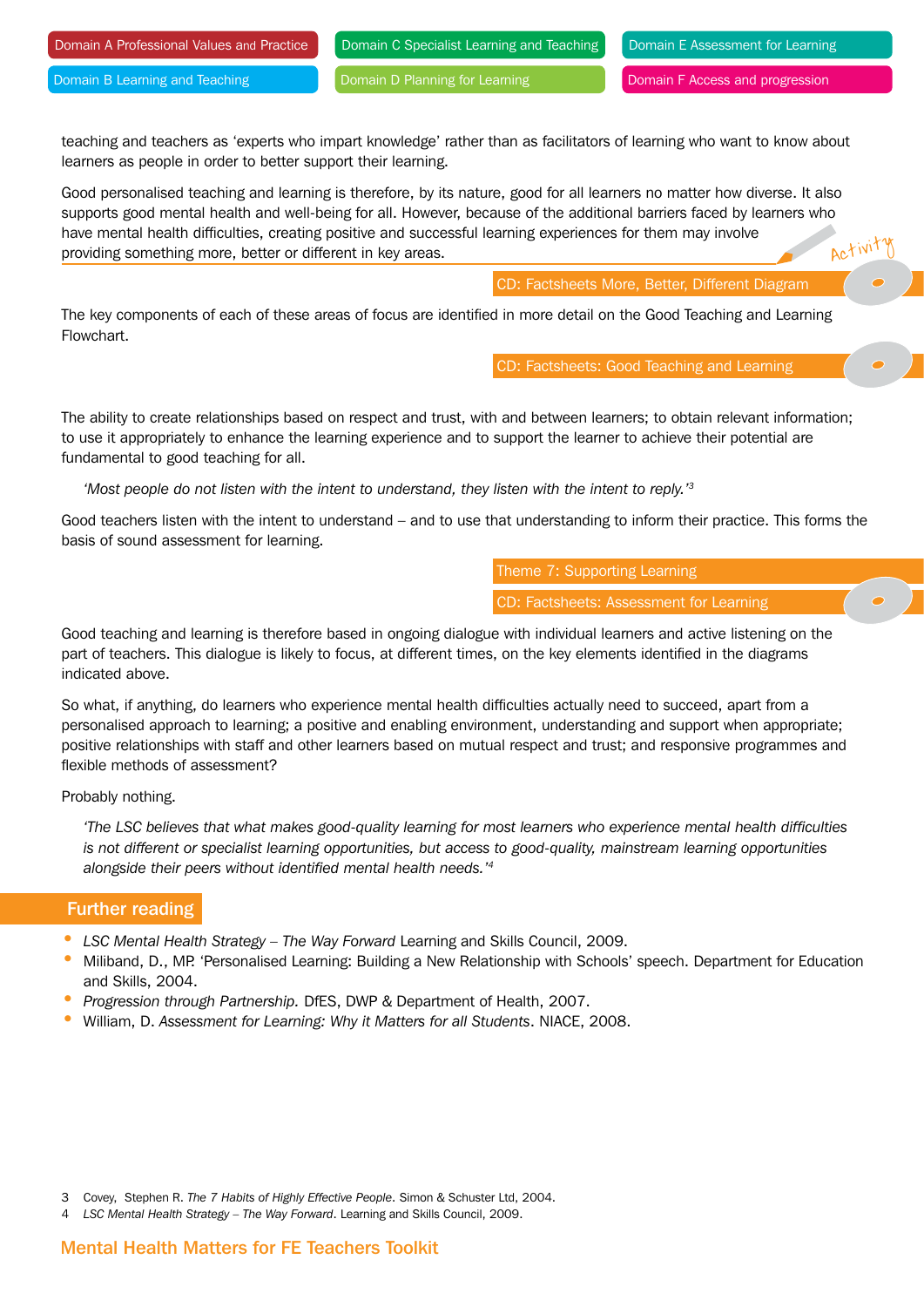Domain C Specialist Learning and Teaching

Domain E Assessment for Learning

Domain B Learning and Teaching

Domain D Planning for Learning

Domain F Access and progression

## Theme 6: Teaching, Learning and Achievement – Activities

Before beginning activities, refer to the '5 Essential Ground Rules Factsheet' on the CD.

CD Factsheets and Introduction

#### Activity 1: How do you effectively approach learner diversity in your teaching?

1. What kinds of 'differences' do learners bring that you need to take account of in your teaching?

- 2. In small groups discuss the differences between:
- mixed ability teaching;
- differentiated learning; and
- personalised learning.
- 3. Which of these approaches do you consider to be:
- the most effective?
- the most challenging? Why?
- 4. Identify what the advantages or benefits of a personalised approach might be:
- for a learner who has mental health difficulties;
- for you, the teacher; and
- for your organisation.
- 5. What might the challenges of such an approach be:
- for the learner?
- for you?
- for your organisation?
- 6. How can you embed a personalised approach into your practice?

#### Activity 2: Developing effective strategies

- In groups of three to five, share ways of approaching and accommodating some of the 'differences' you identified in Activity 1.
- Might any of the approaches or strategies that you have identified be useful for a learner who has mental health difficulties?
- Can you identify any specific strategies which would be of benefit only to a learner with mental health difficulties?

#### Activity 3: More, different, better…

#### Part 1

- Look at the 'More, different, better' blank template and label those areas in which learners with mental health difficulties may need something more, different or better. One area is done to start you off.
- When finished, compare your answers with the completed flowchart that you will be given. Discuss the flowchart and the implications for your practice.
- Reflect, discuss and record how the concept of 'More, different, better' affects your practice.

#### Part 2

Look at and discuss the 'Good teaching and learning' flowchart.

- Do you agree with the elements identified in each box?
- Are there any other elements that you would add?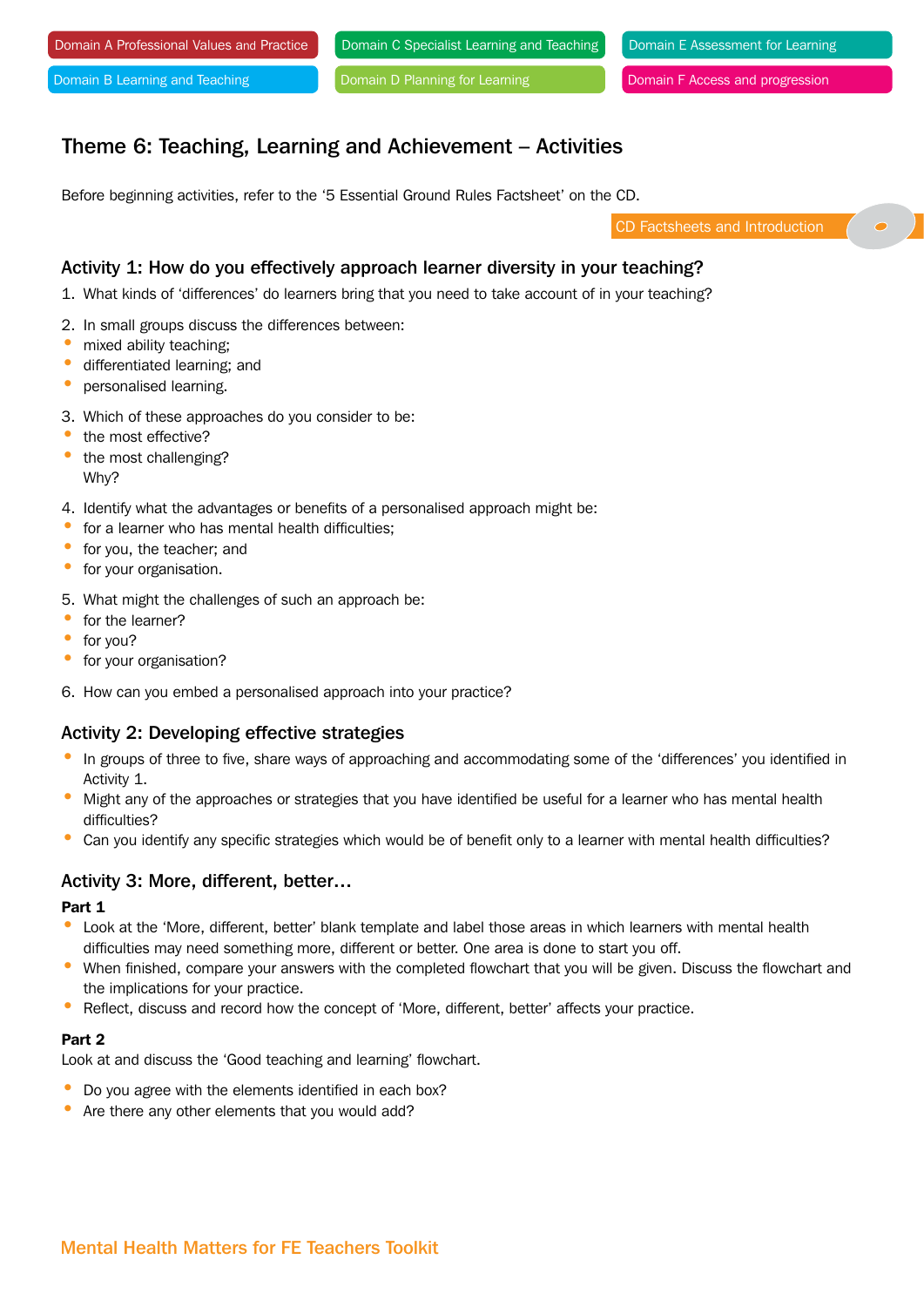Domain D Planning for Learning

Domain F Access and progression

#### Activity 4: Teaching and learning checklist

#### Part 1

In pairs or small groups, discuss the Teaching and Learning Checklist.

Consider:

- 1. How might something like this checklist support:
- a learner who has mental health difficulties?
- any learner?
- you?
- 2. What challenges might be involved in using such a checklist?
- 3. How would you overcome these challenges in your practice?

#### Part 2

- Try using the checklist with a learner or with a colleague.
- Give feedback later to the group about how it went. Was it useful? Were there problems?
- Would you adapt it? If so, how and why?
- Alternatively, use the following case study as a basis for completing the checklist. Imagine using the checklist as a basis for a conversation with Maria, noting the relevant information from her email.
- Write an email in response to Maria.

Maria is a mature, final year student. She is very capable and hard working and is doing really well. She has missed the last few classes, which is unusual. You have just received this email.

Hi Judith.

I'm sorry I'm not in today. I feel really bad about that but I didn't sleep again last night and my tablets don't seem to be helping. I keep worrying about the exams coming up in a few months' time. I keep waking up in the night dreaming that I have failed them which is making me even more anxious. I know you keep telling me not to worry and that I will be fine but I can't seem to help it. It's such a long time since I have done exams and I'm sure I'll make a mess of them. Just the thought of sitting in that huge hall with all those rows of people makes me feel sick. In fact, I feel panicky every time I come in and walk past the hall now. People keep telling me to snap out of it and get on with revising and finishing my course work but I really can't concentrate a lot of the time. I don't know what to do about it really. I have worked so hard but it all seems to be falling apart. I've spent hours revising but I've got a memory like a sieve. I'll try to come in tomorrow, but I feel so exhausted. I'll bring in my assignment which is finished now - sorry it's a bit late. I have done my best and spent ages on it but I'm not sure that it's any good. I will feel awful if mine is rubbish when we all get them back in the group tutorial next week. I work really hard, often late at night because I'm useless in the mornings. But it just takes me so long to do things – that's something else that worries me about the exams. I'm sure I'll run out of time.

Anyway, sorry for whining. I'll try to come in tomorrow or later this week anyway.

Best wishes Maria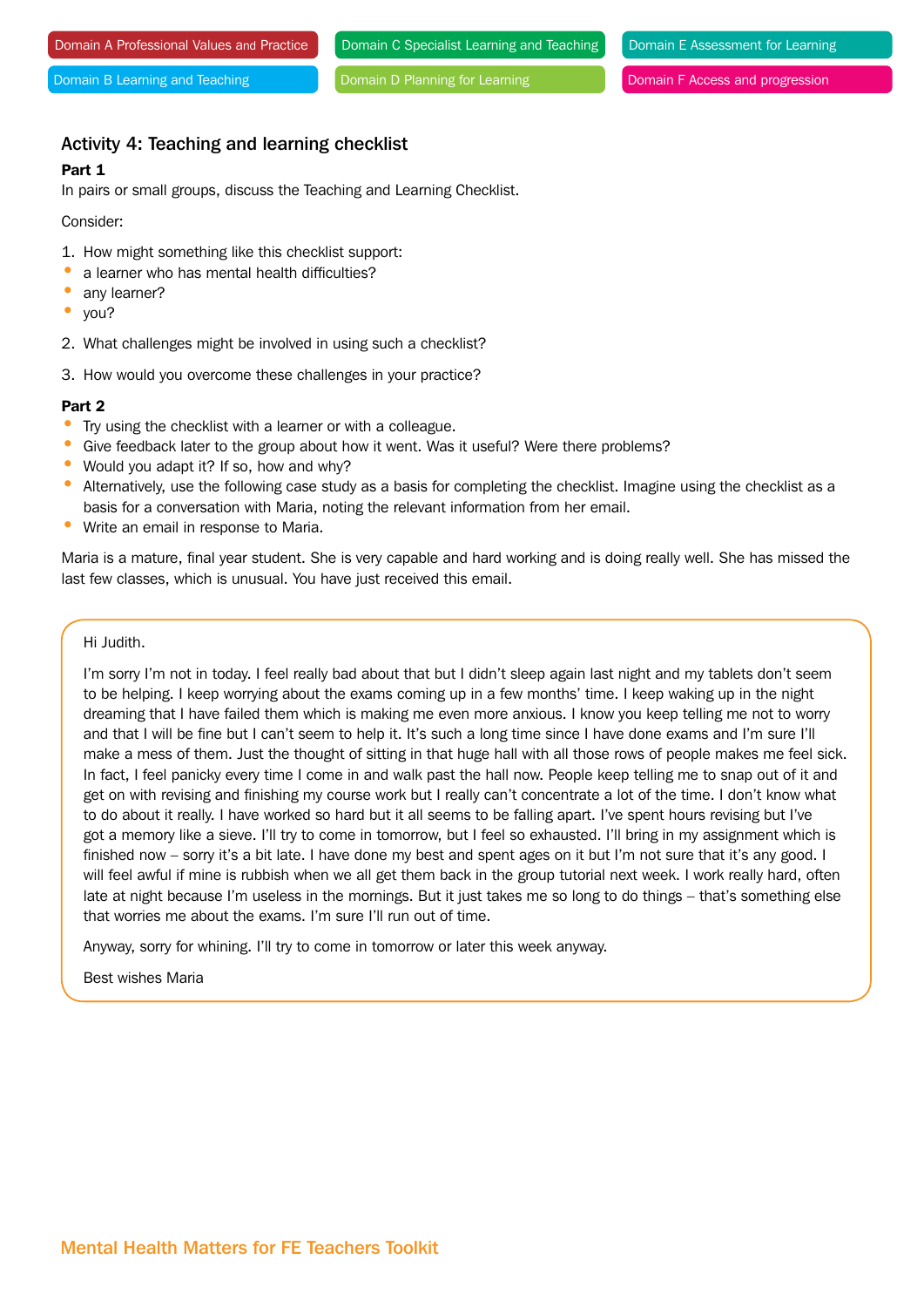## Theme 7: Supportive Approaches and Making Adjustments – Topic

*'The LSC believes that what makes good quality learning for most learners who experience mental health difficulties is not different or specialist learning opportunities, but access to good quality, mainstream learning opportunities alongside their peers without identified mental health needs.'1*

All learners need to feel included and valued as learners, reassured that they are progressing well and supported when experiencing difficulties or during more stressful times such as exam periods. Like many other learners covered by the Disability Discrimination Act, some learners who experience mental health difficulties may require specific adjustments to be made. Some may experience multiple disadvantages or have more complex needs, requiring ongoing support. However, supporting the learning of those who experience mental health difficulties does not require specialist mental health knowledge, nor is it the sole responsibility of specialist support staff even if organisations have them. Whilst some support may be provided by specialist additional support staff, it is vitally important that all teachers have sufficient knowledge, understanding and skill to effectively support the learning of those who experience mental health difficulties and to make any necessary adjustments that they may require on a daily basis. This is the responsibility of all teachers.

Supporting people who experience mental health difficulties therefore requires a whole-organisation approach, rather than being seen as the role of a few dedicated/specialist staff. Ensuring that all staff have knowledge, understanding and opportunity to develop appropriate skills and expertise relevant to their role and that staff collaborate effectively together to support learners and implement any adjustments they may require is the responsibility of the organisation as a whole. A strong organisational approach to supporting learners with mental health difficulties may also include collaborating with external professionals to develop integrated, holistic packages of support.

#### Theme 10: Collaborative Working

In providing supportive approaches for learners with mental health difficulties certain personal qualities of professionals are found to be as important as any specialist knowledge, expertise or formal qualifications.<sup>2</sup> Values or skills considered to be at the heart of supportive practice are:

- respect, openness and trust;
- empathy, acceptance and caring:
- belief in partnership and collaboration as equals;
- positive expectations of learners and support for learners' aspirations for their futures; and
- a willingness to 'go the extra mile'.

#### Encouraging declaration and discussion of learning needs

To meet the requirements of the DDA, colleges, universities and adult community learning providers must have robust processes in place to encourage declaration of additional needs and discussion of support and reasonable adjustments for learners who experience mental health difficulties.

#### Theme 3: Enabling Self-declaration

They must also have in place inclusive and supportive practices that anticipate and address the needs of those learners who experience such difficulties but who choose not to declare or receive specific support or adjustments. For those who do declare, the policies, procedures and referral mechanisms between staff involved in admissions and staff responsible for supporting learners who have additional needs and teaching staff must be clear.

Theme 4: Confidentiality and Information Sharing

1 *LSC Mental Health Strategy – The Way Forward*. Learning and Skills Council, 2009.

2 Shepherd, Boardman and Slade. *Making Recovery A Reality.* Sainsbury Centre for Mental Health, 2008.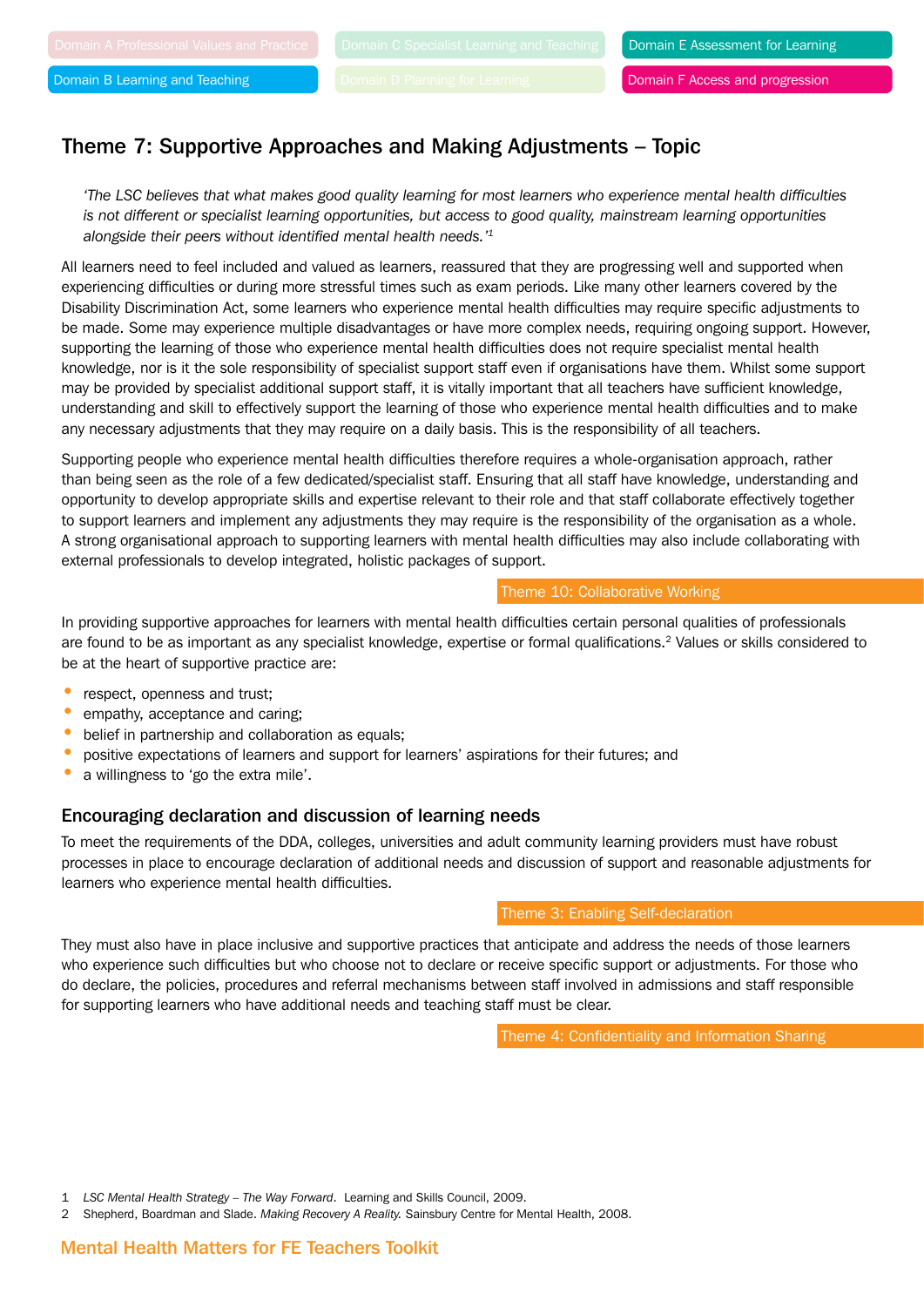CD: Factsheets

Domain E Assessment for Learning

#### Assessment of learning needs

The foundation for providing specific support and adjustments must be sound and comprehensive assessment of individual learning needs. Such an assessment would ideally include:

- assessment for learning, conducted by teachers and contextualised to the learning programme;
- assessment of additional learning needs, which may be done by additional support staff and/or teachers, looking at course adjustments, exam arrangements, additional tutorial support, etc.; and
- assessment of wider personal, health and/or social needs that impact on learning. This may be done by additional support staff and/or teachers, ideally in collaboration with appropriate external professionals.

Too often assessment of the learning needs of those who experience mental health difficulties is compartmentalised, with different professionals conducting limited assessments in isolation. For some people with mental health difficulties to be able to access learning opportunities and successfully achieve, they may need an holistic approach to assessment and an integrated package of support including access to mental health, social care and employment support (Learning and Skills Council, 2009).

Theme 10: Collaborative Working

#### Reviewing student support

To ensure that an organisation and individual staff can meet their responsibilities to make adjustments staff will need to listen carefully and regularly to what learners who have mental health difficulties say they need. It is highly unlikely that adjustments established at the beginning of their learning experience will still be relevant and appropriate at the end of their course. Some learners may need considerably more and different types of support/adjustments at the beginning than they will need once they become more confident and established in their learning. The support available to learners needs to be designed to accommodate the fluctuating nature of many mental health conditions.

#### CD: Mental Health Continuum

Support/adjustments should, therefore, be routinely and regularly reviewed. Some learning programmes have regular one-to-one review tutorials with teachers or personal tutorials that provide an ideal opportunity for this review of needs. Learners who receive additional support may also have regular contact with support tutors, support assistants or mentors. It is important that learners who move on to need much less support know that they can access it again if their needs change and that clear mechanisms are agreed for them to be able to do that. The scheduling of 'checkpoints' at regular intervals or at specific points in a programme, e.g. before assessments or exams, are very valuable not only in providing agreed opportunities to review the learner's progress and needs but also in maintaining the relationship with the learner, which may make it easier for them to initiate a request for further support if they need it in the future. Arrangements to meet with a learner occasionally for a coffee or lunch can often be a much more positive and productive way of reviewing how things are going than a formal review meeting.

A large FE college has revised its individual learning plans (ILP) and tutorial procedures for one-to-one interviews between a tutor and a student. There are five prompts on the ILP that act as an aide memoir for tutors. One of these is to discuss if the student is receiving additional support or if adjustments are in place and, if so, if these are working well. Another provides a further opportunity for declaration by asking if the student would benefit from additional support Activit

#### Further reading

- James, K. *Supporting Learners with Mental Health Difficulties*. Learning and Skills Network, 2006.
- Rose, C. *I don't want to sue anyone... I just want to get a life. Inclusive risk assessment*. Learning and Skills Development Agency, 2005.
- *Understanding the Disability Discrimination Act: A guide for colleges, universities and adult community learning providers in Great Britain*. Disability Rights Commission, 2007.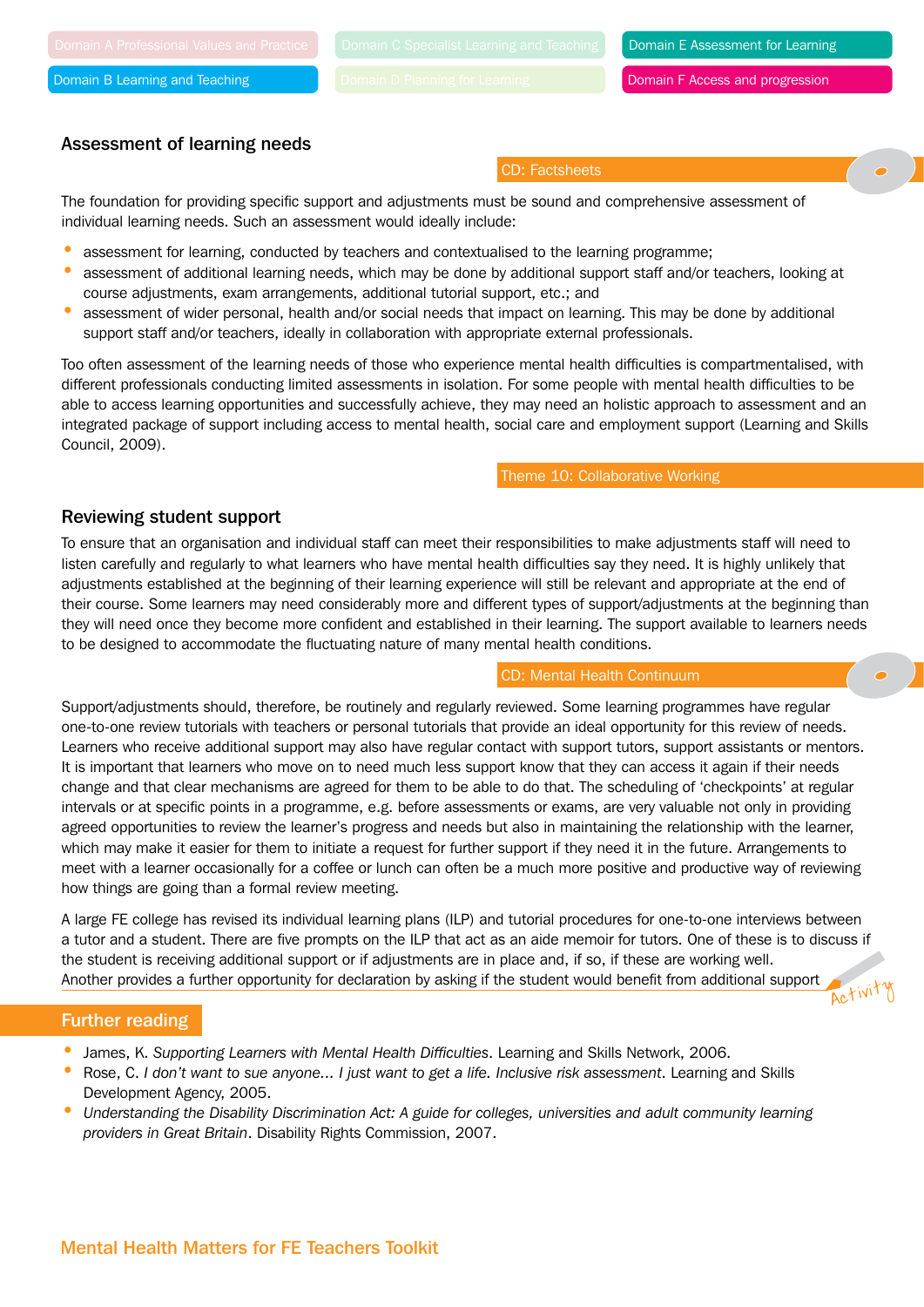#### Domain F Access and progression

## Theme 7: Supportive Approaches and Making Adjustments – Activities

Before beginning activities refer to the '5 Essential Ground Rules Factsheet' on the CD.

CD: Factsheets and Introduction to pack

#### Activity 1: Making adjustments

#### Part 1: What adjustments can be made for learners who have mental health difficulties?

- In pairs or small groups, using flipchart paper and pens, brainstorm any adjustments that could be made for learners who have mental health difficulties. Identify as many as possible.
- Divide your ideas into categories, e.g. supporting learning, assessment, coursework, etc.
- Review the adjustments listed and identify ones that you have made or could make for your learners.
- Have you identified adjustments that you couldn't make but which could be made by others in your organisation? What are they? Who could make or arrange them?
- Review your main list again and identify any adjustments that you think apply only to learners who have mental health difficulties.
- Share your responses as a whole group.
- Are there any adjustments or areas of support that some of you did not identify, e.g. supporting confidence building? Add these to your lists.
- Have any adjustments been identified that apply only to learners who have mental health difficulties? What are they? Why do they apply only to these learners?

#### Part 2: Tahir – a case study

You are preparing to take a small group of students on a week-long residential trip to France. Shortly before the trip, Tahir, who is a very quiet and capable student, comes to see you to tell you that he has a diagnosed mental health condition. He is on medication, and is seeing a cognitive behavioural therapist once a week for support with social anxiety disorder. He is very keen to take part in the trip but very anxious that he may not be able to cope with the challenges of this unfamiliar situation.

- 1. What would be your reaction to what Tahir has told you? What would be your biggest fear or concern?
- 2. What advice might you give to Tahir?
- 3. What would you do?
- 4. What could you offer to support him to cope better with the experience?
- 5. Does anyone else need to know? Or be involved?
- 6. How would you deal with involving others?
- 7. What organisational policies or procedures cover this situation?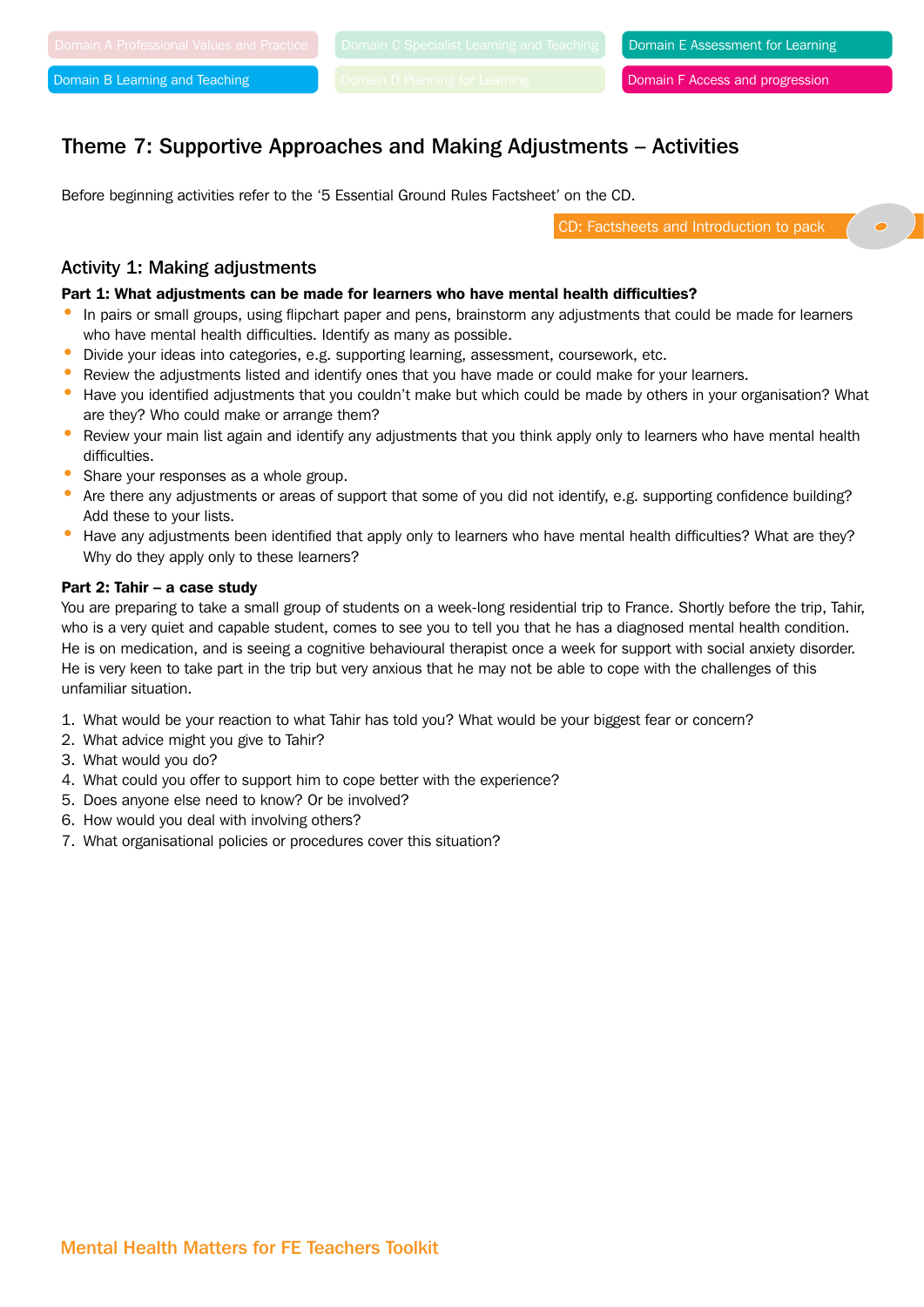#### Activity 2: Doreen – a real life success story

(The name of this learner has been changed)

Second year art students are going on a week-long residential trip to Paris. Doreen, a mature student, has a declared mental health difficulty and has been receiving regular additional support since beginning the course. She wants to go on the trip but is not sure that this will be possible because of her enduring mental health difficulties, particularly her very high levels of anxiety and the psychogenic (non-epileptic) seizures that she regularly experiences. These episodes have caused her to be admitted to hospital on several occasions. Despite daily medication, the seizures still occur on a regular basis, especially if Doreen is highly anxious or distressed. The precise cause of them is still not known and Doreen is not able to foresee them occurring.

Doreen becomes very distressed in confined spaces, using lifts, and being in crowded locations. Doreen's course team decide that it is not possible for her to go on the trip on the grounds of health and safety, because of the challenges she will face and the additional demands that this will place upon teaching staff or her fellow students. However, Doreen is determined not to be disadvantaged by not participating in this important element of her course when everyone else is going so she talks to her additional support tutor.

A full needs assessment is conducted, involving Doreen, her course tutors and additional support staff and in consultation with external medical professionals involved in her care. Finally, it is decided that she should be accompanied on the trip by her additional support tutor, who knows her well and in whom she trusts.

Over the next few weeks a number of planning meetings take place, involving Doreen, her course tutors and support tutor, looking at every aspect of the trip, travel, accommodation, activities, venues to be visited etc. Doreen's needs and potential difficulties are anticipated, adjustments and strategies are identified and agreed in advance.

Not everything goes to plan and there are some unforeseen challenges. However, Doreen has a very successful trip. Although she does experience some acute anxiety and distress at times, with the support of her tutor she is able to anticipate and deal with this most of the time.

On a couple of occasions she makes the decision not to follow the scheduled programme e.g. choosing to go to an art gallery with her support tutor instead of a big exhibition centre with the group and to walk rather than use public transport. With support, she also chooses to face many challenges rather than be separated from her fellow students, like travelling on the underground. For the first time, Doreen bonds with many of her fellow students who begin to respond with greater understanding to her difficulties and to encourage her, enabling her support tutor to take more of a back seat. Doreen even begins to anticipate seizures and to use strategies to successfully avert them.

The trip marks a huge turning point for Doreen whose levels of confidence are greatly enhanced with consequent improvements in her course work and in her mental health. She adopts the motto 'If I can do Paris, I can do anything!' A week after returning, some of her fellow students present her with a T-shirt across on which they have printed her motto. Doreen goes on two more residential trips abroad, supported only by the learning assistant who is assigned to the whole group to meet a range of additional learning needs. She completes her degree with distinction.

- 1. Identify all the factors that contribute to the success of this story.
- 2. What, if anything, do the course tutors and other students gain from this experience?
- 3. How would your organisation respond to Doreen's needs?
- 4. What impact, if any, does this story have on your thinking and practice?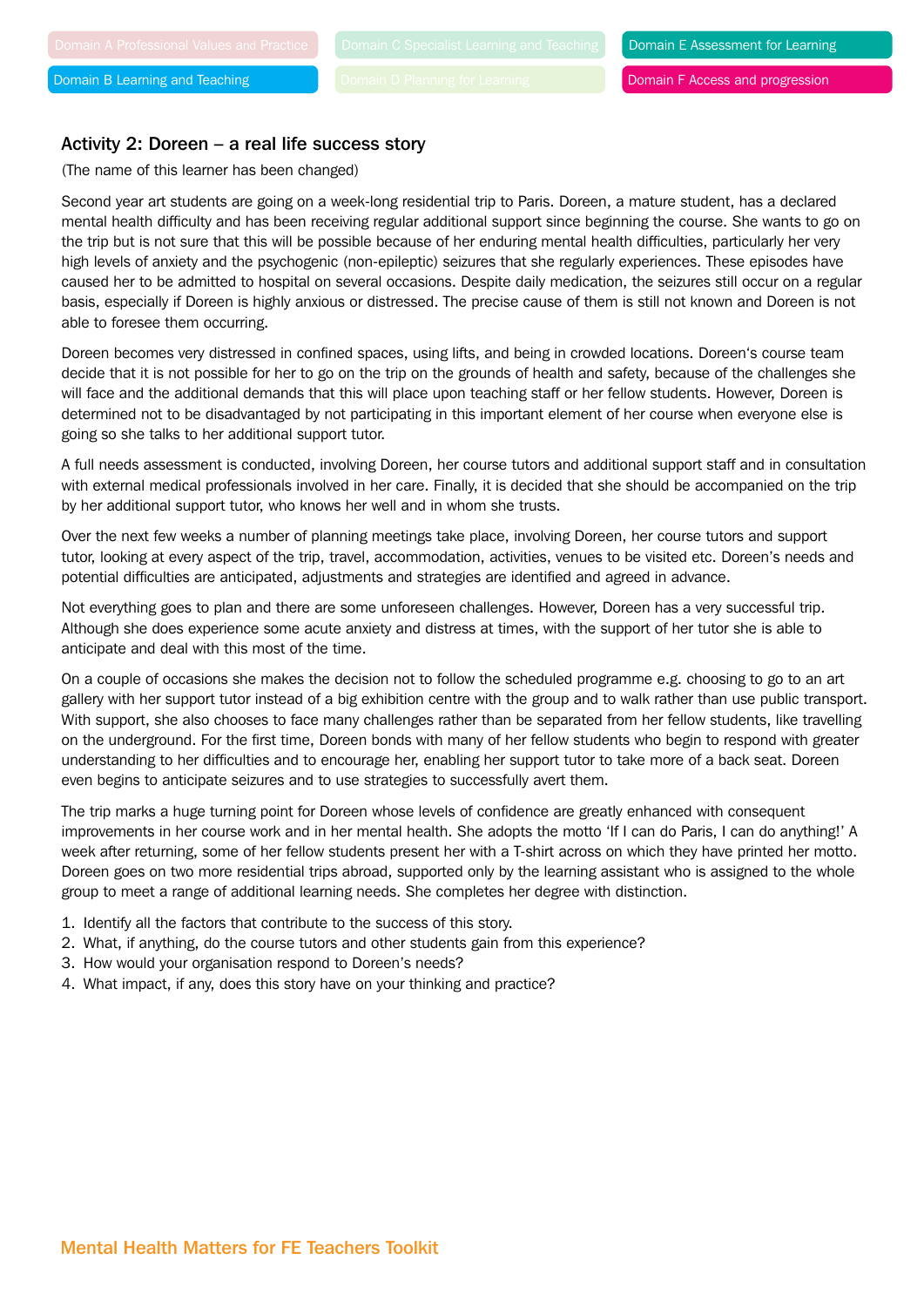## Theme 8: Responding Positively to Challenging Situations – Topic

The approach taken for this theme, and indeed throughout this resource, is based on the belief that, particularly with regard to learners who have mental health difficulties, it is most often situations that are challenging, not the people themselves. It reflects an understanding that behaviours or situations that are perceived to be challenging usually indicate an undetected or unresolved difficulty, or unmet need. It recognises that, particularly with regard to adult learners who experience mental health difficulties, there may not be any intention to be disruptive or challenging. If people are seen in this way, it is usually because they are themselves challenged in some way by the situation or the environment. The approach advocated is a positive, problem-solving, solution-based one, the aim of which is that all are able to learn and work in a positive, safe and inclusive environment. Activit

Responding effectively to challenging situations is integral to creating an inclusive learning environment, to good teaching and learning and to effective support, and therefore requires a positive and consistent whole-organisation approach in policy and practice.

#### CD: Themes 6 and 7 and Factsheets

Although this theme explores ways of responding to challenging situations, it is recognised that many interconnected factors may contribute to such situations arising and that there is much that can and should be done to mitigate against that eventuality. If we get the components right, we are less likely to need to respond to challenging situations. These components include:

- creating a secure and inclusive context for learning in which diversity is valued and boundaries and expectations are clear;
- providing effective teaching and motivating learning experiences which match learners' needs and aspirations;

CD: Themes 6: Teaching, Learning and Achievement

• encouraging learners to declare and discuss their individual learning-related needs;

CD: Theme 3: Enabling Self-declaration

• providing effective support and flexible adjustments based on thorough assessment of individual needs;

CD: Theme 7: Supportive Approaches and Adjustments

• actively listening to and involving learners in shaping provision; and

CD: Theme 5: Active Learner Involvement

supporting learners to identify potential 'trigger' situations and to develop effective self-management strategies.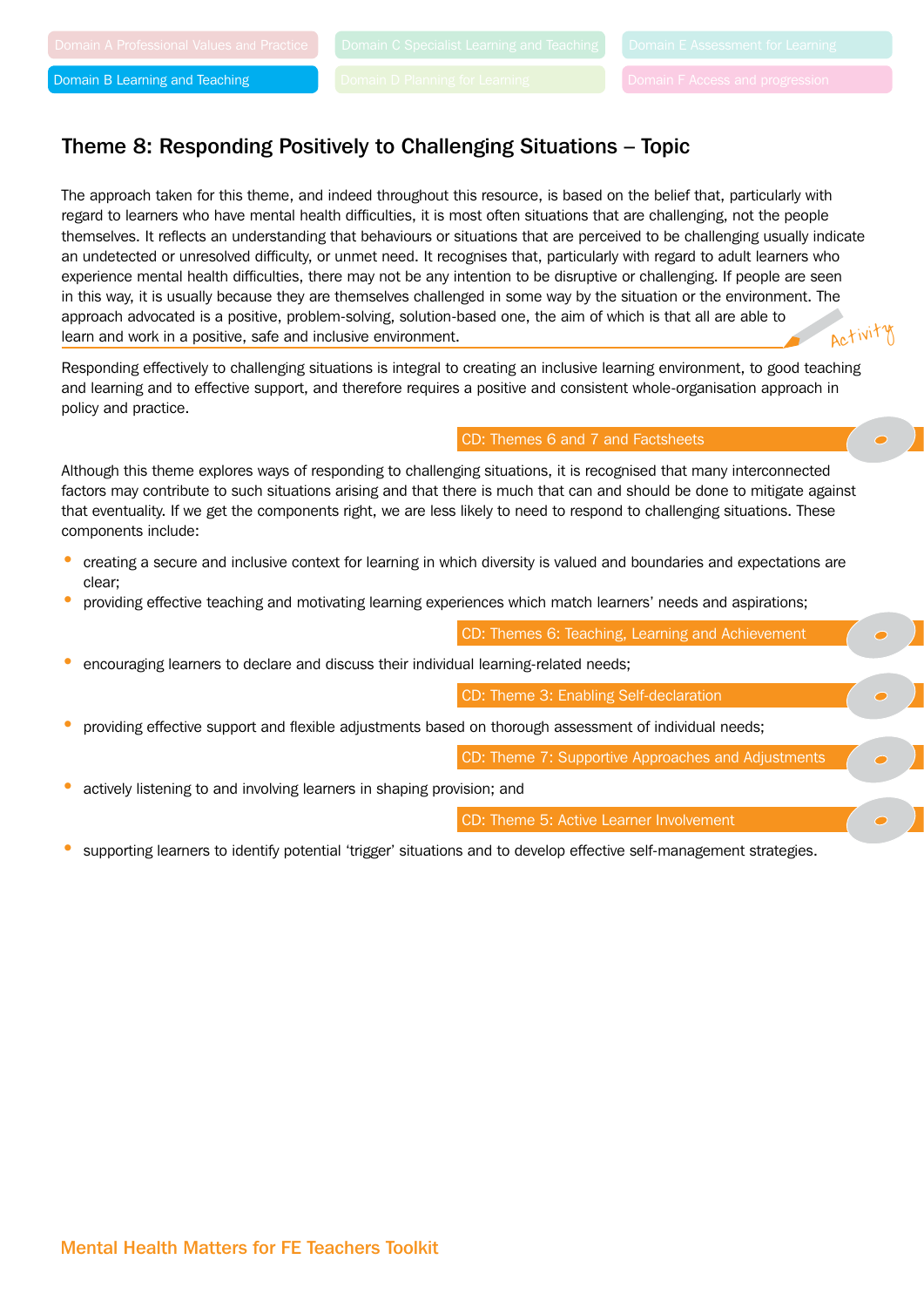*'They need to work within an organisation-wide structure of listening to learners. Creating learning programmes based on individual views and needs requires considerable flexibility within an organisation. Systems need to be in place that allow for and support flexible programmes so that individual practitioners are able to adapt them to deliver their curriculum in ways that best address the needs of learners. There also need to be open and explicit systems that allow for the rectifying of structures that work against the interests of learners...'1*

However, it is unlikely that we can altogether prevent challenging situations from arising. Some learners may not have declared their mental health difficulties, may have developed them during the course of their studies, may have thought they did not need support, or may have declined what was offered. These learners may find themselves in challenging situations because their needs are not being met. Sometimes situations may arise for some learners because medication is no longer working effectively, is in the process of being changed, or the student has stopped taking it.

If things do start to go wrong, learners who have mental health difficulties can sometimes find themselves involved in disciplinary procedures of some kind. The seriousness of the situation and lack of experience of dealing with such processes coupled with the effects or nature of many mental health conditions can make this distressing and very difficult for these learners. Where possible, even if disciplinary procedures are triggered, every attempt should be made to resolve the situation and maintain the learner on programme without the process having to run its full course. An assessment of needs and/or 'risk' assessment may need to be conducted, appropriate adjustments made and/or support put in place. External agencies or professionals may need to be consulted or involved, whilst respecting learner confidentiality.

> CD: Theme 7: Supportive Approaches and Adjustments CD: Theme 10: Collaborative Working

Learners may need help to understand the purpose of the any actions that are taken, the benefits to them of complying and the implications of not doing so. Systems of support that can help them to manage disciplinary procedures and to communicate their viewpoint are essential. Some organisations have responded to this by having systems which allow certain staff, like additional learning support tutors or trained mentors, to act as advocates for learners or for external professionals, friends or family members to do so.

#### Further reading

- *Safer Practice, Safer Learning: a Whole-Organisation Approach to Safeguarding Vulnerable Adults for the Learning and Skills Sector.* NIACE, 2007.
- Tissot, C. et al. *What's Your Problem: Working with Learners with Challenging Behaviour*. Learning and Skills Network, 2007.

1 Tissot, C. et al. *What's Your Problem: Working with Learners with Challenging Behaviour*. Learning and Skills Network, 2007.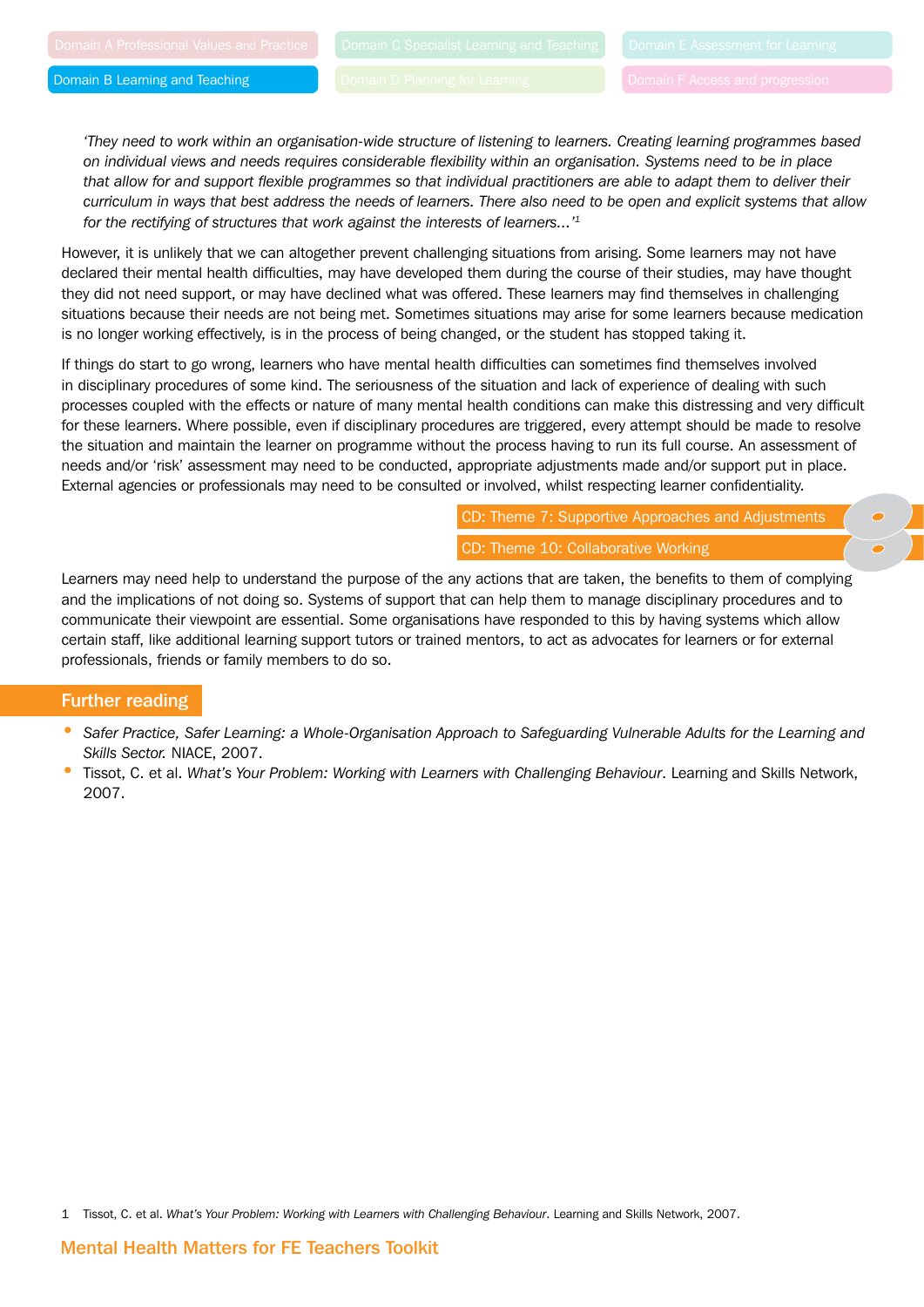## Theme 8: Responding Positively to Challenging Situations – Activities

Before beginning activities refer to the '5 Essential Ground Rules Factsheet' on the CD

CD: Factsheets and Introduction to pack

#### Activity 1: Scenarios 1–3 (Penny, James, and Yuri)

#### Part 1

- In pairs or small groups, look at all or a selection of the case studies as indicated by your tutor, recording your answers to the questions asked.
- How easy is it to come to a consensus on your responses? What underlies any differences of opinion?

#### Part 2

- Get together with another pair or small group and compare your answers and discussions.
- Did you come to similar or very different conclusions?
- What reasons underpin your different answers?
- Which situations did you find the most challenging? Why?

#### Part 3

- Take turns to share in your small group real situations that you found challenging.
- What was the challenge?
- What did you do to resolve it?
- What if anything would you now do differently?

#### Activity 2: Sample protocols

Discuss: Sample protocols 1 and 2 and the two appendices that go with them.

Identify:

- What is good or useful about them?
- What is not good or in need of improvement? Why? How specifically would you improve them?
- What are the benefits of having a model like this?
- What are the drawbacks or challenges?
- What, if anything, does your organisation have that fulfils this purpose?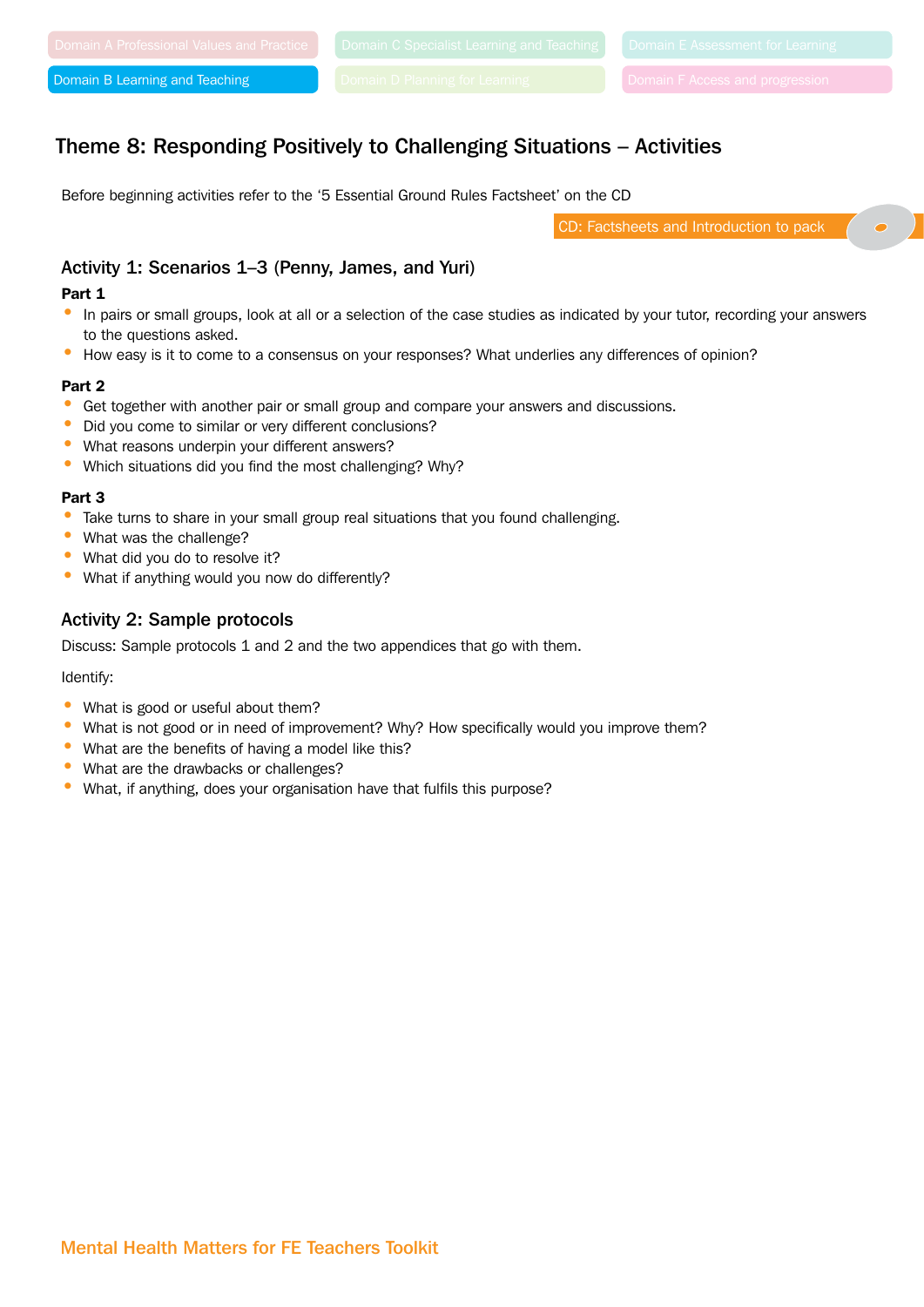#### Activity 3: Case study – Zoheb

You were made aware at interview that Zoheb has additional learning needs. The college loans him a tape recorder so that he can tape sessions and listen to them again at home and doesn't miss anything if his concentration wanders. You also ensure that he gets handouts and photocopies of necessary material.

Zoheb sometimes appears to be very angry. You know that some staff perceive him to be difficult or even aggressive at times. One day you are told that an incident has occurred in the college library and security staff were called. Unfortunately, Zoheb was ejected from the premises because he was being aggressive and thought to be potentially violent.

You are asked to meet with Zoheb to discuss his behaviour. Zoheb discusses with you what he felt had gone wrong. He tells you that he has also discussed the incident with his community psychiatric nurse. He acknowledges that he is very sensitive about being judged by other people because of his mental health difficulties, which he does not like to talk about. He feels that he is often being 'put on the spot' by some tutors during classes when he is directly asked questions or for his opinion and this causes him to become stressed. He dislikes any form of attention from the group.

He explains that, in the session before he went to the library, he had been asked to stand up to explain something to the group and he felt really worked up about that. Then, when he went through the security gate into the library the alarm was triggered. When the security guard came to turn it off, Zoheb's anxiety and frustration became too difficult for him to control and 'spilled over'. Much to his regret, he shouted at the guard and pushed some students nearby in an attempt to get away from the situation.

- 1. How would you respond to Zoheb?
- 2. What specific actions would you take if any?
- 3. Who else would you contact? Why?
- 4. Who else might already be involved or need to be involved?
- 5. What adjustments, if any, might you need to make or arrange to be made by others?
- 6. How would information be exchanged? What about confidentiality/data protection?

#### Activity 4: Ten steps strategy for responding to challenging situations

Using the ten step strategy, review the Zoheb case study. Taking each step in turn:

Identify whether there is evidence of that step having been followed.

- If not, do you think that it should or could have been?
- What difference if any might it have made?
- Overall, would implementing this strategy have had a beneficial effect?
- What are the implications for your own practice?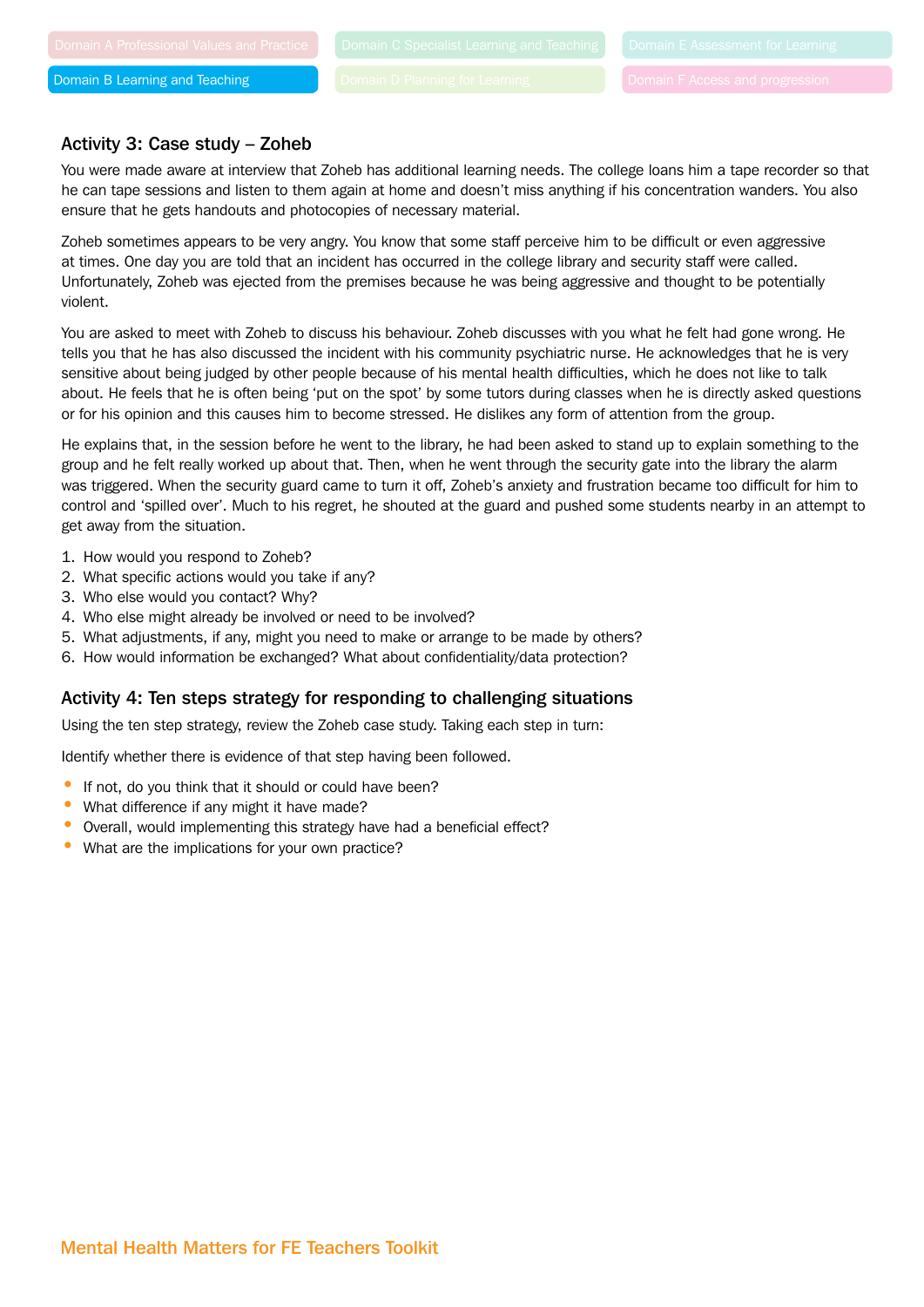### Theme 9: Roles and Boundaries – Topic

Facilitating and supporting the learning and achievement of people who have mental health difficulties depends, as it does for all learners, on developing strong and positive working relationships with individuals. Teachers need to understand their learners well to be able to facilitate their learning and meet their needs. But whilst developing these relationships, we must also ensure that we fully understand and clearly communicate the responsibilities and parameters of our roles, not just in our own interests but also in the interests of our learners, colleagues and other professionals with whom we may collaborate.

#### Theme 10: Collaborative Working

Being clear about our role, ethical responsibilities, professional limitations in terms of knowledge and expertise, our personal boundaries and those of our learners is always very important, but especially so when working with people who experience mental health difficulties. The challenge often is to strike an appropriate balance between creating strong and positive relationships on which to build good learning experiences but without compromising ourselves or our learners. Clear boundaries ground our practice and are supportive of learners. Continuous reflection on what they are, if we are clear about them and if we effectively communicate them to learners is central to recognising our limitations and realising when changes may be needed. Activity

Some boundaries may be clearer than others. Obvious boundaries such as the appropriateness of the teacher/learner relationship and disciplinary lines for misconduct are strong ethical issues of which all teachers need to be very aware but, in practice, boundaries can sometimes become blurred. Good teachers want to do the best they can for their learners: knowing what that is and where to draw the lines may not always be easy, especially if teachers do not have confidence in their abilities to respond appropriately to certain needs, as is often the case with mental health difficulties.

Being able to recognise that, as teachers, we do not have the knowledge or expertise to solve all the learner's problems and that to try to do so may not only be unsuccessful but disempowering or even damaging for the learner, is vital. Managing learners' expectations of us is important and hinges on being clear about boundaries from the beginning so that we do not give rise to false expectations.

Teachers have a responsibility to consult with or signpost learners to other departments and services, e.g. additional learning support, advice and guidance, and student counselling, with the aim of enabling the learner to resolve their problems and of supporting their well-being. This will ultimately also support the well-being of teachers. In the best interests of many learners, especially those with mental health difficulties, this responsibility may extend beyond the organisation itself to other relevant professionals or services.

#### Theme 10: Collaborative Working

We need to be honest with learners about what we can offer them, whilst also guiding them to those who can provide other more specialist services, e.g. housing, finance, or health. In collaborating with others, we need also to respect a learner's personal information and keep this private, in accordance with legal and organisational requirements and procedures.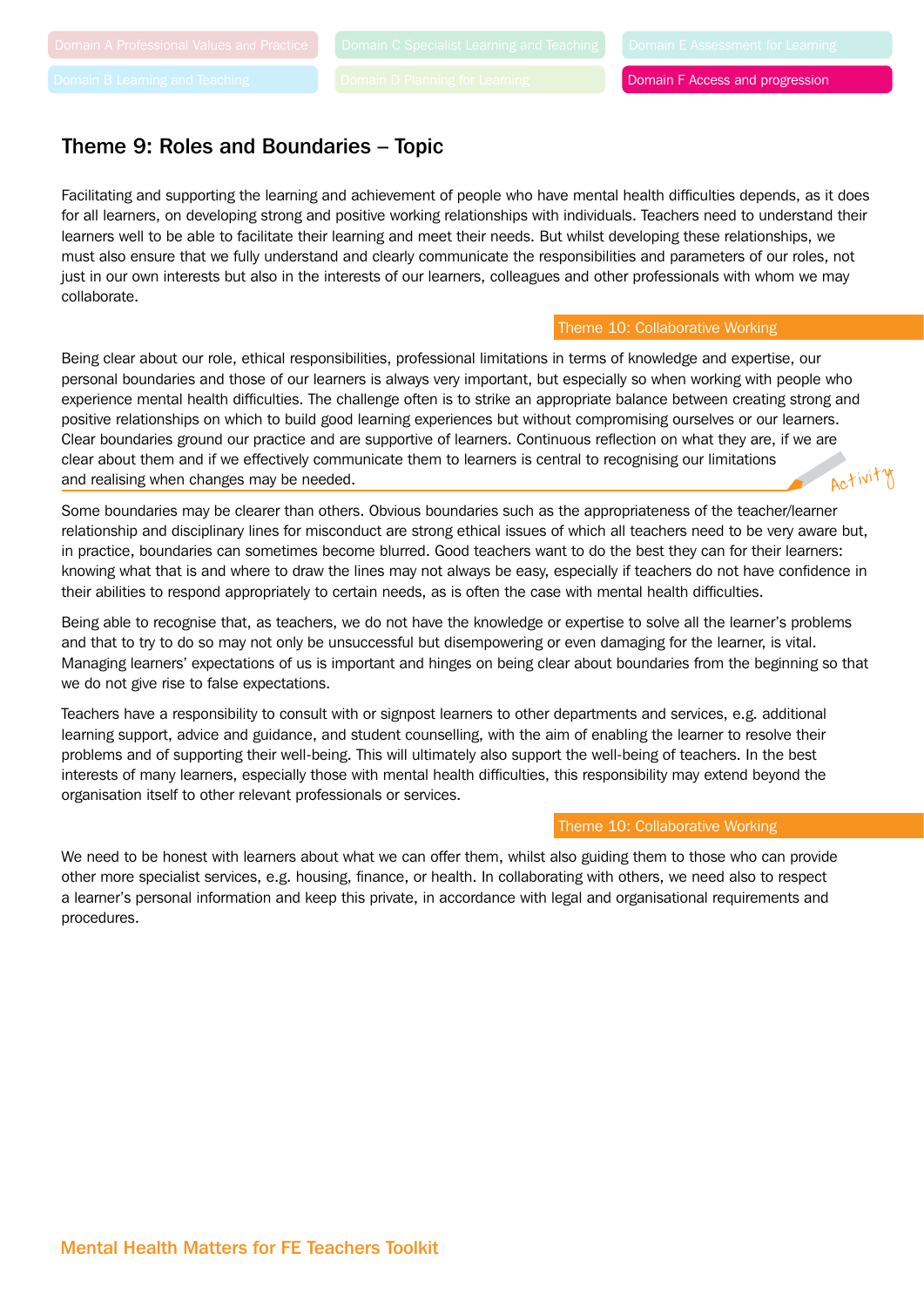Domain F Access and progression

Theme 4: Confidentiality and Information

Where there is daily contact with learners, there will be development of a professional working relationship, which should be a positive and enjoyable experience for both staff and learners. The responsibility for setting the parameters of this relationship clearly rests with staff. Some learners, for any number of reasons including that they are younger, more vulnerable and/or experience mental health difficulties, may have much less experience of successfully managing relationships and role boundaries than teachers can be expected to have. It is common for a learner to 'reach out' to people they see on a daily basis (e.g. teacher, personal tutor, support worker, etc.) and to confide in them, particularly if they lack support outside the learning environment. The responsibility clearly rests with staff to set the boundaries of their roles, in order that the learner is clear about what they can realistically and appropriately be offered and therefore expect.

The consequences of doing otherwise are potentially difficult, serious or even damaging.

For example:

- Emotional/psychological damage can result from receiving mixed or inconsistent messages from trusted, respected, professional role models.
- Inappropriate types or levels of support can keep learners in a dependent or disempowering position rather than encouraging them to become independent by developing their own coping skills and strategies.
- Learners may experience damage to their self-esteem and confidence when they may feel let down or even rejected.
- Teachers may experience damage to their confidence when they may have to acknowledge responsibility for any consequences.

Understanding when a student requires support that is beyond your remit and knowing how to deal with that appropriately is clearly important. However, having regard to roles, responsibilities and boundaries and maintaining professional detachment should not result in a lack of availability or an inflexibility that makes creating good learning opportunities and supportive relationships difficult. The key thing is to strike the balance between maintaining a healthy professional detachment and being empathetic, caring, supportive and available to learners.

We need also to remember that we are not alone in determining where the boundaries are, for we do so in the context of a whole organisation and in collaboration with others internally and externally. It is important to build good relationships between yourself and other support services and to have good, up-to-date information available about what services exist, what they do and who to contact.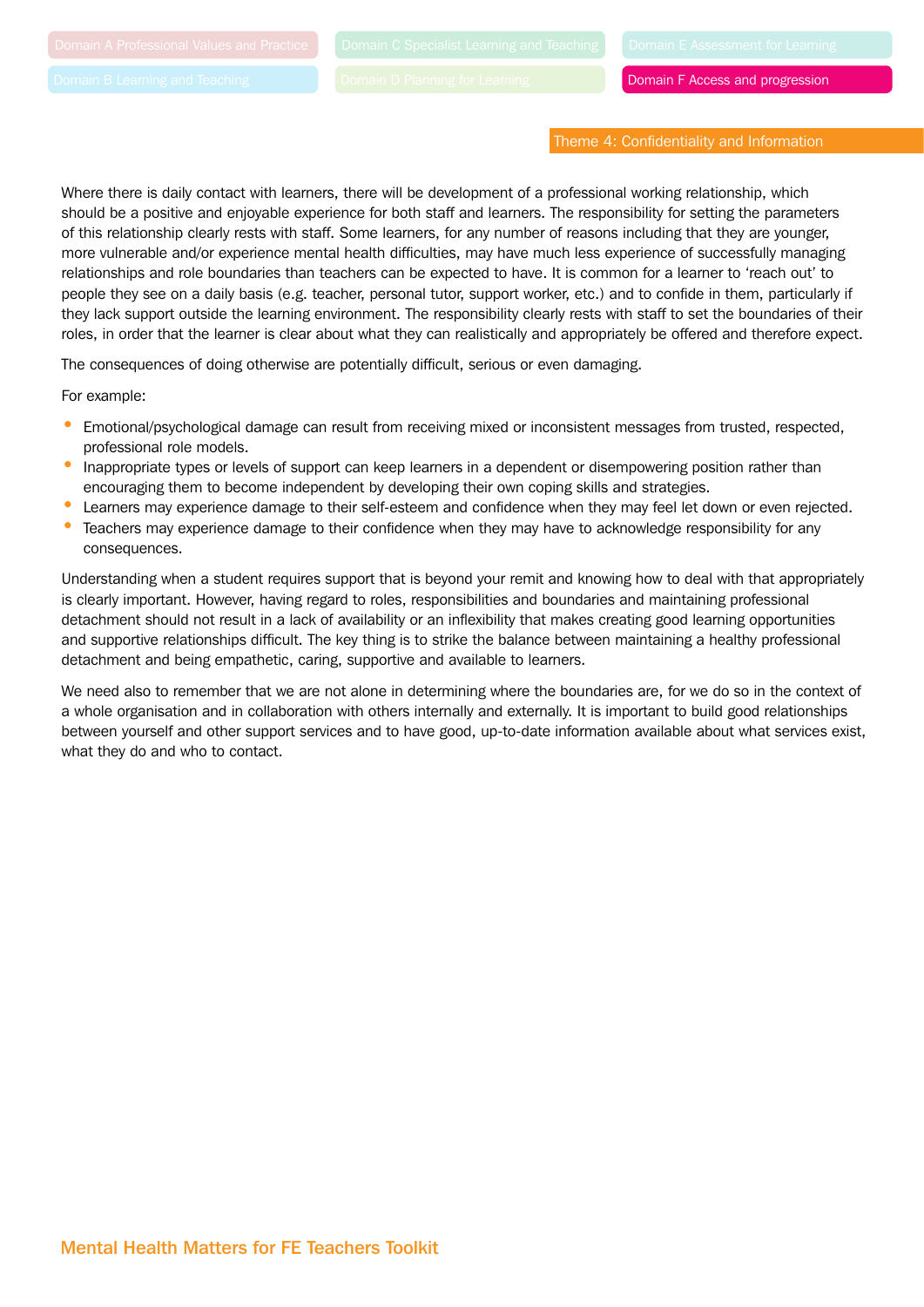Domain F Access and progression

## Theme 9: Roles and Boundaries – Activities

Before beginning activities refer to the '5 Essential Ground Rules Factsheet' on the CD.

CD: Factsheets and Introduction to pack

#### Activity 1

In pairs or small groups discuss:

- 1. How do you make the boundaries of your role clear to all learners?
- 2. Are there specific challenges involved in this? Or situations in which you find the practice more difficult than the theory?
- 3. Why is this? Try to be specific and honest in identifying the underlying reasons for this.
- 4. What support do you need to resolve those issues and have more confidence in your ability to be clear about boundaries? Who from?
- 5. How will you go about getting this support?

#### Activity 2

Consider:

- 1. What organisational policies and/or procedures support you in being clear about the responsibilities of your role and its boundaries?
- 2. What, if anything, is missing or in need of improvement?
- 3. How can you begin to address the issues that you have identified?
- 4. What training or professional development issues, if any, do you have?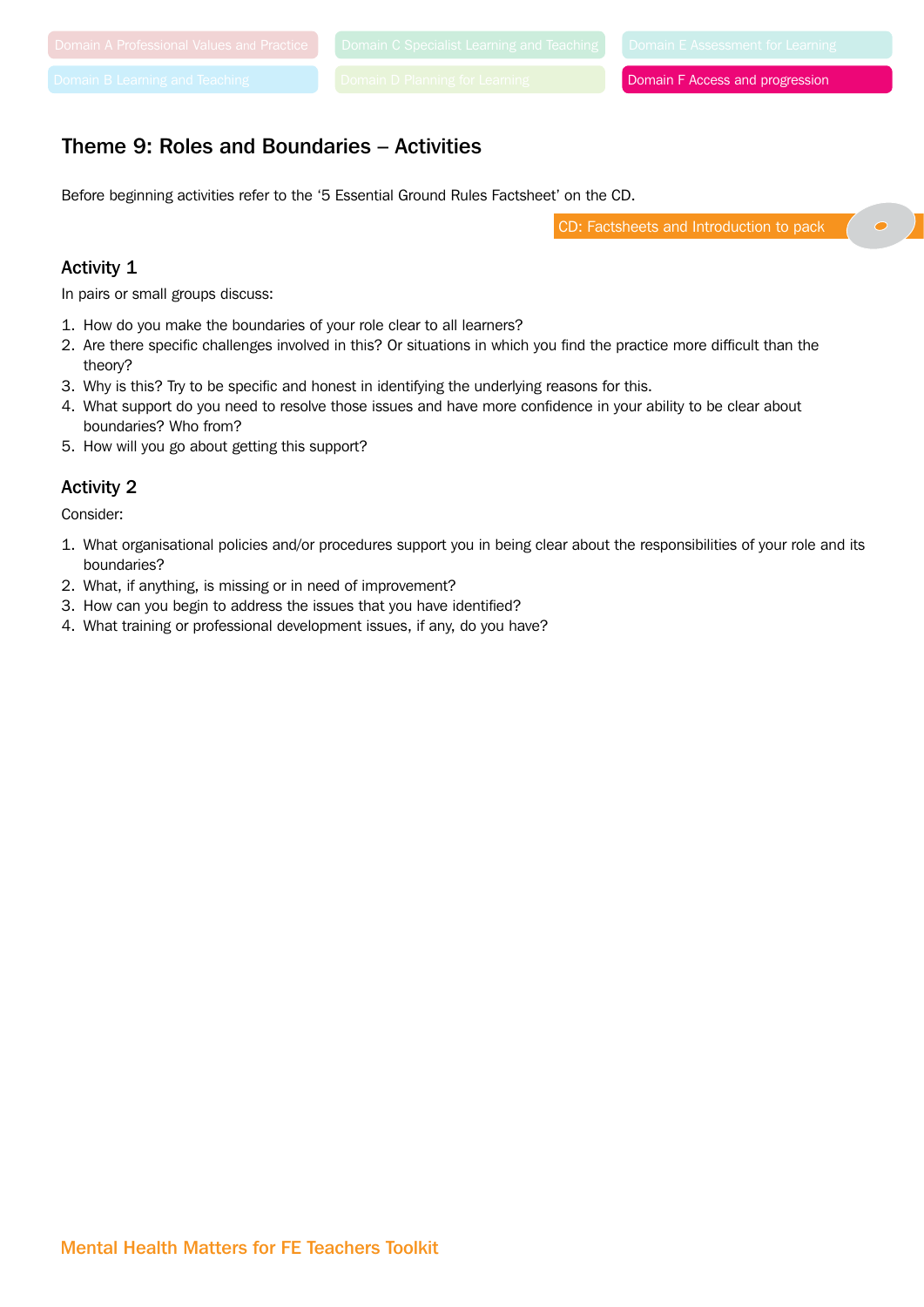#### Activity 3: Case study – Samra

Several weeks after starting on your course, Samra comes to see you and tells you that she is finding the experience very difficult. She is feeling isolated, doesn't get on with the other students in her group and says that they pick on her. She seems very anxious and tearful.

You manage to reassure her, and encourage her to come to talk to you if the problems persist. For several weeks she seeks you out on a regular basis, and although talking to you seems to help her, you become concerned that she is not settling down or making friends.

Samra continues to come to see you and begins to talk about other problems that she is having. This is taking up more and more of your time. When you suggest to Samra that she seems to need more time and support than you can offer and suggest she talks to someone in the counselling service, she becomes very upset, saying she thought you were her friend, and now you are rejecting her.

- 1. How would you respond immediately to Samra's distress?
- 2. What else might you do?
- 3. Who else might you involve?
- 4. Could you have prevented this situation from arising? If you think so, how? If you think not, explain why.
- 5. What policies, practices or procedures cover this situation?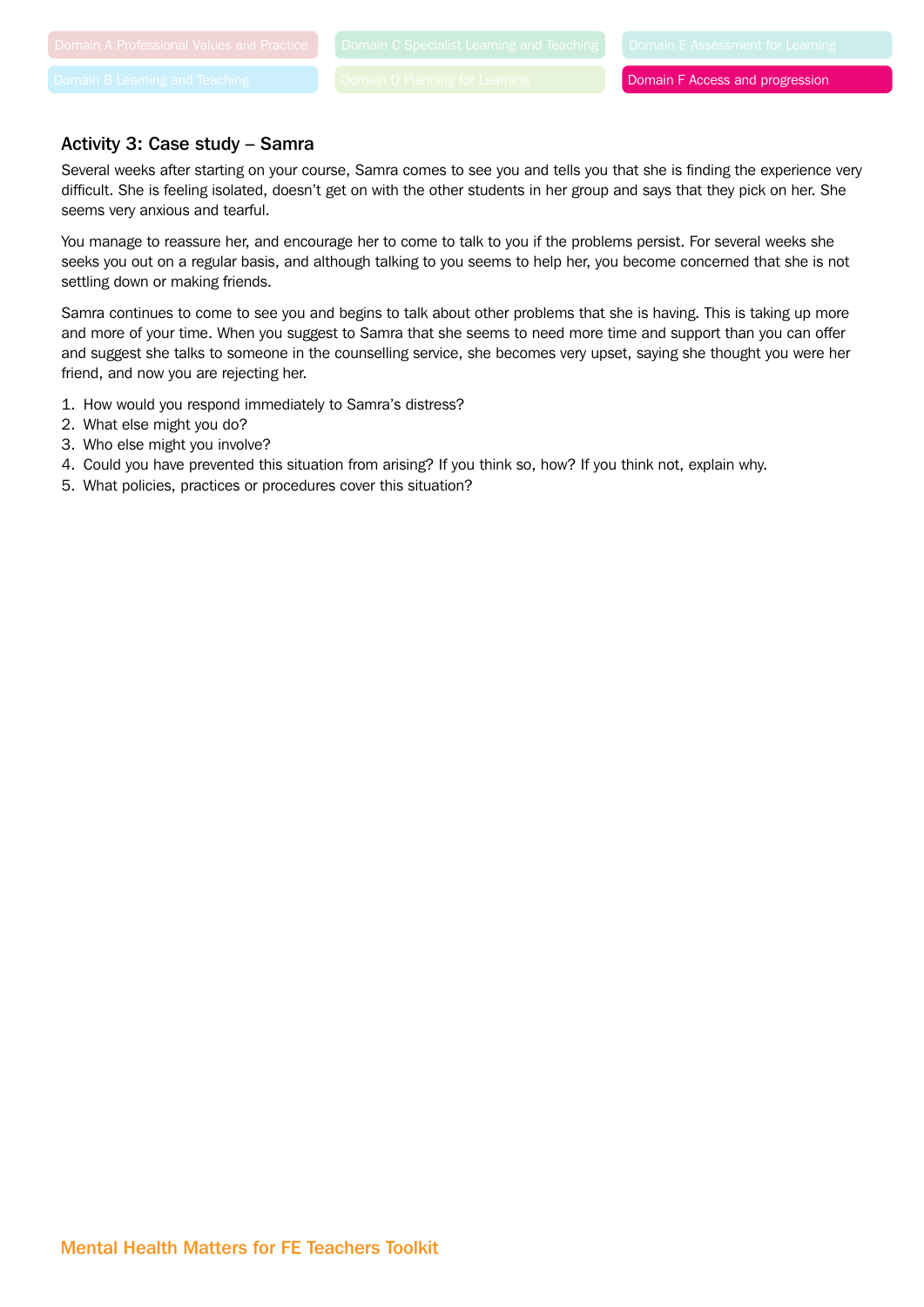## Theme 10: Collaborative Working – Topic

In *Progression through Partnership* the government set out its commitment to develop greater collaborative working on all levels for the benefit of disabled learners, including those who have mental health difficulties, beginning at a strategic level with the Department of Health (DH), Department for Work and Pensions (DWP) and the Department for Education and Skills (DfES).

Central to this strategy is:

*'Ensuring that FE colleges and learning and training providers build strong networks with local Connexions and successor bodies, Job Centre Plus and other employment agencies or support networks (including adult social services) so that young people do not 'fall off the edge' when they leave education and training.'*

*(DfES, DH, DWP, 2007)*

Collaboration between internal departments and external organisations across learning and skills, health, social care, employment, and voluntary and community sectors is often essential to providing appropriate support for and achievement in learning for people who have mental health difficulties. This may be especially important for those who have personal or social issues, like unemployment/redundancy, housing, and financial or benefit problems, impacting on their mental health and on their learning. Although such matters may be beyond our remit as teachers, we cannot ignore their impact on our learners and their chances of succeeding in learning. Though we may not have the necessary knowledge or expertise ourselves, we can enhance the chances of our learners to succeed by collaborating effectively with and/or signposting to other professionals or services.

Working collaboratively with other relevant professionals can be beneficial on a variety of levels, from the individual practitioner liaising about an individual learner to cross-sector, multi-agency partnerships at a strategic level which may benefit whole organisations and services as well as individual learners. To be truly effective, collaborative working requires considerable commitment, investment of time and resources, planning and review. But even small steps towards greater collaboration between individual practitioners or teams, can bring considerable mutual benefits for professionals as well as learners. Activity

A college has a good reputation for supporting students with mental health difficulties, and excellent partnership arrangements have been formed with a range of external agencies. They have strategic alliances with several agencies, including their local mental health trust, early onset services and a local project to find work for people with mental health difficulties. These alliances have strengthened the work of supporting students with mental health difficulties. For example, new protocols are in place that facilitate the sharing of information across organisations. Staff expertise is shared. The local mental health trust currently runs a trauma clinic to support their staff after difficult incidents. The college has asked for permission for college staff to use this if necessary on the very rare occasions when there is an incident in the college, and staff would find this service beneficial.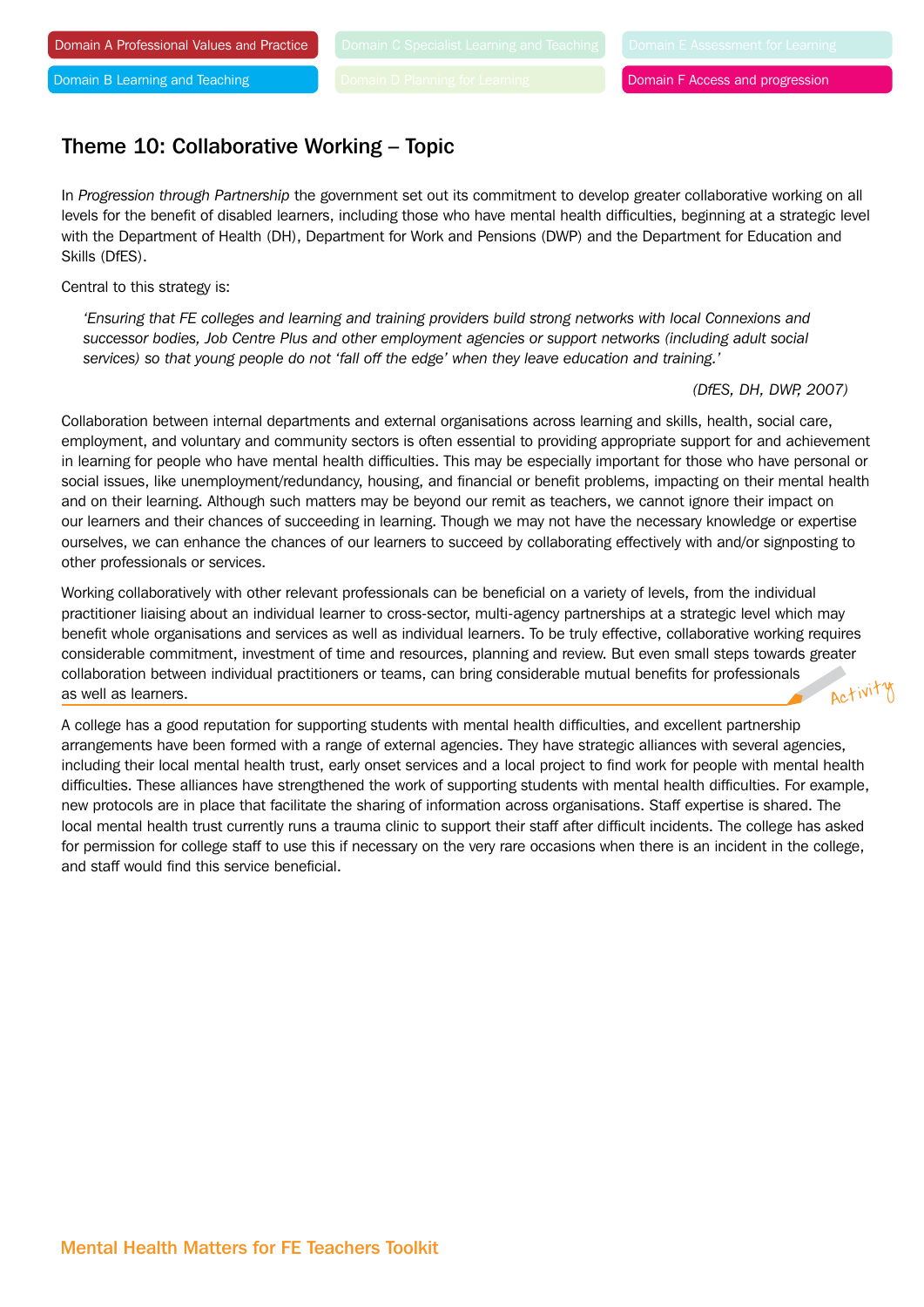#### Potential benefits of collaborative working

Developing effective partnerships can enable us to:

- provide better information to other services, agencies, learning or employment providers about learning programmes and the support that we can offer to learners who have mental health difficulties;
- provide better information, advice and guidance to learners and potential learners via a greater variety of sources;
- better manage transitions, which can be particularly difficult for people who experience mental health difficulties;
- refer or support learners to refer themselves more quickly to other appropriate services if necessary;
- provide more holistic and more effective support for individual learners;
- build and maintain valuable links, relationships and contacts within health services or community services, e.g. community mental health teams, child and adolescent mental health services (CAMHS) or early intervention (EI) teams who have valuable expertise from which learning providers can benefit;
- collaborate with voluntary and community sector providers, sharing information about what learning provision is on offer and how learners can be supported to move between provision;
- raise the profile of teachers as a valuable part of a multi-disciplinary team;
- encourage reciprocal information or training sessions where health professionals can be made aware of learning services and of the benefits of learning to mental health and teachers can receive information, advice and support on working with people who experience mental health difficulties, especially at times of distress; and
- work more effectively with employers, especially in the case of work-based learning placement providers, e.g. being able to suggest reasonable adjustments for the placement, or just raising the employer's awareness of mental health difficulties could make all the difference to the learners' experience on work placement.

By working in partnership, we can learn a great deal from others with better knowledge of specific communities or groups, especially those that are often described as 'hard to reach'. For example, some people with mental health difficulties may have more complex needs, such as those who use drug/alcohol dependency services, those who are homeless or have acute housing issues, ex-service personnel who have post-traumatic stress disorder or Black Caribbean, Black African and mixed-race service users who are disproportionately represented in secure mental health units, prison services and young offender institutions. By working in partnership with these learners and with the services that support them, we will develop more inclusive provision that better meets their learning needs. Learning providers and teachers can play a key role in developing multi-agency approaches so that those who experience multiple barriers to participation in learning can take up, succeed in and enjoy the opportunities available. Activity

#### Further reading

- *LSC Mental Health Strategy The Way Forward*. Learning and Skills Council, 2009.
- *Progression through Partnership*. DfES, DH, DWP, 2007
- *Taking your Partners*. Sainsbury Centre for Mental Health, 2000.
- *Understanding the Disability Discrimination Act: A Guide for Colleges, Universities and Adult Community Learning Providers in Great Britain*. Disability Rights Commission, 2007.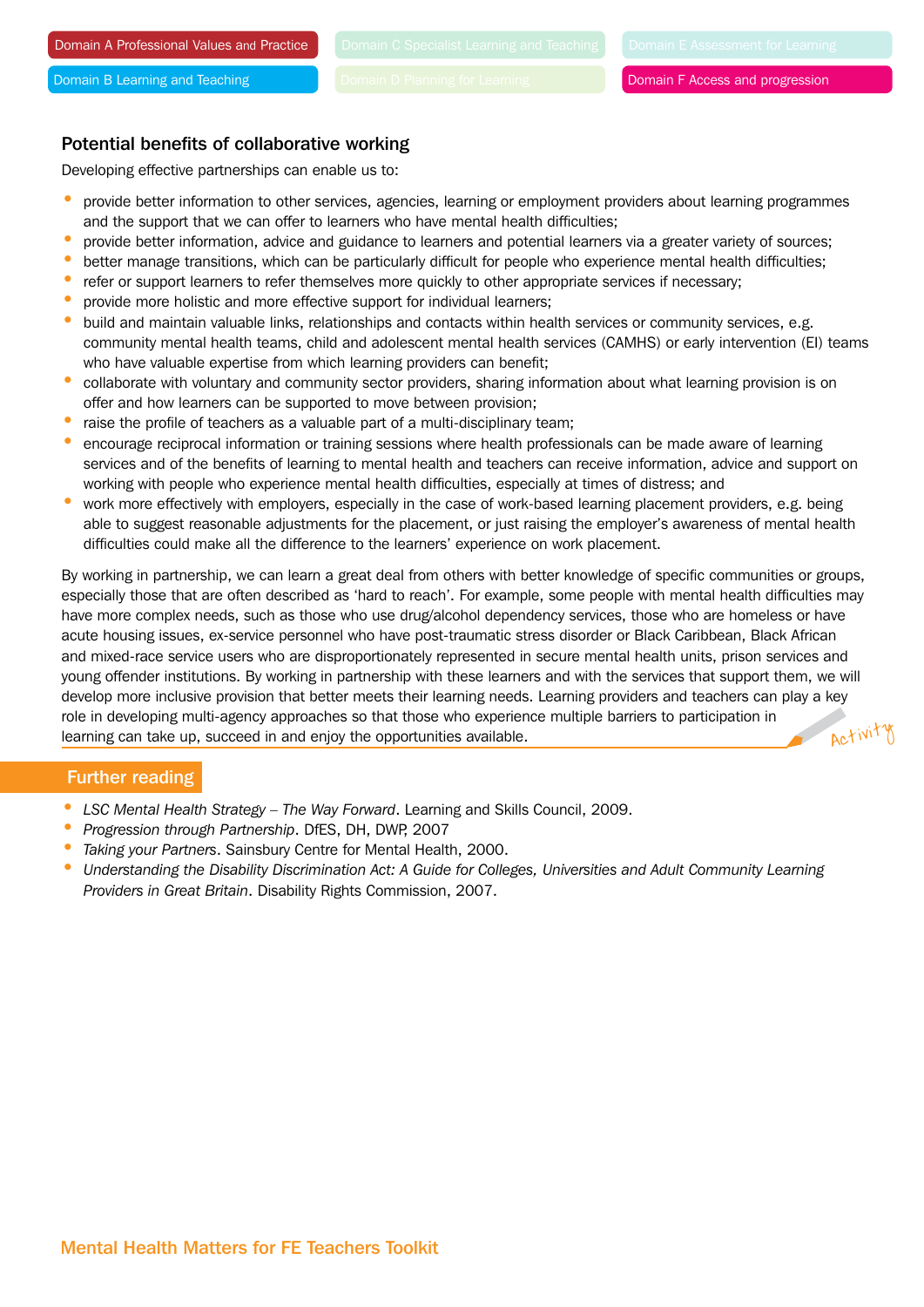## Theme 10: Collaborative working – Activities

Before beginning activities refer to the '5 Essential Ground Rules Factsheet' on the CD.

CD: Factsheets and Introduction to pack

#### Activity 1: Working in partnership with others

#### Part 1

In pairs/small groups discuss:

- How do you currently work in partnership? Who with?
- What are the benefits of partnership working?
- What challenges does it bring?
- What makes partnership working successful?
- Do you have an example of partnership that has really worked that you can share? Why did it work so well? Who benefited?

Share your discussions with the bigger group.

#### Part 2

In pairs/small groups discuss:

1. How are learners currently involved as partners in learning? By you? By course teams? By the organisation?

Theme 5: Active Learner Involvement

#### Activity 2: Building effective partnerships

In small groups review the various case study examples of partnership working you will be given.

In each case consider and record:

- 1. What can be learned from this model and approach to collaborative working?
- 2. How can you adopt some of these approaches into your own practice?
- 3. How might collaboration with voluntary sector organisations, individual health sector professionals/ teams, employers, work-based learning providers or other agencies, e.g. those offering supported employment or volunteering schemes, benefit your organisation? How might they benefit learners who have mental health difficulties?
- 4. What could be done to build this kind of partnership?

#### Activity 3: Four steps to effective collaborative working

Discuss the model and how you might use it to support collaborative working.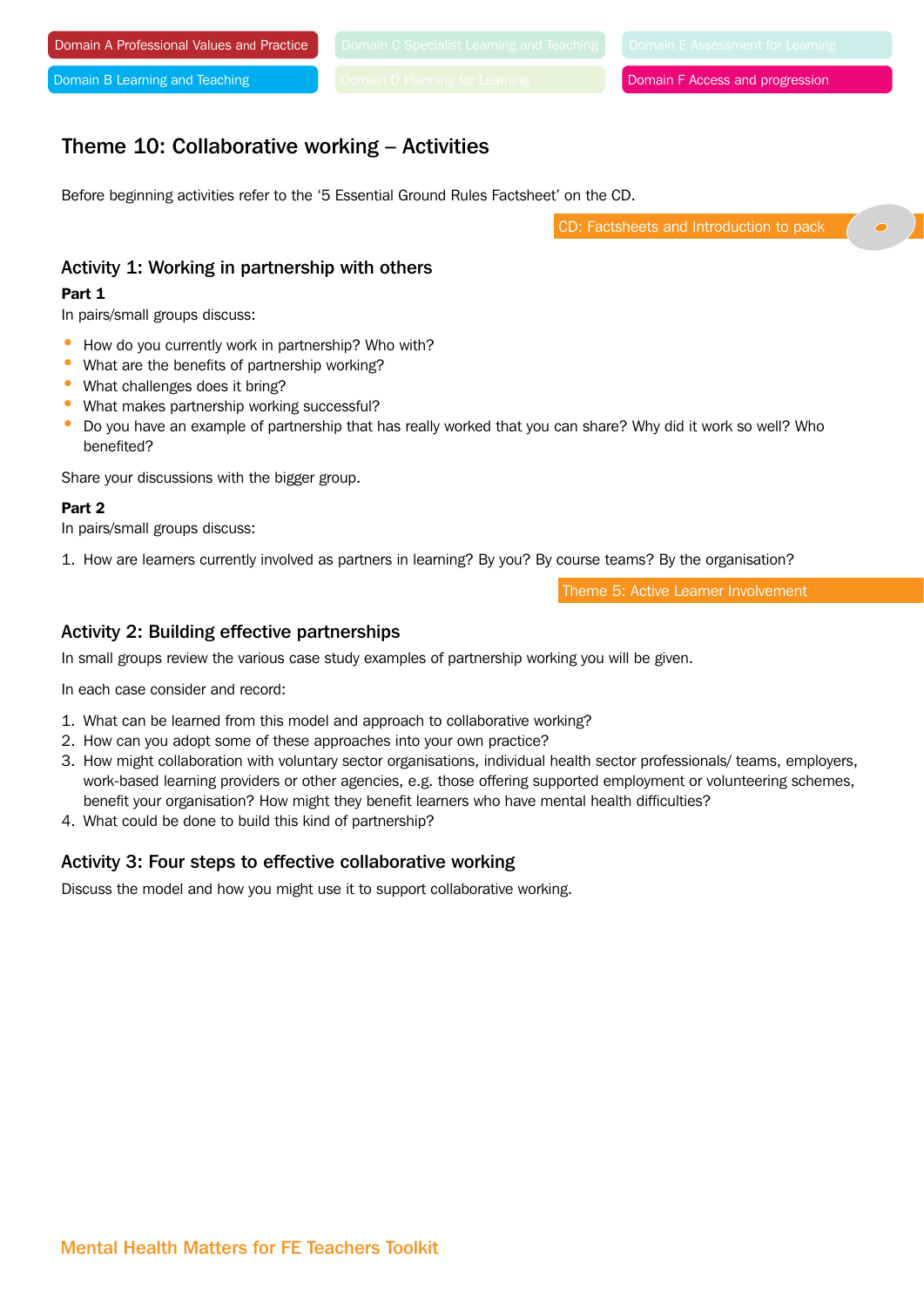#### Activity 4: Case study – Tyrone

At 20 years old, Tyrone has been 'disabled out' of the army having been seriously injured in combat. He has post Traumatic Stress Disorder (PTSD) and is receiving support from mental health professionals including a cognitive behavioural therapist (CBT) to help him manage intrusive thoughts and traumatic flashbacks.

Tyrone enrolled on a photography course at his local learning centre without declaring any need for support because he didn't see how he needed any to do photography. Everything was fine for the first few sessions, which Tyrone really enjoyed. Although he found it hard to concentrate and did experience flashbacks a few times, these weren't too bad and no-one seemed to notice.

During the first session working in the darkroom, Tyrone experienced a really intense and traumatic flashback which left him shaking and sweating. No one said anything so neither did he. He did not realise that he had been calling out.

During the coffee break one of the other students asked Tyrone if he was okay. He explained briefly about the PTSD. She reminded him that they had been told about the learning support team but Tyrone didn't think they could do anything for 'people like him'. Even so, at the end of the day he called in and was given an appointment to come in to talk to one of the support tutors. He asked if he could bring his key worker and was told this was fine.

At the meeting they talked through what had happened in the dark room, how Tyrone's PTSD affects him, how the mental health team are supporting him and what strategies he is trying to use to manage the flashbacks. To Tyrone's surprise, the learning support tutor offered a package of support too. This included a support worker for darkroom sessions, regular tutorial support to reinforce the development of self-management strategies in line with the work being done with the CBT, a 'time-out' arrangement with his course tutors so that he could leave class and return later without having to explain. Tyrone signed an agreement detailing the support package and consented for it to be given to his course tutors. He and his key worker had copies. It was also agreed that Tyrone, the learning support tutor and key worker would work collaboratively, attend each other's meetings and keep each other informed about strategies being used, etc.

During the next few sessions Tyrone did take a couple of 'time-outs'. Darkroom sessions were the hardest, but having the support worker there helped because sometimes just putting a hand on Tyrone's shoulder and reminding where he was proved to be enough to interrupt a flashback and, if he did leave the room, the support worker could help him catch up quickly with what was happening when he came back.

His learning support tutor received an email from one course tutor saying the arrangements were not working and they met to discuss this. The tutor said that Tyrone's behaviour was frightening other learners and causing major disruption to her sessions, especially in the darkroom. She said having the support worker there was no help to her at all and that there was not enough room in the darkroom anyway. She thought it was not appropriate for Tyrone to be on the course 'in his condition'. When the support tutor tried to remind her of their responsibilities to ensure inclusive practice for all learners, and that the other course tutors thought everything was working fine, the tutor said 'He shouldn't be here. I know all about PTSD. My father had it and it made him aggressive and violent'.

Since they could not agree about Tyrone, they did agree to refer the matter to their line managers. This ultimately resulted in a meeting involving both tutors their line managers, the support worker, Tyrone and his key worker. At the meeting it was agreed that Tyrone would continue on course with the agreed package of support and that Tyrone, his key worker, the support worker and additional support tutor would jointly run an information session on PTSD for others learners and tutors where people would have plenty of opportunity to ask questions. The course tutor accepted an offer of counselling.

A few weeks later, when Tyrone's support was reviewed it was decided that the support worker was no longer needed because a couple of the other students were helping Tyrone to manage his flashbacks and to catch up with anything he might have missed.

- How does working in partnership benefit Tyrone?
- How does it also work for others?
- Identify all the points at which collaboration improves practice. Why is this important?
- How do you think this situation would be handled in your organisation?
- In light of this scenario, how do you think your organisation could build stronger partnerships?
- What are the implications of this scenario for your own practice?
- What legal responsibilities and organisation policies inform your practice with regard to collaboration?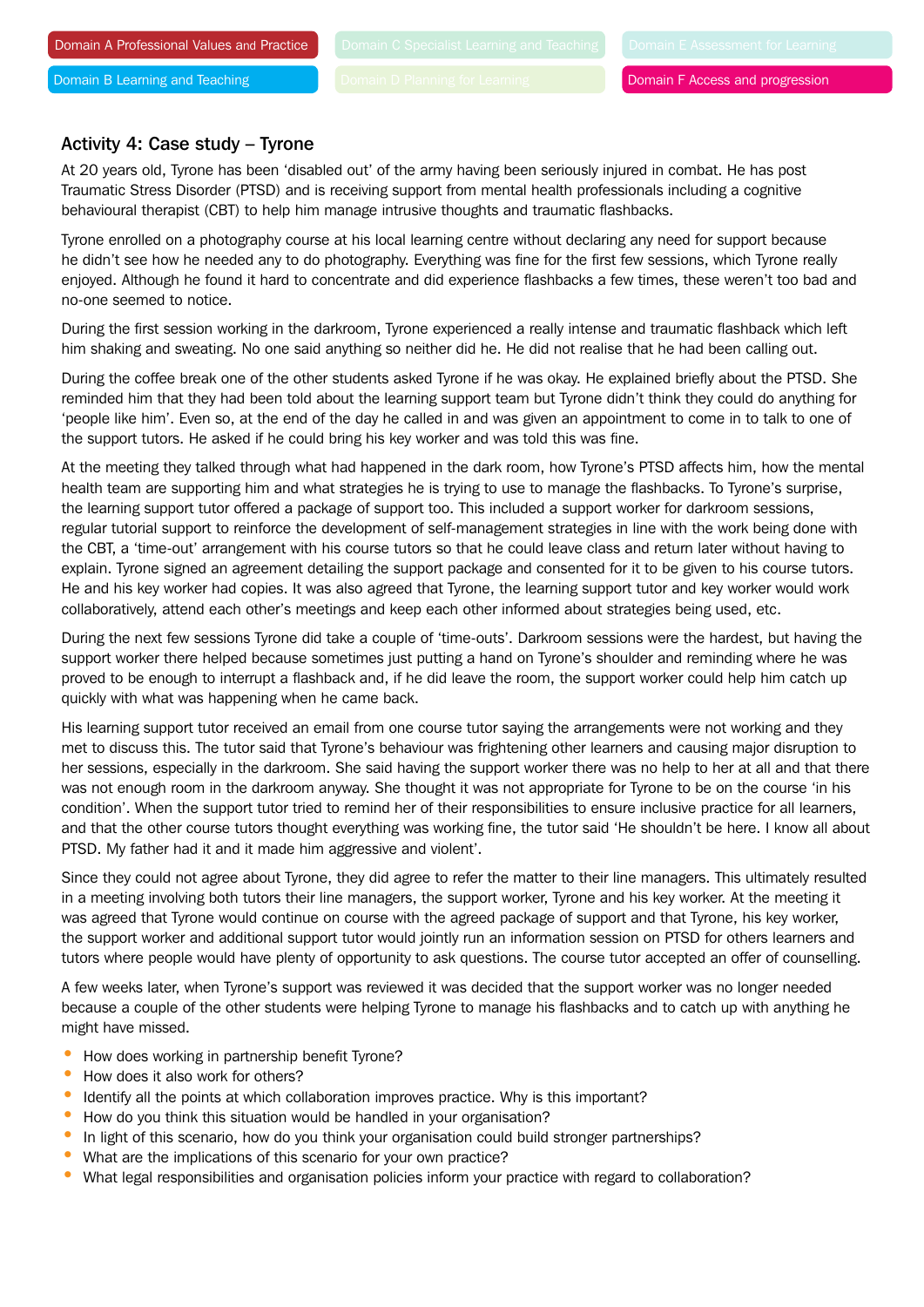## Theme 11: Maintaining and Promoting Mental Health and Well-being – Topic

The benefits of positive learning and work experiences in maintaining, or recovering, good mental health are now well established. The government has, therefore, pledged to work with employers to improve health and well-being for everyone, promoting good work experiences, productive workplaces, a healthier workforce and supportive environments that recognise that work can be a valuable component in sustaining and promoting mental health. (DWP, DH, 2009).

Good work can help maintain mental health and well-being and contribute to recovery – and so can good learning opportunities. Learning providers and FE teachers have an important role in supporting the mental health of learners but they also have the responsibility to look after their own and each other's mental health.

*'We all have a responsibility to look after our own mental health and well-being, develop our confidence and capacity, and learn to respond with resilience to life's changes and challenges in work and beyond.'*

*(DWP, DH, 2009)*

Creating positive environments in which to learn and work is therefore the focus of many initiatives like the Healthy FE and Mindful Employer. These developments are important for FE learning providers and teachers. Healthy workplaces benefit everyone, not just people who experience mental health difficulties – and they are also good for business. A workforce that enjoys good mental health and well-being can improve job performance, productivity and creativity, and healthy workplaces may experience lower absenteeism. Investing in the well-being of staff is therefore also an economic issue for employers. In FE this is doubly important because to provide good learning experiences and to support learners to maintain their mental health and well-being requires a healthy FE workforce (DWP, DH, 2009).

Although adult learning and skills is a rewarding area of work, it can also be stressful. The FE sector has seen enormous change in recent years, often placing greater demands on teachers. Despite the rewards, for many this is a challenging profession requiring energy, commitment, emotional intelligence and resilience. Yet the focus has tended to be on the well-being of learners rather than on staff. There is now greater recognition that the mental health of teachers is vital if the mental health of learners is to be supported through the creation of good learning experiences in healthy and supportive learning environments. Whatever the cause of difficulties, our mental health will undoubtedly affect the way that we do our job and the way we relate to colleagues and learners, and it will impact on our judgement and confidence.

Theme 1: Why Mental Health Matters

The Health and Safety Executive standards (see further reading, over) define six areas that should be investigated to prevent or deal promptly with work-related stress:

- 1. Demands: including workload, work patterns and work environment.
- 2. Control: how much say staff have in the way they do their work.
- 3. Support: from managers and colleagues.
- 4. Relationships: which includes dealing with unacceptable behaviour and conflict.
- 5. Role: clear understanding of job role and expectations.
- 6. Change: consultation and the management of change.

A workplace that is positive about mental health will recognise that teachers need support for their own mental health if they are to be equipped to support learners. It will have devised a strategy to address the issue holistically and at all levels of the organisation. Most importantly, senior management will be genuinely and strongly committed to invest in being positive about mental health and in promoting mental health and well-being, for instance by committing to becoming a Mindful Employer.

In FE learning environments, the healthy learning and work agendas come together. The Healthy FE programme recognises the vital role that the FE sector has to play in promoting health and well-being for their communities. Capitalising on current work already going on in colleges, the Healthy FE framework defines a strategy to improve the learning environment to become one in which positive well-being is the expectation for all, producing learners and staff who are confident, healthy, safe, emotionally resilient and personally fulfilled.

Promoting practice that creates a more positive working environment and supports mental well-being of staff and learners will include:

#### Mental Health Matters for FE Teachers Toolkit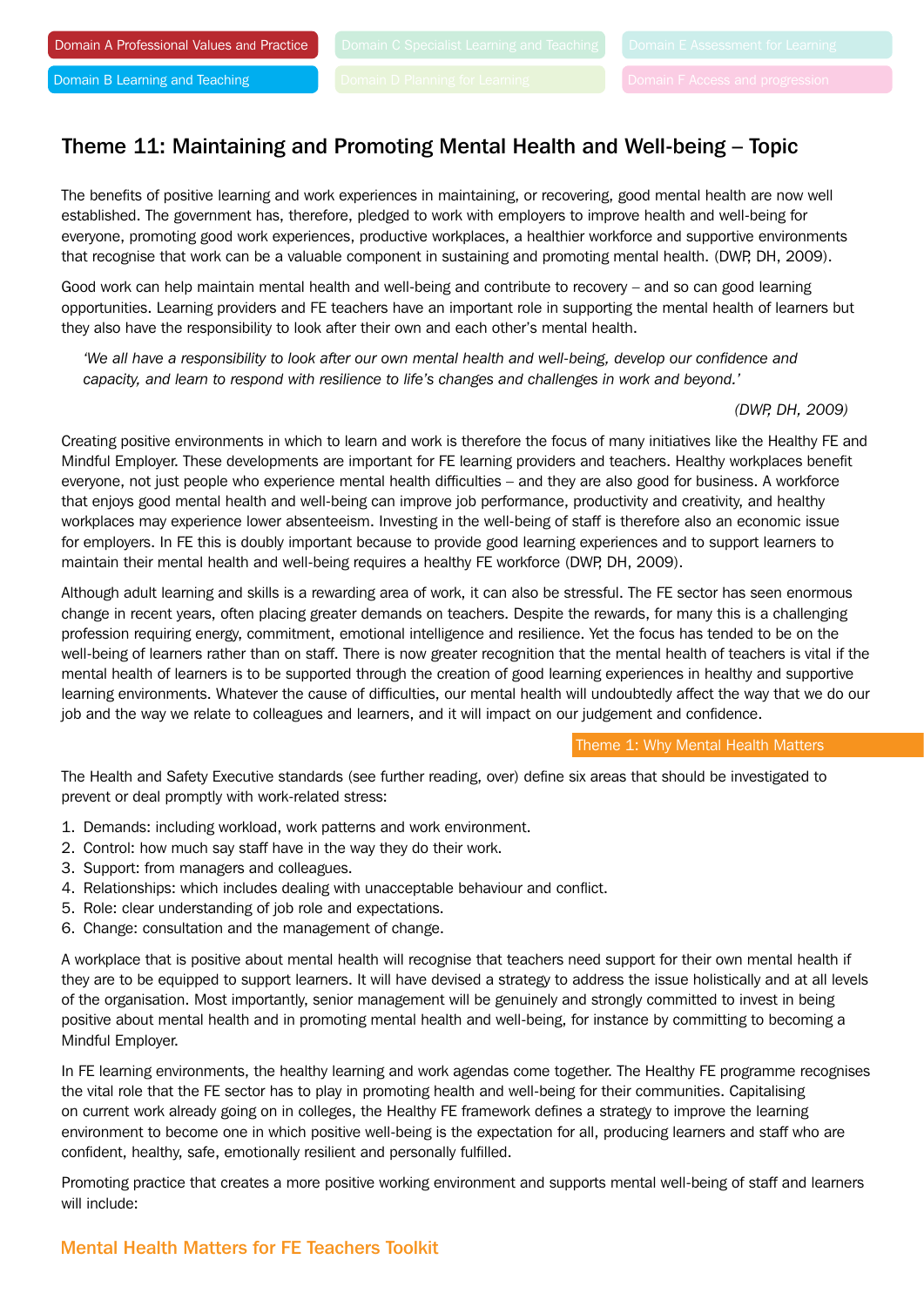- developing a work culture where everyone is treated with respect and dignity and issues such as bullying and harassment are not tolerated;
- developing a culture where open and honest communication is encouraged and where support and mutual respect are the norm;
- encouraging an ethos where staff and learners know that it is ok to talk about mental health and that it is safe to disclose their own mental health conditions (teachers who are able to do this will help reduce the stigma that surrounds mental health difficulties by modelling positive attitudes for learners)
- giving teachers and learners control over their work (lack of control is known to increase stress);
- ensuring that expectations of staff and learners are positive and realistic and in keeping with their current levels of competence. (stress is caused where there is a mismatch between competence and expectations, whether they be too high or too low);
- making sure that staff and learners can manage their workloads; and
- providing flexibility so that learners and teachers can balance the demands of life and health with learning and work.

Understanding and acknowledging our mental health needs and difficulties, what supports or detracts from our own good health and knowing what supports us in maintaining, or regaining, good mental health will make us better able to understand and support our learners. Finding effective self-management techniques and strategies to develop emotional resilience will enable us to empathise with learners who are trying to do the same. Teachers are often concerned that they need specialist knowledge or expertise to support learners who have mental health difficulties to succeed when, in fact, being able to draw on personal experience, to empathise and to encourage openness by creating an environment which safeguards the mental health of all is much more valuable in a learning context. If we can bring those qualities to teaching and learning and combine them with effective collaborative working with others who have more specific or different knowledge and expertise, learners who experience difficulties with their mental health will benefit, and so will we.

#### Theme 10: Collaborative Working

*'It is vitally important that we work in partnership across sectors and disciplines to improve the health and wellbeing of our working-age population and I think partnership-building has been central to the success of Mindful Employer over the last 5 years. I would like to congratulate everyone who has contributed to Mindful Employer in that time and I look forward to seeing the campaign continue to evolve.' (*mindful employer website)

> Dame Carol Black *National Director for Health and Work*

#### Further reading

- *Working Well: Staff Well-being in the Post-16 Education and Training Sector*. NIACE, 2009.
- *Health and Safety Executive Working Together to Reduce Stress at Work: A Guide for Employees*. HSE, 2004.
- *Promoting Mental Well-being through Productive and Healthy Working Conditions: Guidance for Employers*. NICE, 2009.
- *Working our Way to Better Mental Health*. The Stationery Office (TSO). Department for Work and Pensions and Department of Health, 2009.
- *Health and Safety Executive, The Management Standards.* Available at: http://www.hse.gov.uk/stress/standards/ Accessed March 2010
- Mindful Employer website: http://www.mindfulemployer.net/Difference.html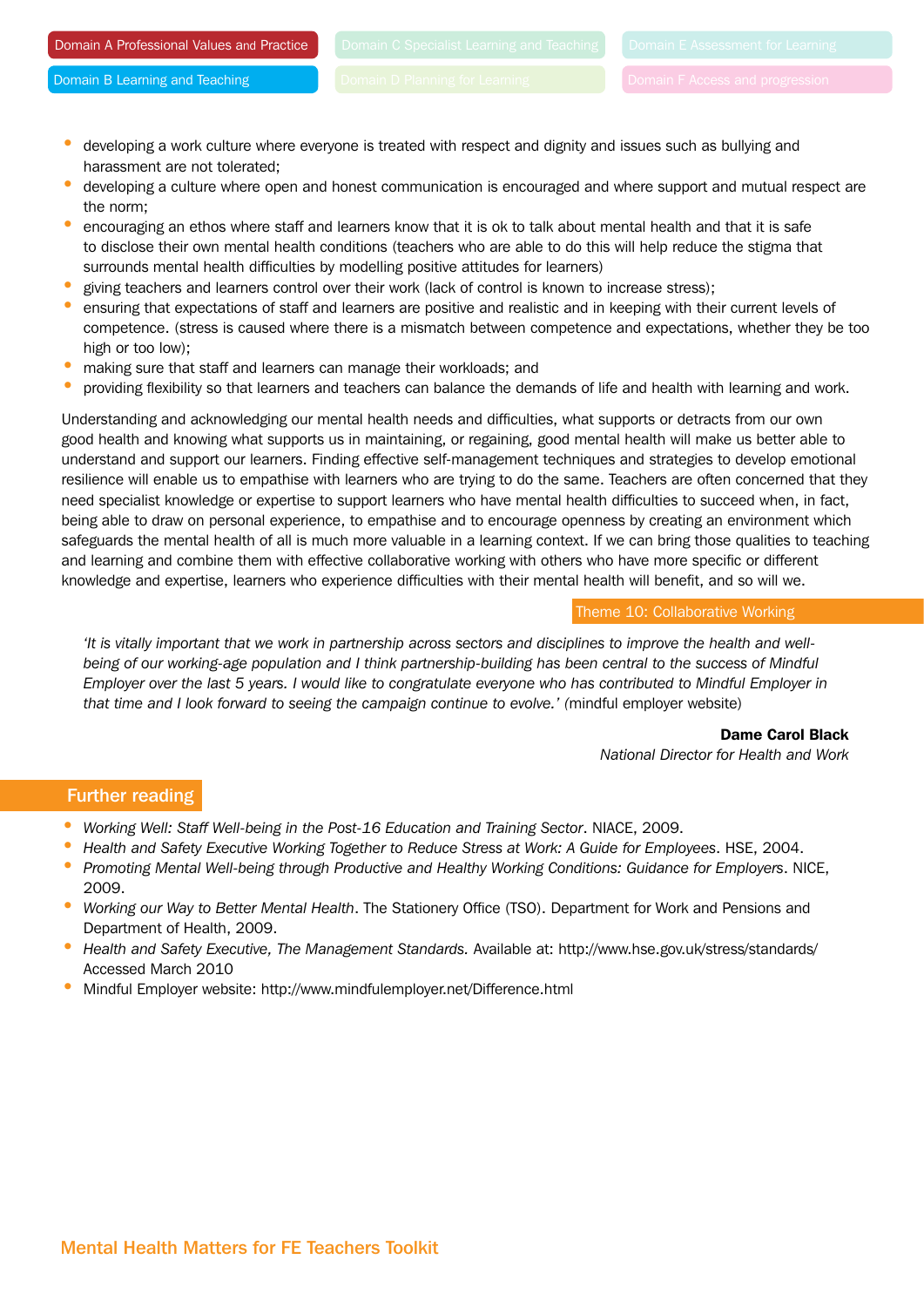## Theme 11: Maintaining and Promoting Mental Health and Well-being – Activities

Before beginning activities refer to the '5 Essential Ground Rules Factsheet' on the CD

CD: Factsheets and Introduction to pack

#### Activity 1: Do you know what's good for you?

#### Part 1

Complete the following sentences, listing as many reasons as possible:

Work is good for my mental health because...

Work is not good for my mental health because...

#### Part 2

Get together with a partner and share your responses, including the following:

- 1. Have you identified more good or more not so good points?
- 2. What have you learned about the impact of your work on your mental health?
- 3. What action, if any, do you intend to take as a result?

#### Activity 2: Managing your stress

You can choose to do this activity on your own or with a partner.

- 1. What are your stress triggers? e.g. being tired
- 2. What are your early warning signs of stress? e.g. being irritable
- 3. What can you do when you notice one of these signs?
- 4. What can you do to prevent or manage stress?
- 5. What can you ask others to do, or not to do, to help you?
- 6. What can you do to prevent things from getting worse?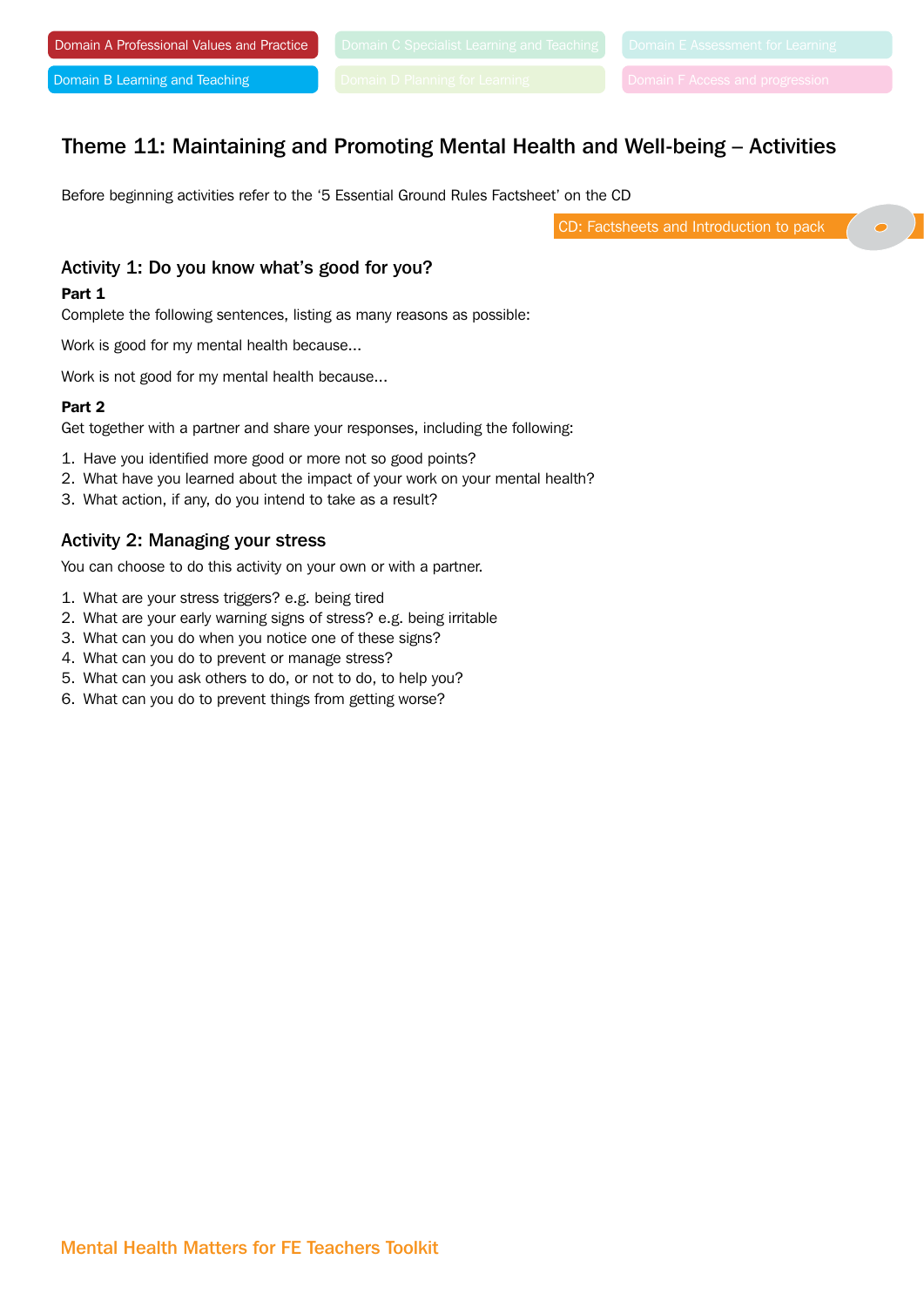#### Activity 3: Promoting well-being to learners

#### Part 1

Using the resources provided, devise a short session (between 10 and 15 minutes) for a specified target group of learners that promotes well-being. The session can either stand alone or link to a current curriculum theme.

#### Part 2

Share your session with the whole group via discussion or by delivering it as a micro-teach session.

#### Activity 4: Using the Wellness Recovery approach to personal development

This is an activity that you may like to try yourself and then try it with your learners.

Using an actual box or the image of a box (in hard copy or online):

- identify and write down what helps you to learn, stay on course and achieve;
- write these positive influences or positive activities in your box, (if using a paper image, record on a list below the image);
- add to your box every time you identify a new positive influence or activity while you are learning.

If you are ever feeling challenged or lacking in motivation, go back to your box and reflect on the constructive feedback that it provides.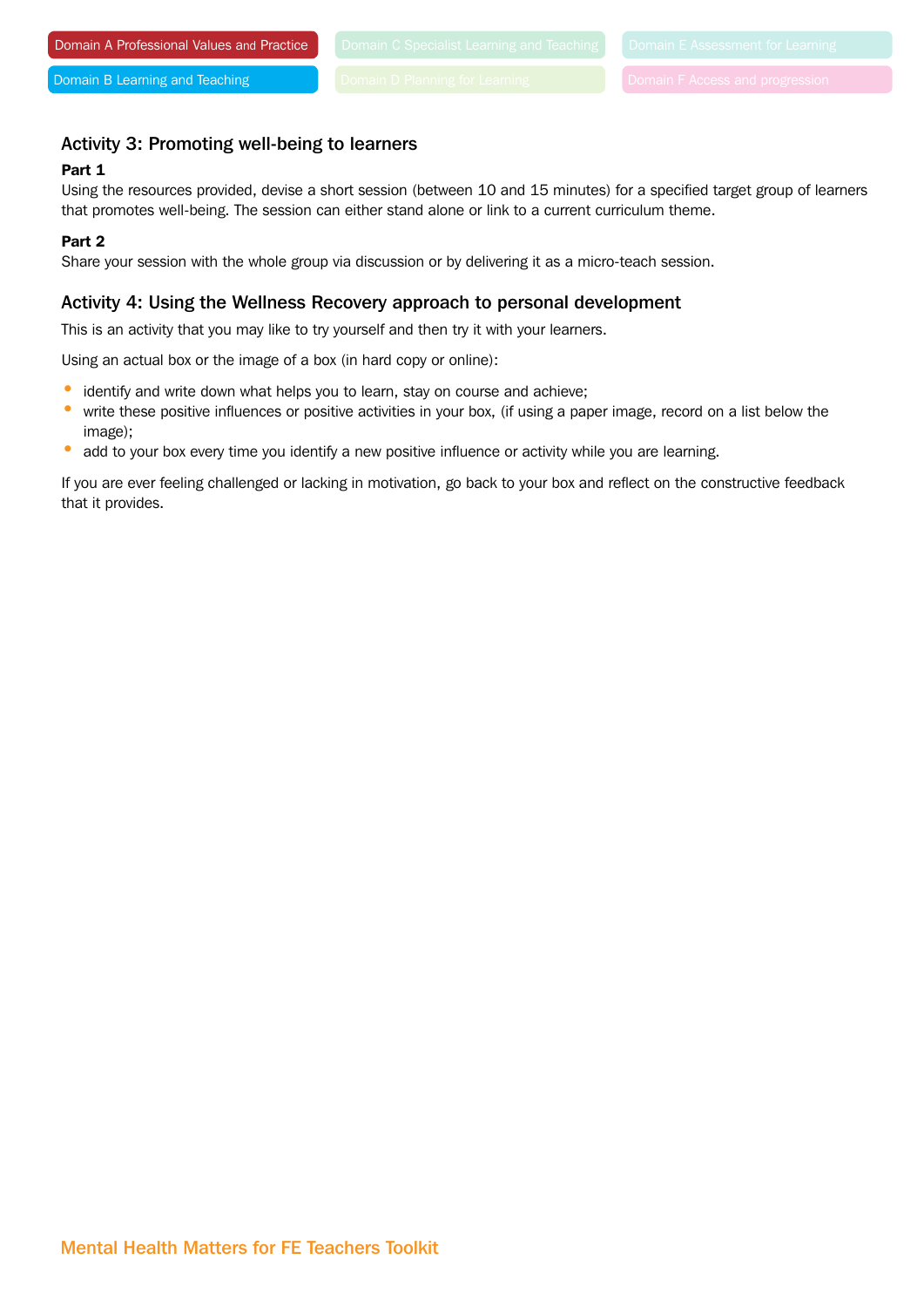## Theme 12: Embedding Mental Health Awareness into the Curriculum – Topic

Places of learning are not just about what is taught/learned but also how, and that cannot be divorced from personal and social functioning, which in turn cannot be separated from mental health and well-being. In some way or another, every place of learning has to deal with the mental health and well-being of both learners and staff. Often the approach is a remedial one – what to do when things are not working well. The Healthy FE and Mindful Employer initiatives, increasingly being adopted by many learning providers, encourage and demonstrate the benefits of a pro active approach to supporting good mental health and enhancing personal and social functioning to support good teaching and learning. Mental wellbeing and social and emotional growth are crucial to:

- enhancing the daily smooth functioning of places of learning;
- enabling learners, enhancing their motivation and capability;
- enabling and motivating staff; and
- optimising people's capacity for lifelong learning.

Sadly, given the pressures placed on FE teachers to produce measurable results and to meet targets, particularly with regard to retention and achievement, the focus on personal development and social and emotional learning is often viewed as taking time away from efforts to increase achievement scores. In reality, supporting social and emotional growth and good mental health is demonstrated to result in better retention and achievement of learners, especially those who experience difficulties with their mental health.

#### Theme 1: Why Mental Health Matters

Promoting and supporting good mental health ought not to be seen as an extra that organisations and staff haven't the time or expertise to deal with, but as an intrinsic part of creating effective learning environments. Greater emphasis needs to be placed on embedding mental health awareness into the curriculum and developing strategies that can capitalise on natural opportunities to support mental health awareness and mental well-being for the benefit of all learners and staff and not just for those who experience mental health difficulties.

Strategies to embed mental health awareness might include:

- A. Using natural daily opportunities
- 1. In the classroom:
	- as learners relate to each other and to teachers;
	- as essential aspects of cooperative learning, peer sharing and tutoring; and
	- as one facet of addressing interpersonal and learning difficulties.
- 2. Organisation-wide:
	- • providing opportunities for all learners to be positive models throughout the learning community;
	- • engaging learners with mental health difficulties in strategies to enhance the creation of a supportive, safe and healthy learning environment for all; and
	- as essential aspects of conflict resolution and crisis prevention.
- B. Responding to annual cycles

Learning environments have an annual operational cycle that is often inflexible and that can create pressure points, particularly for those who have mental health difficulties, but also for all learners and staff. Learning providers can benefit substantially from identifying focal points for minimising potential problems and for pursuing natural opportunities to promote emotional learning and to embed mental health awareness. For example:

- September Getting things off to a good start and supporting learners to settle into learning provides opportunities for embedding mental health awareness into induction and the early curriculum of programmes.
- December Holiday season can be a time when challenges begin to arise for many learners.
- January Settling back into learning can be difficult for many and this is known to be a time when people are most vulnerable to developing depression.
- March Early spring is, for many, when the pressure really starts to build as coursework nears completion, and assessments and examinations start to loom. Promoting strategies to reduce stress and prevent 'burnout' can be built into programmes and personal tutorials.

#### Mental Health Matters for FE Teachers Toolkit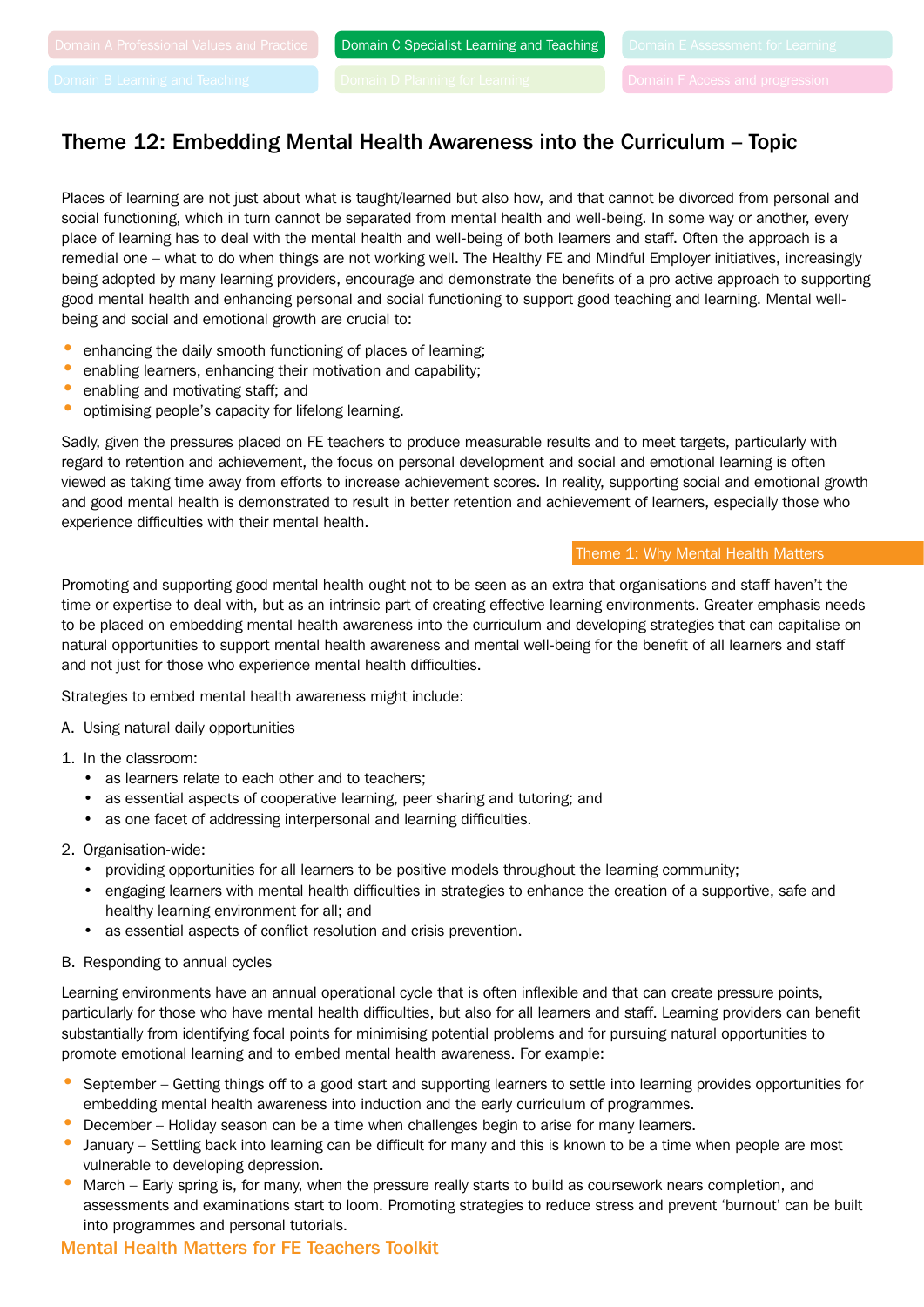- April/May/June This time of year can be particularly difficult because programmes are nearing completion, final assessments and examinations are happening, and anxieties and fears are more prominent.
- July/August Summer is a time of transition which brings pressures around leaving behind the familiar and moving on to new challenges or finishing one thing and not knowing what to do next.

Embedding mental health into the curriculum may not be difficult. Some programmes like health and social care; sport, health and fitness; and counselling and psychology include aspects of it already and it can be in incorporated into many more. Some providers have used media studies or English courses as opportunities to look at stigma and the portrayal or reporting of mental health; others have challenged negative stereotypes by studying the achievements of great historical figures who experienced mental health difficulties like Winston Churchill or Abraham Lincoln. A recent initiative in the east of England has focussed on the potential for hairdressers and barbers to promote an 'It's ok to talk about mental health' approach as part of the 'Time to Change' campaign in collaboration with the NHS and this could be incorporated into FE courses and training. For more information, visit www.time-to-change.org.uk. Activity

Mental health awareness is an integral part of learning and the learning environment because mental health impacts so fundamentally on our ability to learn – and to teach. The curriculum provides daily opportunities to challenge stigma, change attitudes, build confidence and enhance self-esteem. Embedding mental health awareness in the curriculum has the potential to challenge the taboo of mental health, to open up the subject , to 'normalise' and de-stigmatise the whole issue, to debunk myths and challenge negative stereotypes all of which would enhance positive mental health. The curriculum can be a very powerful tool for change and for the promotion of mental health and well-being. FE learning providers and teachers are ideally placed to deliver this hidden curriculum, not just for the social good but as a crucial part of their responsibility to facilitate learning and achievement.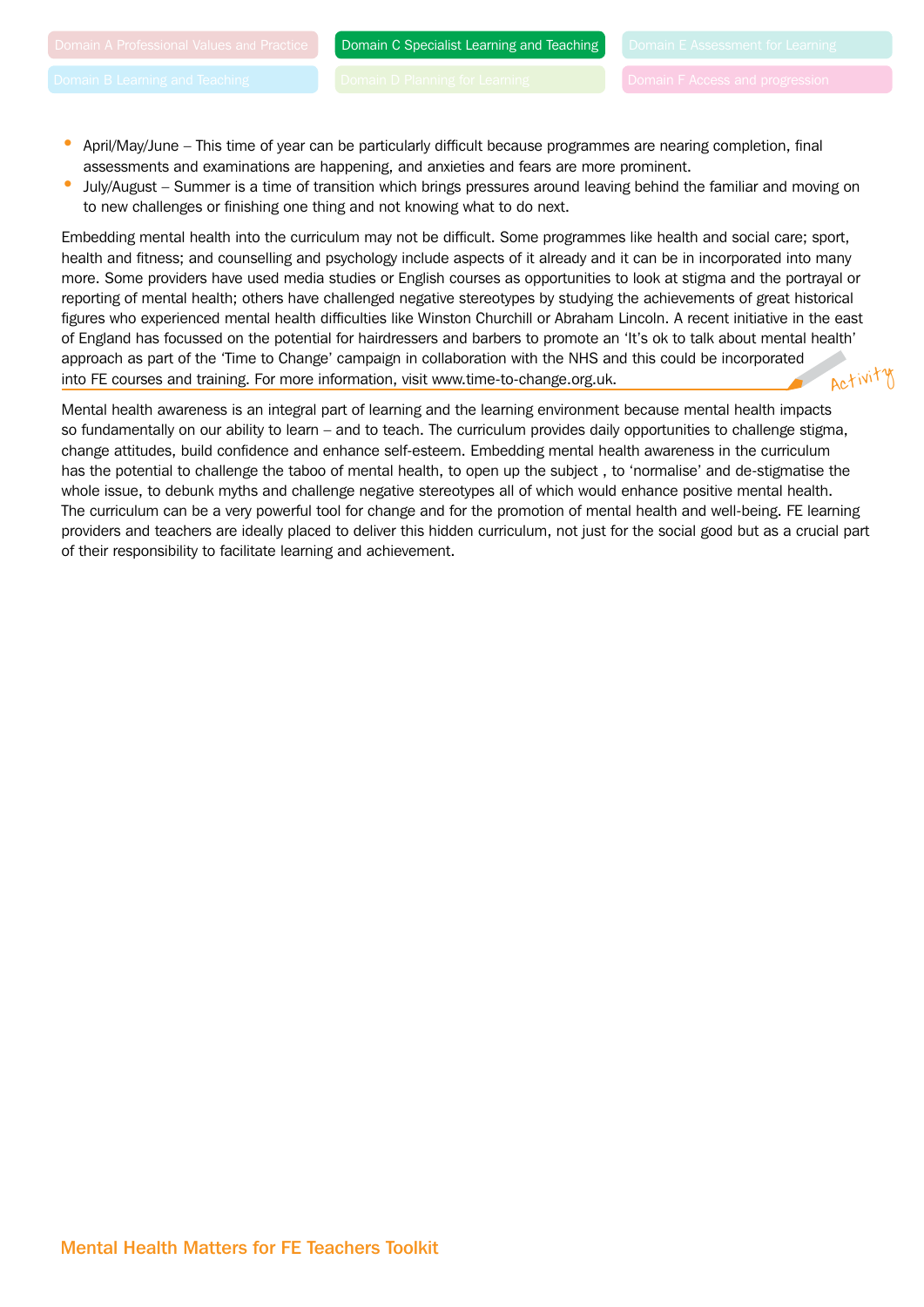## Theme 12: Embedding Mental Health Awareness into the Curriculum – Activities

Before beginning activities refer to the '5 Essential Ground Rules Factsheet' on the CD.

CD: Factsheets and Introduction to pack

#### Activity 1: Design a curriculum

- 1. Design a curriculum for a 30-hour programme in your own specialist area of delivery that integrates promotion of wellbeing for learners.
- 2. Share your programme with colleagues using a presentation that appeals to a wide range of learning styles.
- 3. Following your presentation facilitate a discussion on what support might be needed to embed well-being into the curriculum. Consider the needs of both learners and teachers.

#### Activity 2: Individual learning plans

How can individual learning plans support well-being?

- 1. Bring to the session a copy of the individual learning plan (ILP) you use with students plus information about a programme of learning of nine hours or more.
- 2. In pairs, review your ILP and see how it is similar or different to the one brought in by your colleague. Review the information about programmes of learning and choose one to focus on.
- 3. Choose one of the learner case studies in the Toolkit. Imagine this learner has enrolled in your programme of learning.
	- Discuss what long- and short-term learning targets might be set and recorded on the ILP.
	- Discuss how any additional support needs would be identified on the ILP.

CD: Case Studies

#### Identify the following:

- What are the challenges in writing short- or long-term targets for this learner?
- What additional support should be included on the ILP?
- How could you effectively monitor and record ongoing progress towards these learning targets?
- If progress is not being made what actions would you take?